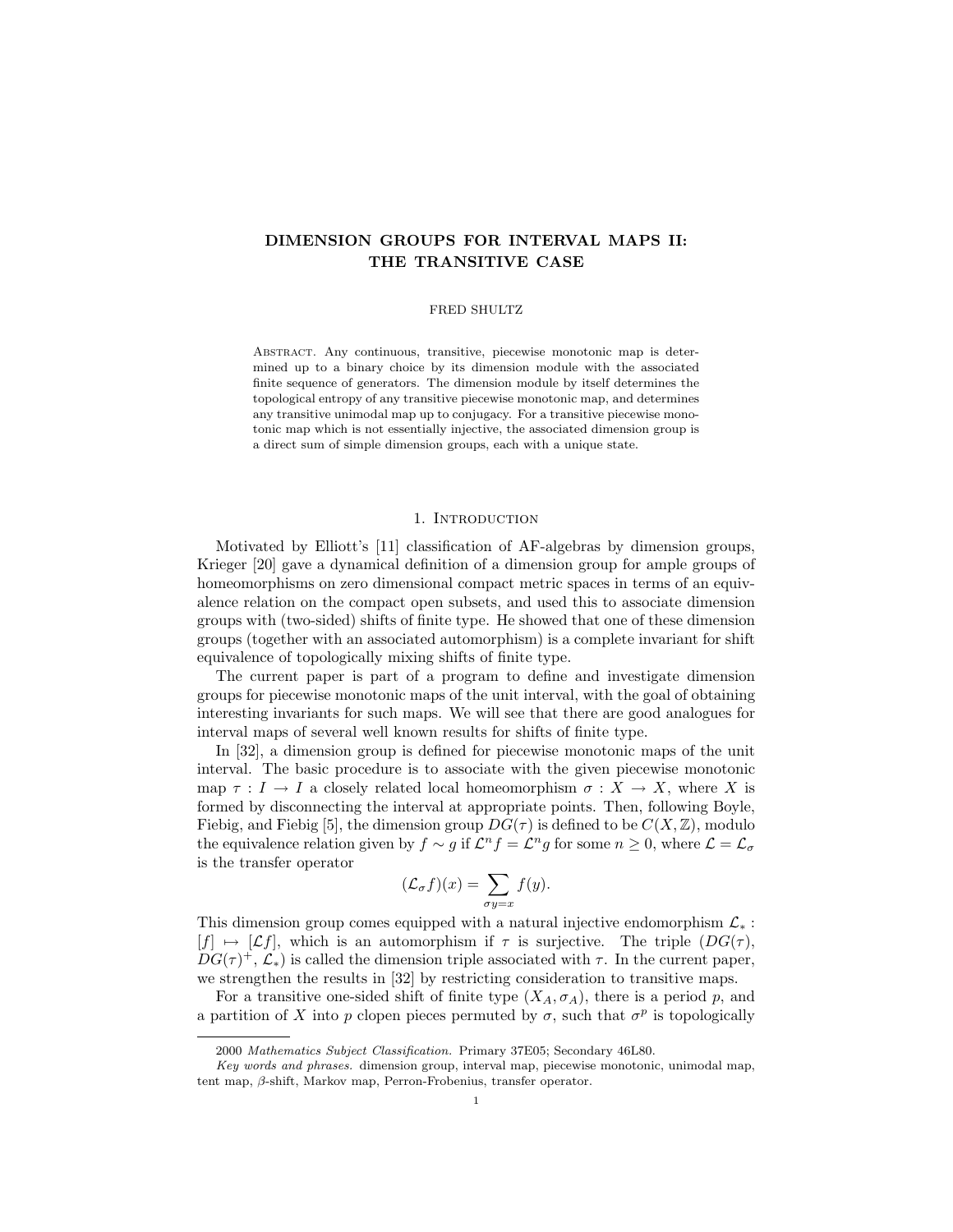mixing on each. The associated dimension group for  $\sigma_A$  will be a direct sum of simple dimension groups.

We establish similar results for transitive piecewise monotonic maps. If  $\tau$  is transitive, and the associated local homeomorphism  $\sigma$  is not a homeomorphism, then there exists a positive integer  $N$  and a decomposition of  $X$  into clopen sets  $X_1, \ldots, X_N$ , permuted by  $\sigma$ , such that  $\sigma^N$  is topologically exact on each  $X_i$  (Theorem 4.5). (A map  $\sigma: X_i \to X_i$  is topologically exact if for every non-empty open set  $V \subset X_i$ , there exists  $n \geq 0$  such that  $\sigma^n(V) = X_i$ .) The dimension group  $DG(\tau)$  will be a direct sum of simple dimension groups (Theorem 5.3). (Ironically, the case where  $\sigma$  is bijective is the bad case: such a decomposition need not exist for such maps.)

The same kind of decomposition holds for  $\tau$ , except that the clopen sets are replaced by finite unions of closed intervals, which may overlap at endpoints. This result for  $\tau$  (with topologically mixing instead of topologically exact) can be obtained from the decomposition of the non-wandering sets of piecewise monotonic maps due to Hofbauer [14, Thm. 2]. General results on "regular periodic decompositions" of (continuous) transitive maps can be found in [2].

The order on a dimension group is an important part of its structure, and for transitive maps we can give an effective description of that order. For a simple dimension group, the order is determined by the states, i.e., the normalized order preserving homomorphisms into R, cf., e.g., [10]. If  $\tau : I \to I$  is topologically exact, the dimension group  $DG(\tau)$  is simple, with a unique state (Corollary 5.5).

More generally, when  $\tau$  is transitive, there is a state that is scaled by  $\mathcal{L}_{*}$  by a factor  $s \geq 1$ . This state is given by a measure on I that is scaled by  $\tau$  by the factor s. If  $\tau$  is essentially injective (i.e., there are no intervals  $J_1$ ,  $J_2$  with  $\tau(J_1) = \tau(J_2)$ , or equivalently, if the associated local homeomorphism  $\sigma$  is not a homeomorphism, then transitivity of  $\tau$  implies that the state scaled by  $\mathcal{L}_{*}$  is unique, given by the unique measure on I scaled by  $\tau$ , with the scaling factor  $s = \exp h_{\tau}$ , where  $h_{\tau}$  is the topological entropy (Theorem 5.3). It follows that for transitive maps, the dimension triple determines the topological entropy of the map. Transitive unimodal maps are determined by their topological entropy, and thus two such maps are determined up to conjugacy by their dimension triples.

If  $\tau$  is surjective, then  $\mathcal{L}_{*}$  is an automorphism of  $DG(\tau)$ , so the latter can be viewed as a  $\mathbb{Z}[t, t^{-1}]$  module, called the dimension module. In [32], a canonical finite sequence of generators for this module is identified. The dimension module with its canonical sequence of generators, determines a continuous transitive map up to a binary choice, namely, whether the function increases or decreases on the first interval of monotonicity (Theorem 6.2).

For a two-sided irreducible shift of finite type, Krieger [20] showed that the measure of maximal entropy gives an imbedding of the dimension group modulo the subgroup of infinitesimals into  $\mathbb{R}^n$ , and that the range of this imbedding on the clopen subsets is an easily computable invariant, powerful enough to distinguish mixing shifts with the same zeta function. This quotient group has also proved to be a valuable invariant for minimal homeomorphisms of Cantor sets, cf. [12].

If  $\tau : I \to I$  is a transitive piecewise monotonic map, the infinitesimal elements in  $DG(\tau)$  are precisely those killed by all states. We show that the unique measure on the unit interval I scaled by  $\tau$  induces an isomorphism from  $DG(\tau)/DG(\tau)_{\text{inf}}$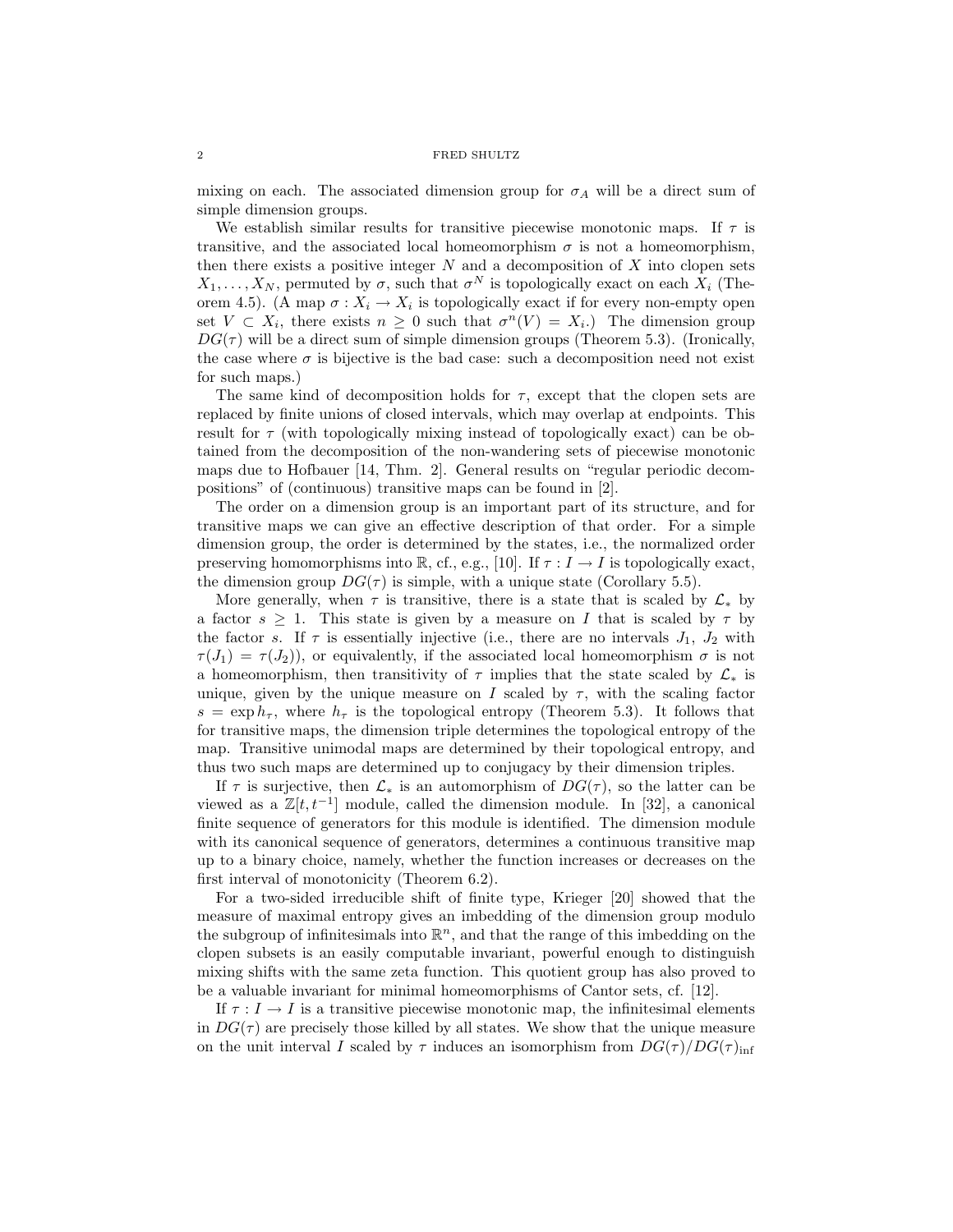into  $\mathbb{R}^n$  (Proposition 5.7). This provides an alternative invariant, which is easy to compute in terms of the measure scaled by  $\tau$ .

For a primitive matrix A, the Perron-Frobenius theorem establishes existence of a unique eigenvector for the maximum eigenvalue  $\lambda$ , and convergence of powers of  $\lambda^{-1}A$ . In the current paper, the role of  $\lambda^{-1}A$  is played by  $s^{-1}\mathcal{L}_{\sigma}$ \*, which is the Perron-Frobenius operator. Convergence of powers of this operator on the space BV of functions in  $L^1$  of bounded variation has been thoroughly investigated, e.g.  $[30, 15, 31, 33, 34, 29]$ . An exposition can be found in the book  $[4]$ , and we mainly follow [31]. For our purposes, it is important to have not just convergence in the BV norm, but uniform convergence of continuous functions. Since  $\sigma$  is a local homeomorphism, then  $C(X)$  is invariant under  $\mathcal{L}_{\sigma}$ , while  $C(I)$  is not invariant under  $\mathcal{L}_{\tau}$ . Thus we work with  $\sigma$  rather than with  $\tau$ , and establish the necessary results on continuity and uniform convergence in an appendix. Similar uniform convergence results for the case of  $\beta$ -transformations were established by Walters [33]. These results are the key technical tools used to establish the decomposition of transitive maps into topologically exact pieces, and the results on uniqueness of scaled states described above.

We now summarize this paper. We begin with background on dimension groups of interval maps, mostly taken from [32]. Then scaling measures are introduced, which are measures  $\mu$  on I such that there is  $s > 0$  such that  $\mu(\tau(E)) = s\mu(E)$ for all Borel sets E on which  $\tau$  is injective. These are a special case of conformal measures ([8]), and are closely related to conjugacies of piecewise monotonic maps with uniformly piecewise linear maps, i.e., piecewise linear maps with slopes  $\pm s$ . (By a result of Parry [25], every transitive piecewise monotonic map is conjugate to a uniformly piecewise linear map, cf. Corollary 4.4.) This is mostly standard material, adapted to the current context. For our purpose, the key fact is that such measures induce states on the dimension group.

We next prove the finite decomposition of non-injective transitive maps into topologically exact maps, and the uniqueness of the state scaled by  $\mathcal{L}_{*}$ . A similar uniqueness result for topologically exact positively expansive maps was proven by Renault [27], who used a somewhat different dimension group, based on inductive limits of  $C(X)$  rather than  $C(X, \mathbb{Z})$ .

We finish by computing the dimension triple (or the quotient by the subgroup of infinitesimals) for several families of uniformly piecewise linear maps, including tent maps and β-transformations. In the latter case, Katayama, and Watatani [17] have associated C<sup>\*</sup>-algebras  $F_\beta^\infty$  and  $O_\beta$  with the  $\beta$ -transformation, and  $K_0(F_\beta^\infty)$ is a dimension group. We show that  $K_0(F_\beta^\infty)$  is isomorphic to  $DG(\tau)$  as a group (and is order isomorphic if the orbit of 1 is eventually periodic.)

The author would like to thank David Handelman for fruitful conversations regarding this paper, and in particular for pointing out the role of convergence of powers of the Perron-Frobenius operator in proving uniqueness of states.

### 2. Background

We first review the construction in [32], which to each piecewise monotonic map  $\tau : [0,1] \to [0,1]$  associates a local homeomorphism  $\sigma : X \to X$  on a compact set  $X \subset \mathbb{R}$ , where X is constructed by disconnecting [0, 1] at certain points. (For references to related work of other authors, see [32].)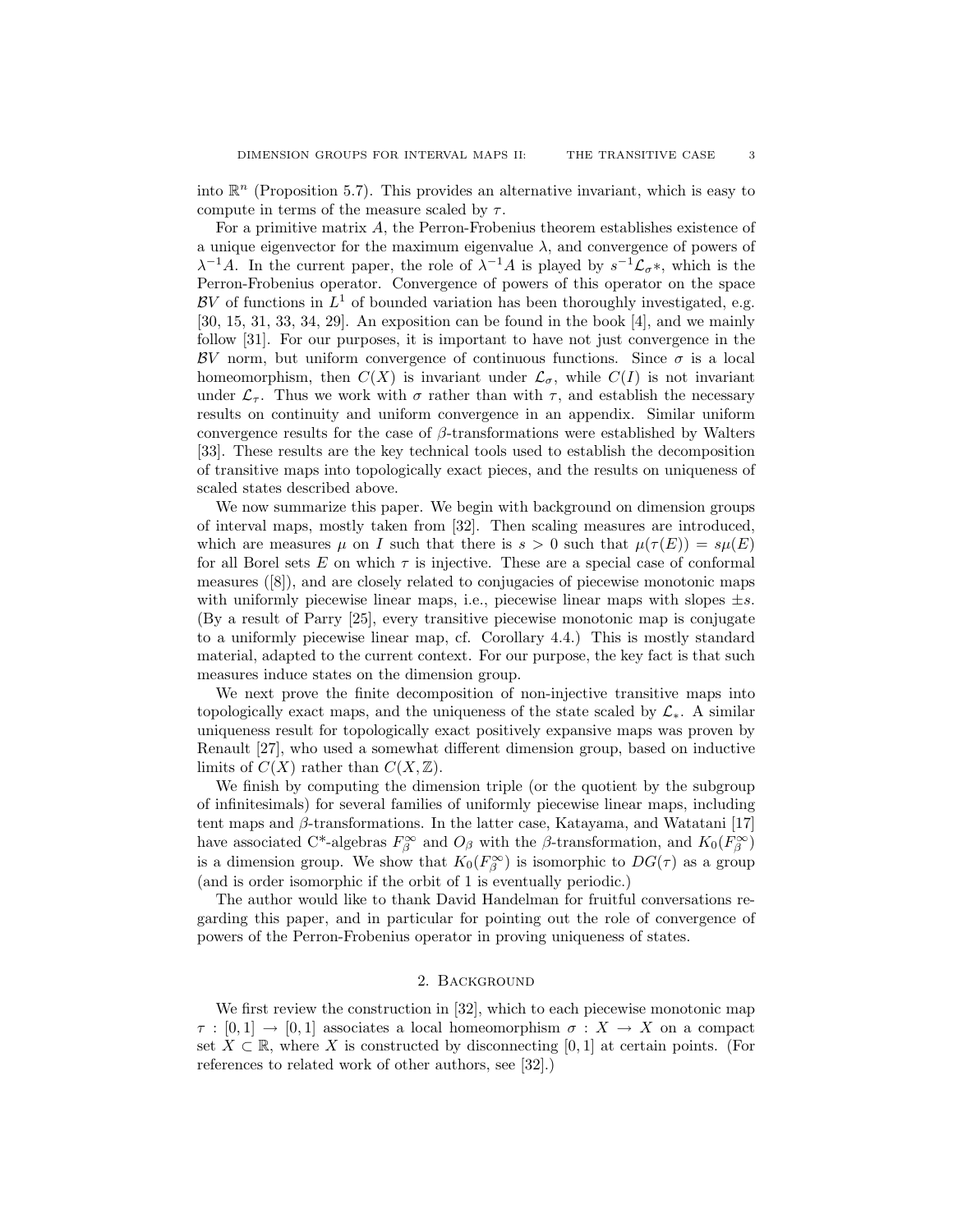**Definition 2.1.** Let  $I = [0, 1]$ . A map  $\tau : I \to I$  is piecewise monotonic if there are points  $0 = a_0 < a_1 < \ldots < a_n = 1$  such that  $\tau | (a_{i-1}, a_i)$  is continuous and strictly monotonic for  $1 \leq i \leq n$ . We will assume the sequence  $a_0, a_1, \ldots, a_n$  is chosen so that no interval  $(a_{i-1}, a_i)$  is contained in a larger open interval on which  $\tau$  is continuous and strictly monotonic. The sequence of points  $0 = a_0 < a_1 <$  $\cdots < a_n = 1$  is the partition associated with  $\tau$ , and the intervals  $\{(a_{i-1}, a_i) \mid 1 \leq i \leq n-1\}$  $i \leq n$  are called the *intervals of monotonicity for*  $\tau$ . Note that for  $1 \leq i \leq n$ , the map  $\tau | (a_{i-1}, a_i)$  extends uniquely to a strictly monotonic continuous map  $\tau_i$ :  $[a_{i-1}, a_i] \rightarrow I$ , which will be a homeomorphism onto its image.

If  $\tau$  is not continuous, we will ignore the actual values of  $\tau$  at the partition points, and instead view  $\tau$  as being multivalued, with the values at  $a_i$  (for  $1 \leq i \leq n-1$ ) being the values given by left and right limits, i.e. the values of  $\tau$  at  $a_i$  are  $\tau_i(a_i)$  and  $\tau_{i+1}(a_i)$ . We define a (possibly multivalued) function  $\hat{\tau}$  on I by setting  $\hat{\tau}(x)$  to be the set of left and right limits of  $\tau$  at x. At points where  $\tau$  is continuous,  $\hat{\tau}(x) = {\tau(x)}$ , and we identify  $\hat{\tau}(x)$  with  $\tau(x)$ . Thus for  $A \subset I$ ,  $\hat{\tau}(A) = \bigcup_i \tau_i(A \cap [a_{i-1}, a_i])$ , and  $\hat{\tau}(A) = \bigcup_i \tau_i(A) = \bigcup_i \tau_i(A)$ .  $\hat{\tau}^{-1}(A) = \bigcup_i \{x \in [a_{i-1}, a_i] \mid \tau_i(x) \in A\}.$ <br>If  $x \in I$ , the generalized orbit of x is

If  $x \in I$ , the *generalized orbit* of x is the smallest subset of I containing x and forward and backward invariant with respect to  $\hat{\tau}$ . Let  $I_1$  be the union of the generalized orbits of  $a_0, a_1, \ldots, a_n$ , and let  $I_0 = I \setminus I_1$ .

**Definition 2.2.** Let  $I = [0, 1]$ , and let  $I_0$ ,  $I_1$  be as above. The *disconnection of* I at points in  $I_1$  is the totally ordered set X which consists of a copy of I with the usual ordering, but with each point  $x \in I_1 \setminus \{0,1\}$  replaced by two points  $x^- < x^+$ . We equip X with the order topology, and define the *collapse map*  $\pi : X \to I$  by  $\pi(x^{\pm}) = x$  for  $x \in I_1$ , and  $\pi(x) = x$  for  $x \in I_0$ . We write  $X_1 = \pi^{-1}(I_1)$ , and  $X_0 = \pi^{-1}(I_0) = X \setminus X_1.$ 

*Notation.* For any pair  $a, b \in X$ , we write  $[a, b]_X$  for the order interval  $\{x \in X \mid a \leq x \leq x\}$  $x \leq b$ . If  $b_1, b_2 \in I_1$  with  $b_1 < b_2$ , then  $I(b_1, b_2)$  is the order interval  $[b_1^+, b_2^-]_X$ . If  $b_1 > b_2$ , then we define  $I(b_1, b_2) = I(b_2, b_1)$ , and if  $b_1 = b_2$ , then we set  $I(b_1, b_2) = \emptyset$ .

**Proposition 2.3.** ([32, Prop. 2.2]) Let X be the disconnection of I at points in  $I_1$ , and  $\pi: X \to I$  the collapse map. Then X is homeomorphic to a compact subset of  $\mathbb{R}$ , and

- (i)  $\pi$  is continuous and order preserving.
- (ii)  $I_0$  is dense in I, and  $X_0$  is dense in X.
- (iii)  $\pi|_{X_0}$  is a homeomorphism from  $X_0$  onto  $I_0$ .
- (iv) X has no isolated points.
- (v) If  $a, b \in I_1$ , then  $I(a, b)$  is clopen in X, and every clopen subset of X is a finite disjoint union of such order intervals.

**Proposition 2.4.** ([32, Thm. 2.3]) Let  $\tau : I \to I$  be a piecewise monotonic map, with associated partition  $a_0 < a_1 < \cdots < a_n$ , and let  $(X,\pi)$  be as described in Proposition 2.3.

- (i) There is a unique continuous map  $\sigma : X \to X$  such that  $\pi \circ \sigma = \tau \circ \pi$  on  $X_0$ .
- (ii) The sets  $X_0$  and  $X_1 = X \setminus X_0$  are forward and backward invariant with respect to  $\sigma$ .
- (iii)  $\pi$  is a conjugacy from  $\sigma|X_0$  onto  $\tau|I_0$ .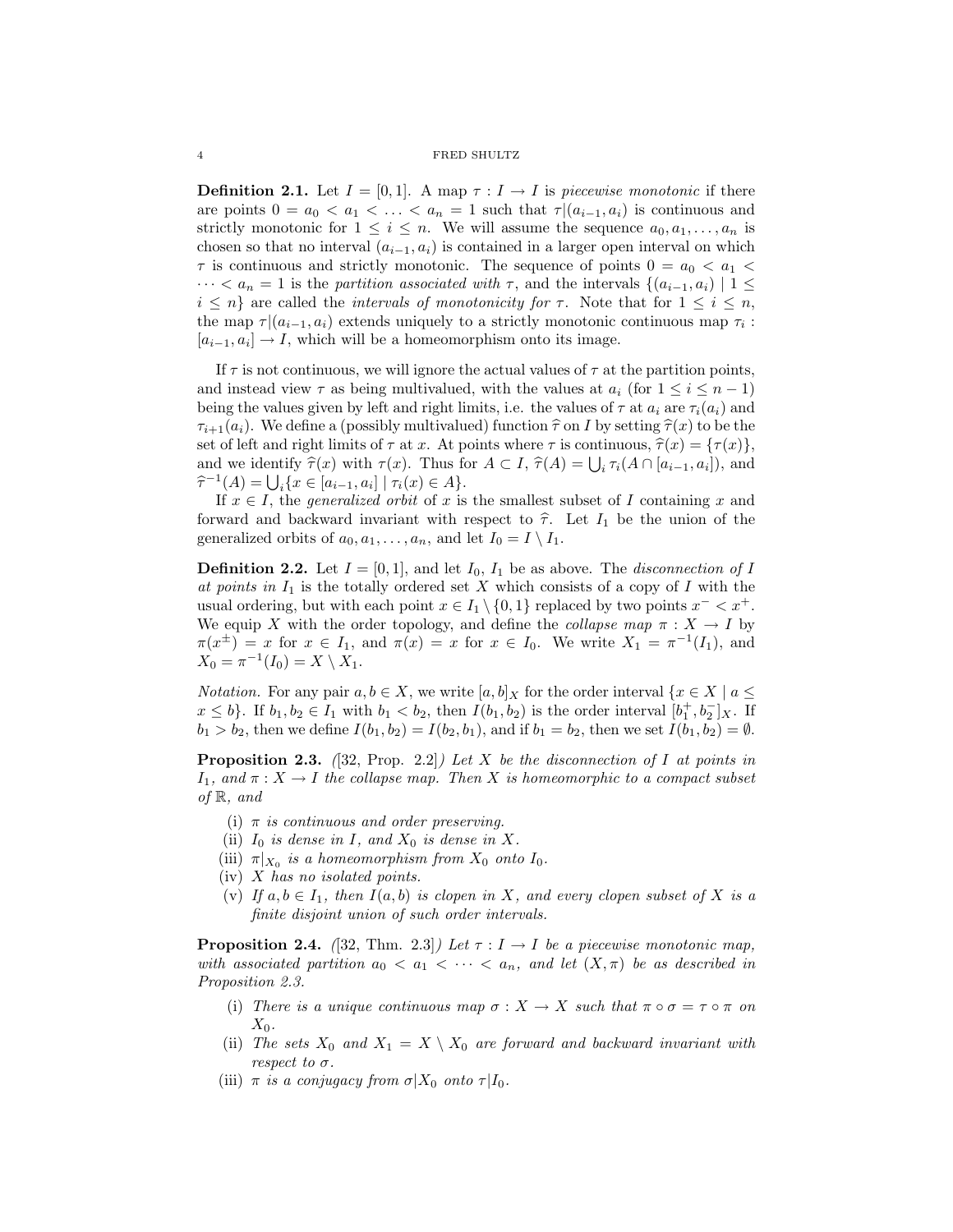- (iv) The sets  $J_1 = I(a_0, a_1), \ldots, J_n = I(a_{n-1}, a_n)$  are a partition of X into clopen sets such that for  $1 \leq i \leq n$ ,  $\pi(J_i) = [a_{i-1}, a_i]$ , and  $\sigma | J_i$  is a homeomorphism from  $J_i$  onto the clopen set  $\sigma(J_i)$ .
- (v) For  $1 \leq i \leq n$ ,  $\pi \circ \sigma = \tau_i \circ \pi$  on  $J_i$ .

Note that if  $\tau$  is continuous, by (iii) and density of  $I_0$  in I and  $X_0$  in X,  $\pi$  will be a semi-conjugacy from  $(X, \sigma)$  onto  $(I, \tau)$ .

If  $\tau : I \to I$  is piecewise monotonic, and  $\sigma : X \to X$  is the map in Proposition 2.4, then  $\sigma$  will be a local homeomorphism by Proposition 2.4 (iv). We will call  $\sigma$ the local homeomorphism associated with  $\tau$ . Property (iii) of Proposition 2.4 can be used to show that  $\sigma$  and  $\tau$  share many properties. Before being more explicit, we review some terminology.

**Definition 2.5.** If X is any topological space, and  $f : X \to X$  is a continuous map, then f is transitive if for each pair U, V of non-empty open sets, there exists  $n \geq 0$ such that  $f^{n}(U) \cap V \neq \emptyset$ . We say f is *strongly transitive* if for every non-empty open set U, there exists n such that  $\bigcup_{k=0}^{n} f^k(U) = X$ , and f is topologically exact if for every non-empty open set U, there exists n such that  $f^{n}(U) = X$ .

The notion of strong transitivity appears in Parry's paper [25], and a discussion of topological exactness for interval maps can be found in the book of Preston, cf., e.g., [26, pp. 6, 27].

**Definition 2.6.** If  $\tau : I \to I$  is piecewise monotonic, we view  $\tau$  as undefined at the set C of endpoints of intervals of monotonicity, and say  $\tau$  is transitive if for each pair U, V of non-empty open sets, there exists  $n \geq 0$  such that  $\tau^{n}(U) \cap V \neq \emptyset$ . We say  $\tau$  is *strongly transitive* if for every non-empty open set U, there exists n such that  $\bigcup_{k=0}^{n} \hat{\tau}^k(U) = I$ . (Recall that  $\hat{\tau}$  denotes the (possibly multivalued) function<br>whose value at each point x is given by the left and right hand limits of  $\tau$  at x) whose value at each point x is given by the left and right hand limits of  $\tau$  at x.) The map  $\tau$  is topologically exact if for every non-empty open set U, there exists n such that  $\hat{\tau}^n(U) = I$ . (See Lemma 8.1, Example 9.3, and Lemma 10.1 for examples of topologically exact maps.)

If  $\tau : I \to I$  is continuous and piecewise monotonic, both Definitions 2.5 and 2.6 are applicable, and are consistent. Transitivity is equivalent to the existence of a dense orbit.

The full two sided n-shift is an example of a map that is transitive, but not strongly transitive. (The complement of a fixed point is an invariant open set.) However, for piecewise monotonic maps, these notions are equivalent.

**Proposition 2.7.** Let  $\tau : I \to I$  be piecewise monotonic, and  $\sigma : X \to X$  the associated local homeomorphism.

- (i)  $\sigma$  is surjective iff  $\tau$  is surjective.
- (ii)  $\sigma$  is strongly transitive iff  $\tau$  is strongly transitive iff  $\tau$  is transitive iff  $\sigma$  is transitive.
- (iii)  $\sigma$  is topologically exact iff  $\tau$  is topologically exact.

*Proof.* [32, Lemma 4.2, Prop. 2.9, Lemma 5.2].

Now we turn to comparing the topological entropies of  $\tau$  and  $\sigma$ . For a continuous map f on a compact metric space  $X$ , we denote the (topological) entropy of f by  $h_f$ . In the special case where  $(X, f)$  is a subshift, then we have the formula

(1) 
$$
h_f = \lim_{n \to \infty} \frac{1}{n} \ln c_n(f),
$$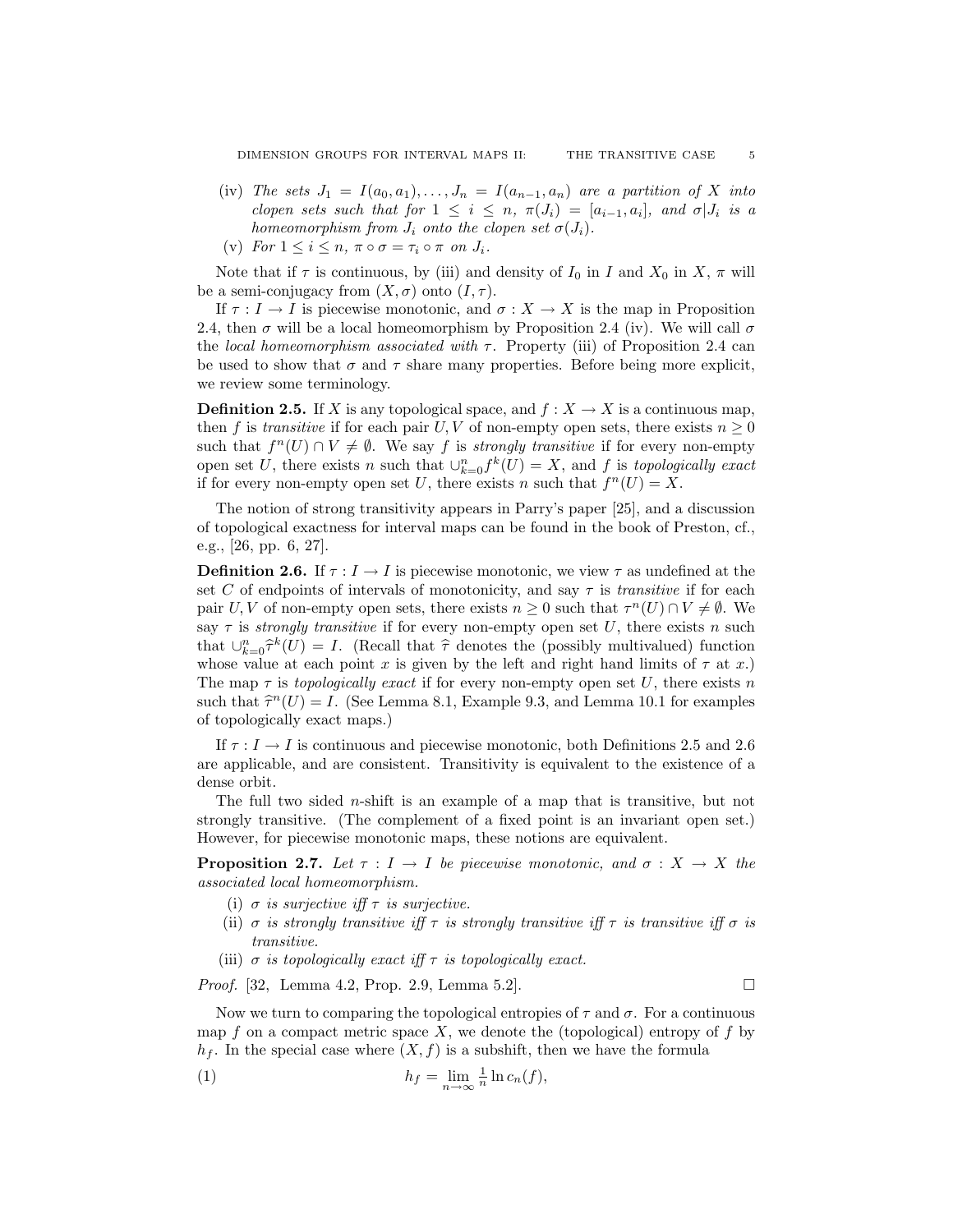where  $c_n(f)$  is the number of cylinders in X of length n, cf. [21, ex. 6.3.4].

If  $\tau : I \to I$  is piecewise monotonic, let  $a_0 < a_1 < \ldots < a_q$  be the partition associated with  $\tau$ , and let  $A_j = (a_{j-1}, a_j)$  for  $1 \leq j \leq q$ . Let

(2) 
$$
\Sigma_{\tau} = \left\{ (s_i)_{i=0}^{\infty} \in \prod_{0}^{\infty} \{1, \ldots, q\} \mid \bigcap_{i=0}^{n} \tau^{-i}(A_{s_i}) \neq \emptyset \text{ for all } n \geq 0 \right\}.
$$

Then  $\Sigma_{\tau}$  is compact (for the product topology), and invariant under the shift map. The shift map on  $\Sigma_{\tau}$  is called the symbolic dynamics of  $\tau$ . If  $\tau$  is continuous as well as piecewise monotonic, then the topological entropy of  $\tau$  is the same as the topological entropy of the symbolic dynamics of  $\tau$ , cf. [35, Prop. 2.1] or [24]. If  $\tau$ is piecewise monotonic, but is not continuous everywhere, then we define  $h_{\tau}$  to be the topological entropy of the symbolic dynamics of  $\tau$ .

**Proposition 2.8.** If  $\tau : I \to I$  is piecewise monotonic, and  $\sigma : X \to X$  is the associated local homeomorphism, then  $h_{\tau} = h_{\sigma}$ .

*Proof.* It is readily seen that the symbolic dynamics of  $\tau$  and of  $\sigma$  coincide (where the symbolic dynamics of  $\sigma$  is taken with respect to the partition  $J_1, \ldots, J_n$  in Theorem 2.4.) As remarked above, by [35, Prop. 2.1] the topological entropy of  $\tau$ is the same as that of its symbolic dynamics. The proof of [35, Prop. 2.1] is given for a continuous piecewise monotonic map  $\tau : I \to I$ , but applies without change to  $\sigma: X \to X$ . Thus  $\sigma$  and its symbolic dynamics have the same topological entropy, and so  $h_{\tau} = h_{\sigma}$ .

**Definition 2.9.** Let X be a compact Hausdorff space and  $\sigma: X \to X$  any map such that all fibers  $\sigma^{-1}(x)$  are finite. Then for any  $f: X \to \mathbb{R}$ , we define  $\mathcal{L}_{\sigma} f$  by

$$
(\mathcal{L}_{\sigma}f)(x) = \sum_{\sigma y = x} f(y),
$$

and call  $\mathcal{L}_{\sigma}$  the *transfer map*. We will write  $\mathcal{L}$  in place of  $\mathcal{L}_{\sigma}$  when the meaning is clear from the context.

If  $\sigma: X \to X$  is a local homeomorphism, and  $f: X \to \mathbb{R}$  is continuous, then  $\mathcal{L}_{\sigma}f$  will be continuous (see the remark after Lemma 3.2), so  $\mathcal{L}_{\sigma}$  maps  $C(X)$  into  $C(X)$ , and  $C(X,\mathbb{Z})$  into  $C(X,\mathbb{Z})$ .

If X is a compact metric space, a map  $\sigma : X \to X$  is a piecewise homeomorphism if  $\sigma$  is continuous and open, and X admits a finite partition into clopen sets  $X_1, X_2, \ldots, X_n$  such that  $\sigma$  is a homeomorphism from  $X_i$  onto  $\sigma(X_i)$  for  $i = 1, \ldots, n$ . Any local homeomorphism on a zero dimensional compact metric space will be a piecewise homeomorphism, and if  $\tau : I \to I$  is piecewise monotonic, then the associated local homeomorphism  $\sigma : X \to X$  will be a piecewise homeomorphism (Proposition 2.4).

**Definition 2.10.** Let X be a compact metric space, and  $\sigma: X \to X$  a piecewise homeomorphism. For  $f, g \in C(X, \mathbb{Z})$ , define  $f \sim g$  if there exists  $n \geq 0$  such that  $\mathcal{L}^n f = \mathcal{L}^n g$ . Then  $G_{\sigma}$  is the ordered abelian group whose elements are equivalence classes [f], with addition  $[f] + [g] = [f + g]$ , and with order given by  $[f] \geq 0$  if  $\mathcal{L}^n f \geq 0$  for some n. If  $\tau : I \to I$  is piecewise monotonic, with associated local homeomorphism  $\sigma: X \to X$ , then  $DG(\tau)$  is defined to be  $G_{\sigma}$ .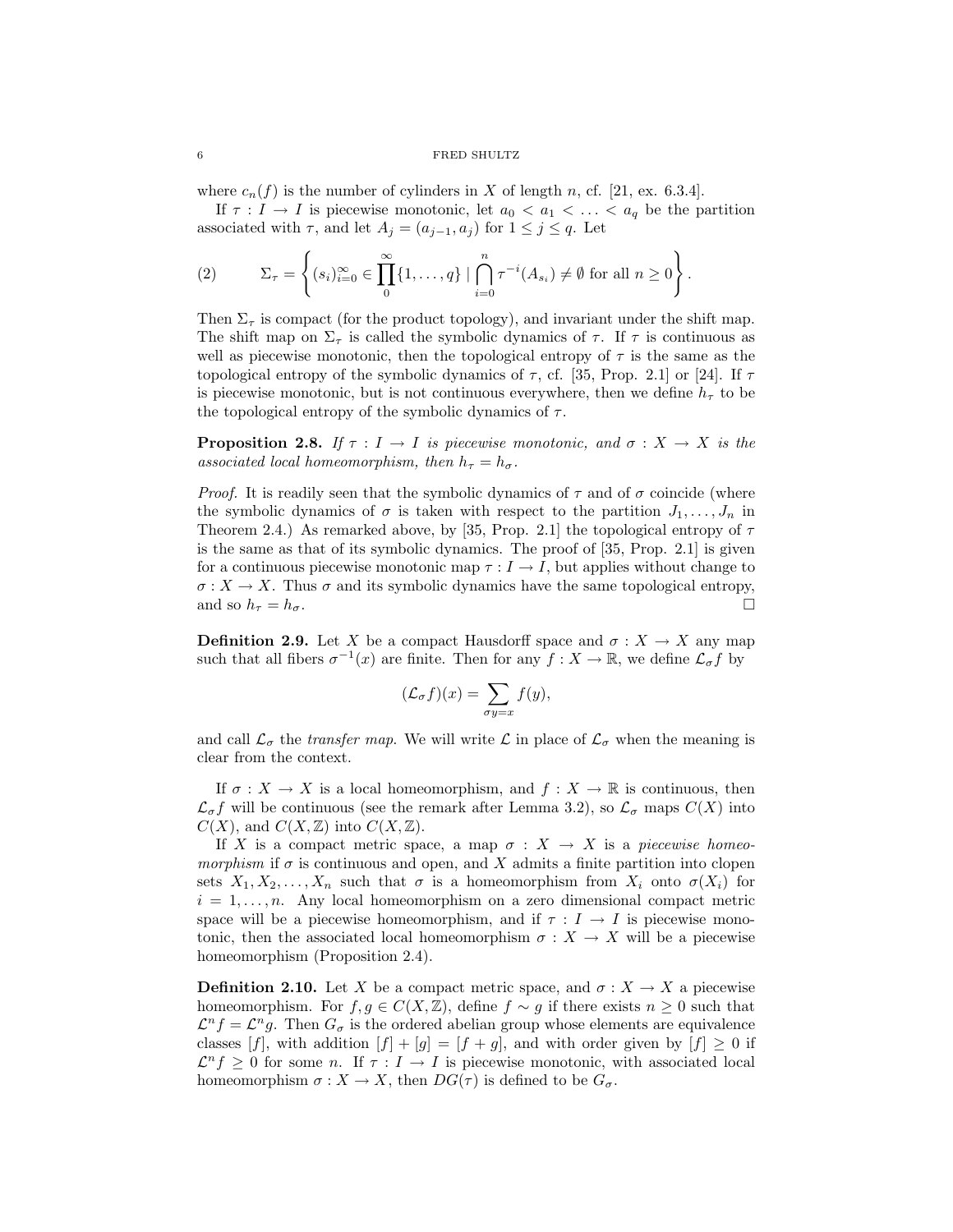The ordered groups  $G_{\sigma}$  and  $DG(\tau)$  are dimension groups [32, Cor. 3.12 and Def. 3.13, i.e., are inductive limits of a sequence of groups of the form  $\mathbb{Z}^{n_k}$ . See [10] or [13] for background on dimension groups.

**Definition 2.11.**  $\mathcal{L}_* : DG(\tau) \to DG(\tau)$  is defined by  $\mathcal{L}_*[f] = [\mathcal{L}f]$ .

This is an injective homomorphism, and is bipositive, i.e.,  $[f] \geq 0$  iff  $\mathcal{L}_*[f] \geq 0$ . If  $\tau$  is surjective, then  $\mathcal{L}_{*}$  is surjective, and thus is an automorphism of the dimension group  $DG(\tau)$ . In that case, we define an action of  $\mathbb{Z}[t, t^{-1}]$  on  $DG(\tau)$  by

$$
\left(\sum_{n=1}^{n} a_i t^i\right)[f] = \left(\sum_{n=1}^{n} a_i \mathcal{L}_{*}^i\right)[f],
$$

and view  $DG(\tau)$  as a  $\mathbb{Z}[t, t^{-1}]$  module. The following describes a set of generators for this module. In the statement of the theorem, we identify order intervals  $I(a, b)$ in X with the equivalence class in  $DG(\tau)$  of their characteristic functions.

**Theorem 2.12.** Let  $\tau : I \to I$  be piecewise monotonic and surjective, with associated partition  $C = \{a_0, a_1, \ldots, a_n\}$ . Let

(3) 
$$
\mathcal{J}_1 = \{ I(c,d) \mid c, d \text{ are adjacent points in } \{a_0, a_1, \ldots, a_n \} \},
$$

and let  $\mathcal{J}_2$  be the set of intervals corresponding to jumps at partition points, i.e.,

(4) 
$$
\mathcal{J}_2 = \{ I(\tau_i(a_i), \tau_{i+1}(a_i)) \mid 1 \leq i \leq n-1 \}.
$$

Then  $DG(\tau)$  is generated as a module by  $\mathcal{J}_1 \cup \mathcal{J}_2$ .

*Proof.* [32, Thm. 6.2]

**Corollary 2.13.** If  $\tau : I \to I$  is a continuous, surjective piecewise monotonic map with associated partition  $\{a_0, a_1, \ldots, a_n\}$ , then  $DG(\tau)$  is generated as a module by  $I(a_0, a_1), I(a_1, a_2), \ldots, I(a_{n-1}, a_n).$ 

*Proof.* [32, Cor. 6.3]

## 3. Scaling measures, and uniformly piecewise linear maps

For simple dimension groups, the order is determined by states, i.e., positive homomorphisms into R, cf. [10]. In the case that  $\tau$  is transitive, we will see that states are given by scaling measures. In this section, we provide background for such measures, and discuss their connection with uniformly piecewise linear maps.

Let X be a compact metric space and  $m$  a probability measure on  $X$  (i.e. a positive regular Borel measure with  $m(X) = 1$ .) If  $f \in L^1(X, m)$ , we will usually write  $m(f)$  instead of  $\int f dm$ .

**Definition 3.1.** Let X be a compact metric space and  $m$  a probability measure on X, and  $\sigma: X \to X$  a map that takes Borel sets to Borel sets. Then  $\sigma$  scales m by a factor s if  $m(\sigma(E)) = s m(E)$  for all Borel sets E on which  $\sigma$  is 1–1. (This is a special case of the notion of a *conformal measure*, cf. [8].) The measure m has full support if its support is all of X.

Now we will show that scaling measures are just the eigenvectors of the dual of the transfer operator. We write  $C(X)$  for the Banach space of real valued continuous functions with the supremum norm. Recall for a local homeomorphism  $\sigma : X \to X$ ,  $\mathcal{L}$  is the transfer operator  $\mathcal{L}_{\sigma}$  (Definition 2.9).

The following result, in the more general context of conformal measures, can be found in [8, Prop. 2.2].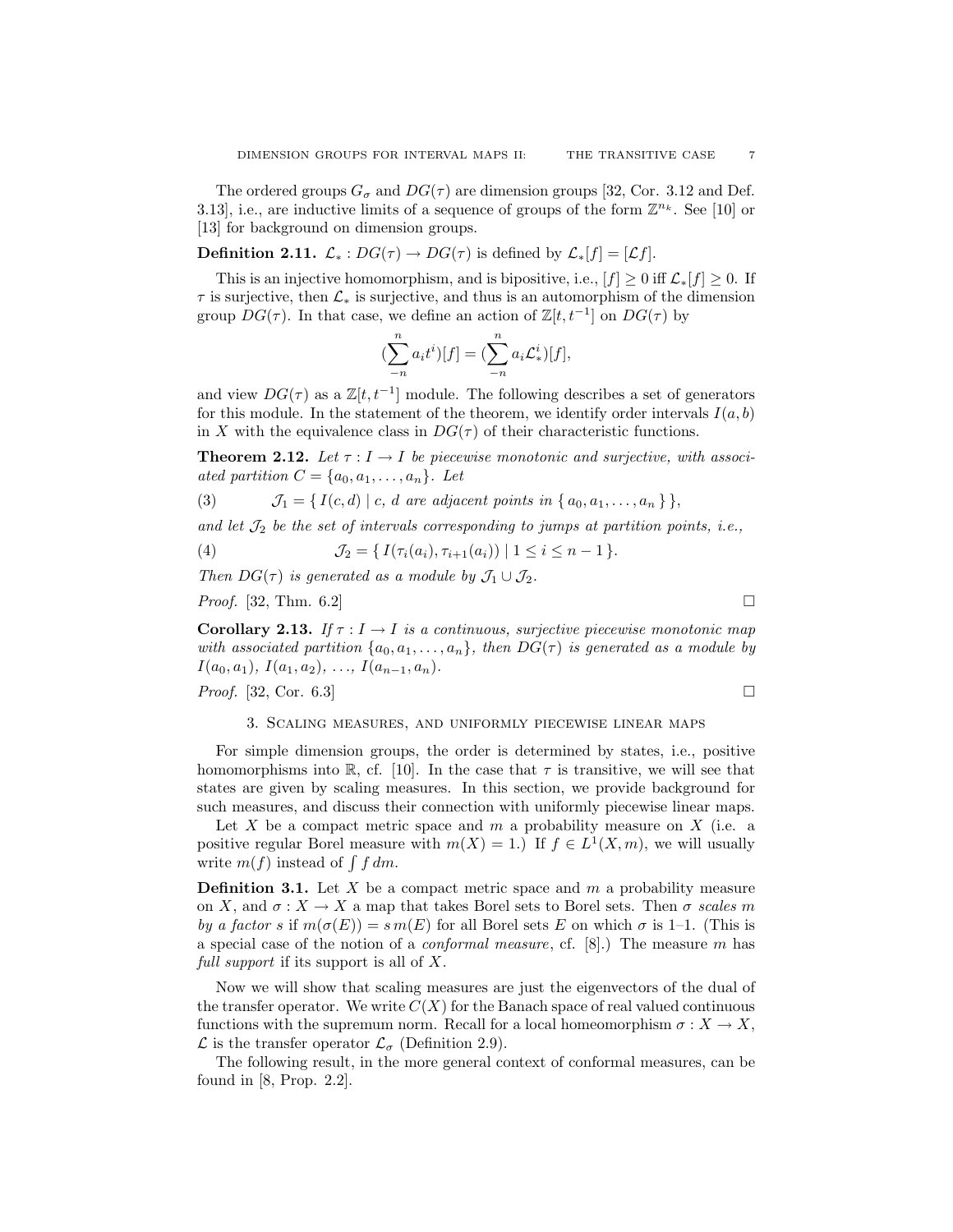**Lemma 3.2.** Let  $\tau : I \to I$  be piecewise monotonic, and let  $\sigma : X \to X$  be the associated local homeomorphism. Let  $\mu$  be a probability measure on X, and  $0 \lt s \in \mathbb{R}$ . The following are equivalent.

- (i)  $\mu(\mathcal{L}f) = s\mu(f)$  for all  $f \in C(X)$ .
- (ii)  $\sigma$  scales  $\mu$  by the factor s.
- (iii)  $\mathcal L$  is well defined on  $L^1(X,\mu)$ , and  $\mu(\mathcal L f) = s\mu(f)$  for all  $f \in L^1(X,\mu)$ .

*Proof.* (i)  $\Rightarrow$  (ii). Let  $J_1, \ldots, J_n$  be a partition of X into clopen sets such that  $\sigma$  is injective on each  $J_i$ , cf. Proposition 2.4. Let  $E_i = \sigma(J_i)$ , and let  $\psi_i : E_i \to J_i$  be the inverse of  $\sigma | J_i$ . Let  $f \in C(X)$  have support in  $J_i$ . Then  $\mathcal{L}f$  has support in  $E_i$ and is defined on  $E_i$  by  $\mathcal{L}f = f \circ \psi_i$ . Thus

(5) 
$$
s \int_{J_i} f d\mu = s\mu(f) = \mu(\mathcal{L}f) = \int_{E_i} f \circ \psi_i d\mu = \int_{J_i} f d(\psi_i \cdot \mu),
$$

where  $(\psi_i \cdot \mu)(E) = \mu(\sigma(E))$  for  $E \subset J_i$ . Since this holds for all  $f \in C(J_i)$ , it follows that the regular Borel measures  $s\mu$  and  $\psi_i \cdot \mu$  must coincide on  $J_i$ . Thus for  $E \subset J_i$  we have  $\mu(\sigma(E)) = s\mu(E)$ . Therefore  $\mu(\sigma(E \cap J_i)) = s\mu(E \cap J_i)$  for all Borel sets E. It follows that  $\mu(\sigma(E)) = s\mu(E)$  for all Borel sets E on which  $\sigma$  is injective.

(ii)  $\Rightarrow$  (iii). If A is a Borel set and  $\mu(A) = 0$ , then  $\mu(\sigma(A \cap J_i)) = 0$  for all i, so  $\mu(\sigma(A)) = 0$ . If  $f = 0$  a.e., since

$$
\{x \mid (\mathcal{L}f)(x) \neq 0\} \subset \sigma(\{x \mid f(x) \neq 0\}),
$$

then  $\mathcal{L}f = 0$  a.e. Thus  $\mathcal{L}$  is well-defined on  $L^1(X, \mu)$ . Reversing the argument in the first paragraph (but with  $f \in L^1(X, \mu)$  in (5)) proves (iii). Trivially (iii) implies (i).

We note for future reference that the proof of Lemma 3.2 shows that  $\mathcal{L}_{\sigma}$  maps  $C(X)$  into  $C(X)$ .

Recall that a probability measure  $m$  on a compact metric space is *non-atomic* if m takes the value 0 on each singleton subset  $\{x\}$  of X.

**Proposition 3.3.** Let  $\tau : I \to I$  be piecewise monotonic, with associated local homeomorphism  $\sigma : X \to X$ , and collapse map  $\pi : X \to I$ . Then  $\mu \mapsto \mu \circ \pi$  is a 1-1 correspondence of non-atomic probability measures on I of full support, scaled by  $\tau$ by a factor s, and non-atomic probability measures of full support on  $X$ , scaled by  $\sigma$  by the factor s.

*Proof.* Since  $I_1$  and  $X_1$  are countable, these sets are killed by any non-atomic measures. The proposition then follows from the fact that the collapse map  $\pi$  is a conjugacy from  $\sigma|X_0$  onto  $\tau|I_0$  (Proposition 2.4).

**Definition 3.4.** A map  $f: I \to I$  is piecewise linear if f is piecewise monotonic and is linear on the interior of each interval of monotonicity. A map is uniformly piecewise linear if it is piecewise linear and the slopes are all  $\pm s$  for some  $s > 0$ .

**Example 3.5.** If  $f : I \to I$  is uniformly piecewise linear with slopes  $\pm s$ , then Lebesgue measure is scaled by  $f$  by a factor  $s$ .

This example is canonical, in the sense made precise by Proposition 3.6. This result is implicit in [25].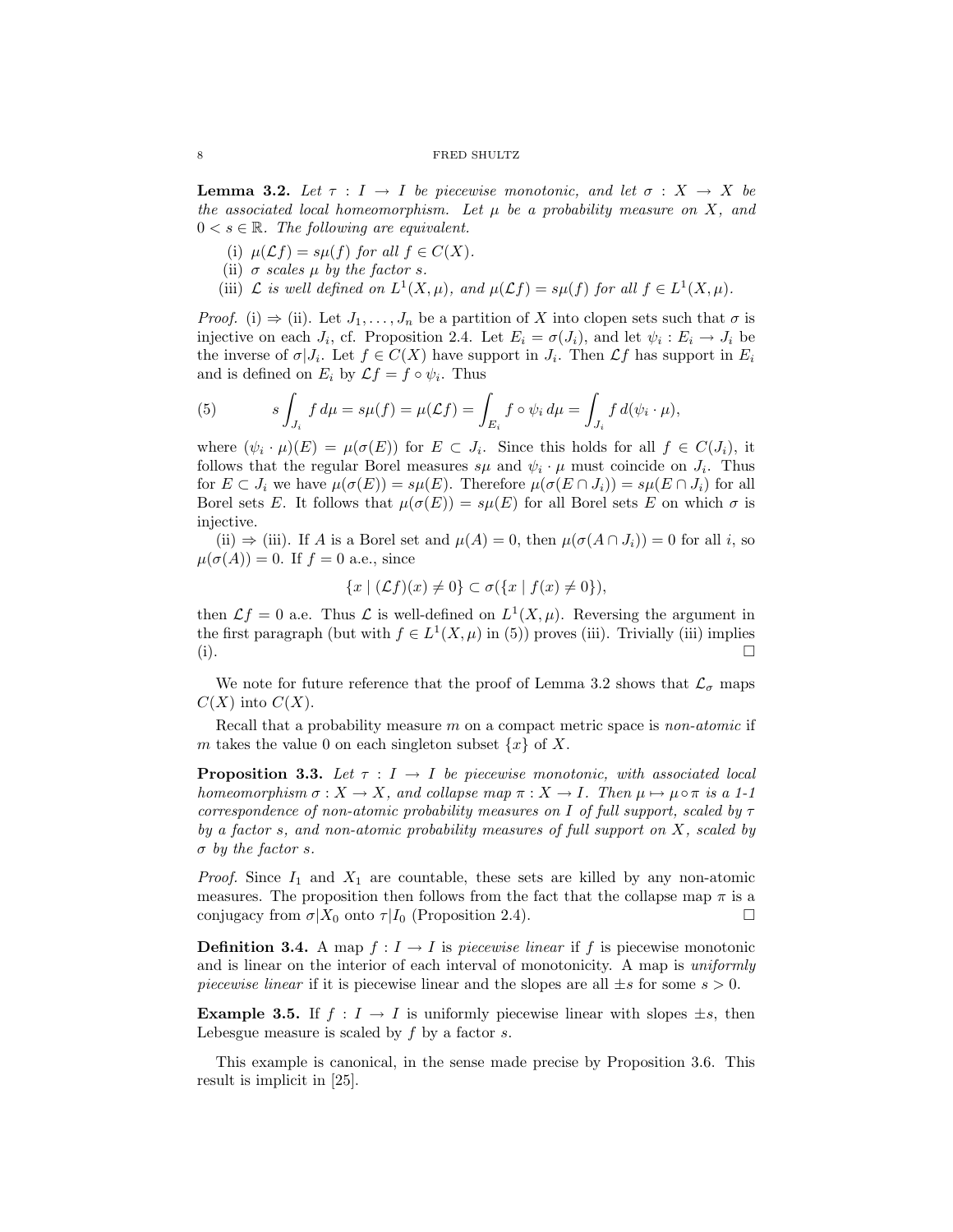**Proposition 3.6.** A piecewise monotonic map  $\tau : I \to I$  is conjugate to a piecewise linear map with slopes  $\pm s$  iff there exists a non-atomic probability measure m on I of full support on I, scaled by  $\tau$  by the factor s. The conjugacy can be chosen to carry m to Lebesgue measure.

*Proof.* Suppose such a measure m exists. Define  $h : I \to I$  by  $h(x) = m((0, x])$ (with  $h(0) = 0$ ). Since m is zero on no open set, then h is strictly increasing. The map h is right continuous by  $\sigma$ -additivity of m, and left continuous because m is non-atomic. Thus h is a continuous injective map of  $[0, 1]$  into  $[0, 1]$ . Since its range includes  $0$  and  $1$  and is connected, then  $h$  is surjective, so is a homeomorphism.

Now define  $f : [0,1] \to [0,1]$  by  $f = h \circ \tau \circ h^{-1}$ . Then  $f : [0,1] \to [0,1]$  is conjugate to  $\tau$ . Let  $J_1, \ldots, J_n$  be a cover of I by intervals on which  $\tau$  is monotonic, with only endpoints in common. From the fact that m is scaled by  $\tau$  by a factor s, it follows that f is linear on the interior of each interval  $h(J_i)$ , with slope  $\pm s$ . Thus  $\tau$  is conjugate to the uniformly piecewise linear map f. By the definition of  $h$ , the conjugacy takes the measure  $m$  to Lebesgue measure.

The converse follows from Example 3.5.

The following is well known for continuous piecewise linear maps; in that case it follows at once from [23]. See the discussion preceding Proposition 2.8 for the definition of topological entropy for piecewise monotonic maps that are not continuous.

**Proposition 3.7.** If  $\tau$  is a piecewise linear map with slopes  $\pm s$ , and  $s \geq 1$ , then  $h_\tau = \ln s.$ 

*Proof.* Let  $\sigma: X \to X$  be the local homeomorphism associated with  $\tau$ , and  $\mathcal{L} = \mathcal{L}_{\sigma}$ . Let  $R = \lim_{n} ||\mathcal{L}^n1||_{\infty}^{1/n}$ , where  $|| \cdot ||_{\infty}$  denotes the supremum norm. By [29, Thm. 6.1],  $R = \exp(h_{\sigma})$ , and by Proposition 2.8,  $h_{\sigma} = h_{\tau}$ , so to prove the proposition, we need to show that  $s = R$ .

Let m denote Lebesgue measure. Then m is scaled by  $\tau$  by the factor s. By Proposition 3.3 there is a unique non-atomic probability measure  $\mu$  on X, scaled by  $\sigma$  by the factor s, such that  $\mu = m \circ \pi$ , where  $\pi : X \to I$  is the collapse map. We have  $s^n = \mu(\mathcal{L}^n) \leq ||\mathcal{L}^n1||_{\infty}$ , so  $s \leq ||L^n1||_{\infty}^{1/n}$ . Taking limits, we get  $s \leq R$ . Suppose that  $s < R$ . Since  $1 \leq s < R$ , by [29, Thm. 4.1], there exists a function  $\phi$ of bounded variation which is an eigenvector for  $\mathcal L$  for the eigenvalue R. If  $s > 1$ , having such an eigenvector contradicts the spectral radius of  $\mathcal L$  on the space  $\mathcal BV$ of functions of bounded variation being s, cf. [31, Thm. 1], so  $s = R$ . (The space BV is discussed in more detail in the appendix, cf. Definition A.1.) If  $s = 1$ , the entropy of  $\tau$  is 0 (cf. [7]), so again  $s = \exp h_{\tau}$ .

**Corollary 3.8.** Let  $\tau : I \to I$  be piecewise monotonic. If a non-atomic measure m with full support is scaled by  $\tau$  by a factor  $s > 1$ , then  $s = \exp(h_\tau)$ .

*Proof.* By Proposition 3.6,  $\tau$  is conjugate to a piecewise linear map with slopes  $\pm s$ . By Proposition 3.7, such a map has entropy  $\ln s$ .

## 4. Decomposition of transitive piecewise monotonic maps

In this section we will see that transitive piecewise monotonic maps often can be decomposed into topologically exact pieces.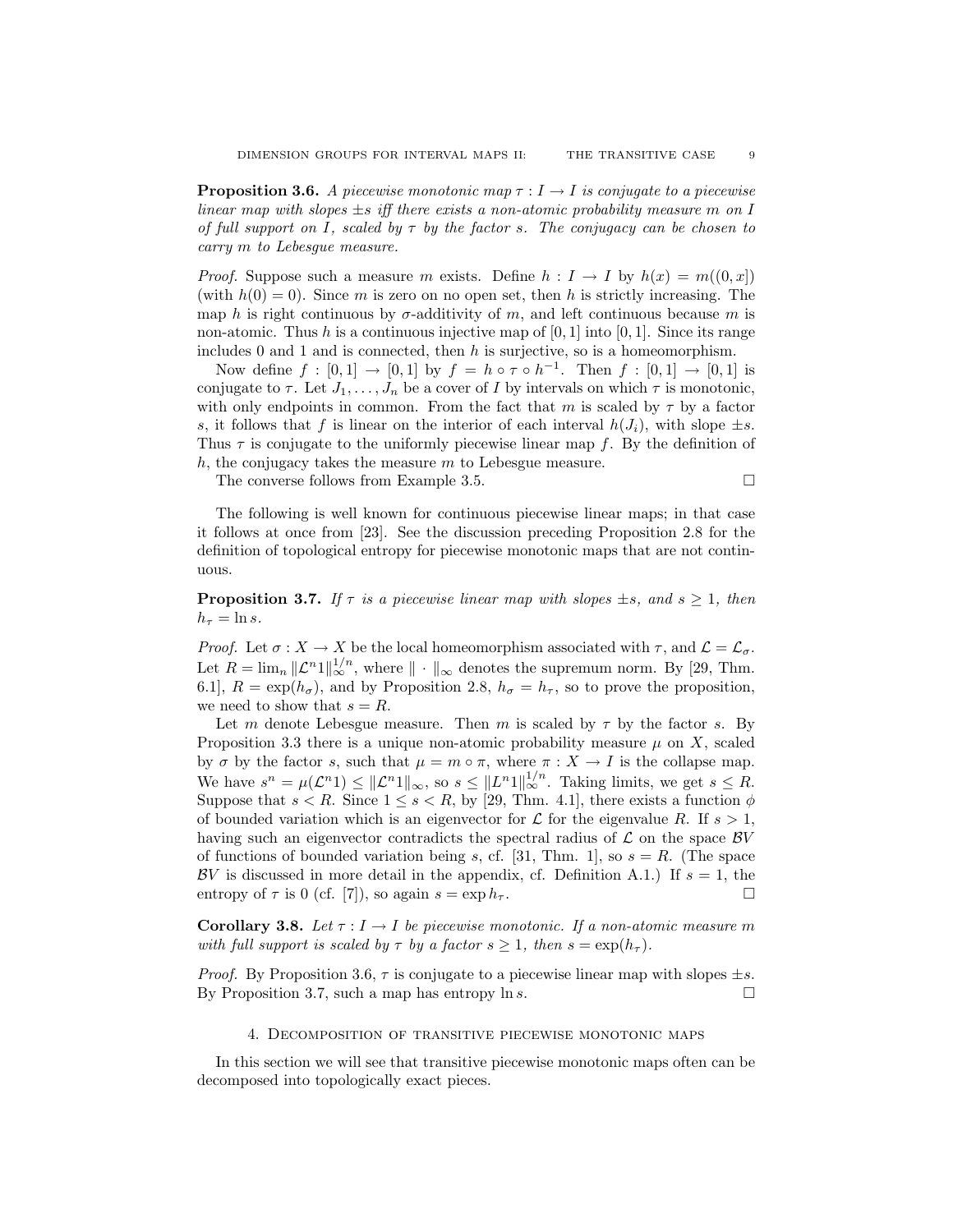In [26, Thm. 2.5], it is shown that a transitive, piecewise monotonic, continuous map  $\tau$  is either topologically exact, or there exists  $c \in I$  such that  $\tau$  exchanges [0, c] and [c, 1], such that  $\tau^2$  is topologically exact on each of [0, c] and [c, 1]. We will establish a similar finite decomposition for transitive piecewise monotonic maps that are not necessarily continuous. To achieve this decomposition, we need to exclude maps that are "essentially injective".

**Definition 4.1.** A map  $\tau : I \to I$  is essentially injective if there are no disjoint intervals  $J, J'$  with  $\tau(J) = \tau(J')$ .

This is equivalent to  $\tau$  being injective on the complement of the set of endpoints of intervals of monotonicity.

**Lemma 4.2.** A piecewise monotonic map  $\tau : I \to I$  is essentially injective iff the associated local homeomorphism  $\sigma : X \to X$  is injective.

*Proof.* [32, Lemma 11.3]

**Proposition 4.3.** If  $\tau : I \to I$  is piecewise monotonic and transitive, and  $\sigma : X \to I$ X is the associated local homeomorphism, then there exists a scaling measure for  $\tau$ and for  $\sigma$ . Any such scaling measure has full support and is non-atomic, and the scaling factor  $s = \exp h_{\tau} \geq 1$ . Here  $s > 1$  iff  $\tau$  is not essentially injective.

*Proof.* Note that  $\sigma$  is strongly transitive (Proposition 2.7). Let K be the set of probability measures on X, viewed as positive functionals on  $C(X)$ . Then K is a w<sup>\*</sup>-compact convex set. Define  $T : K \to K$  by  $T\nu = (\nu(\mathcal{L}1))^{-1}\nu \circ \mathcal{L}$ . (Since  $\sigma$  is transitive, it is surjective, so  $\mathcal{L}1 \geq 1$ , and thus for all  $\nu \in K$ ,  $\nu(L1) \neq 0$ ). Note that  $T\nu$  is again a probability measure, and T is a weak\* continuous map. By the Schauder-Tychonov fixed point theorem (cf., e.g,  $[9, Thm. V.10.5]$ ), T has a fixed point in K, say  $T\mu = \mu$ . Then  $\mu = (\mu(\mathcal{L}1))^{-1}\mu \circ \mathcal{L}$  so  $\mu \circ \mathcal{L} = s\mu$ , with  $s = \mu(\mathcal{L}1)$ .

Now let  $\mu$  be any probability measure scaled by  $\sigma$  by a factor s. Since  $\mathcal{L}1 \geq 1$ , then  $s > 1$ .

Recall that  $\sigma$  is injective iff  $\tau$  is essentially injective (Lemma 4.2). For such maps,  $\sigma$  is invertible, and  $\mathcal{L}_{\sigma^{-1}} = (\mathcal{L}_{\sigma})^{-1}$ , so  $\mu \circ \mathcal{L}_{\sigma^{-1}} = s^{-1} \mu$ . Since  $\sigma^{-1}$  is surjective,  $\mathcal{L}_{\sigma^{-1}}1 \geq 1$ , so  $s^{-1} \geq 1$ , which implies  $s = 1$ .

On the other hand, if  $\sigma$  is not injective on X, suppose that  $\sigma(y_1) = \sigma(y_2) = x$ . Then  $(\mathcal{L}1)(x) \geq 2$ , so  $\mathcal{L}1 > 1$  on some open set. Thus  $\mathcal{L}1 - 1$  is continuous, nonnegative, and strictly positive on an open set. We will see in the next paragraph that  $\mu$  has full support, so  $0 < \mu(L1 - 1) = s - 1$ . Thus  $s > 1$ .

Now we show that  $\mu$  has full support. Let V be any open subset of X, and suppose that  $\mu(V) = 0$ . By Proposition 2.4, there is a partition of X into clopen sets on which  $\sigma$  is injective. Thus we can write V as a finite union of open sets on which  $\sigma$  is injective, say  $V = \bigcup V_i$ . Then  $\mu(V_i) = 0$  for each i, so

(6) 
$$
\mu(\sigma(V)) = \mu(\sigma(\cup V_i)) = \mu(\cup \sigma(V_i)) \le \sum \mu(\sigma(V_i)) = \sum s\mu(V_i) = 0.
$$

By the same argument,  $\mu(\sigma^k(V)) = 0$  for all  $k \geq 0$ . Since  $\sigma$  is strongly transitive, a finite number of iterates of V cover X, so we conclude that  $\mu(X) = 0$ , contrary to  $\mu$  being a probability measure. Thus supp  $\mu = X$ .

Finally, we will show  $\mu$  is non-atomic. If  $s > 1$ , then  $\mu(\sigma^n({x})) = s^n \mu(\sigma({x})) <$  $\mu(\sigma(X))$  for all n implies  $\mu(\sigma({x})) = 0$ , so  $\mu$  is non-atomic. If  $s = 1$ , then as shown above,  $\sigma$  is injective on X, so it is a homeomorphism. Since  $\sigma$  is strongly transitive, it can have no periodic points. (The complement of a periodic orbit would be an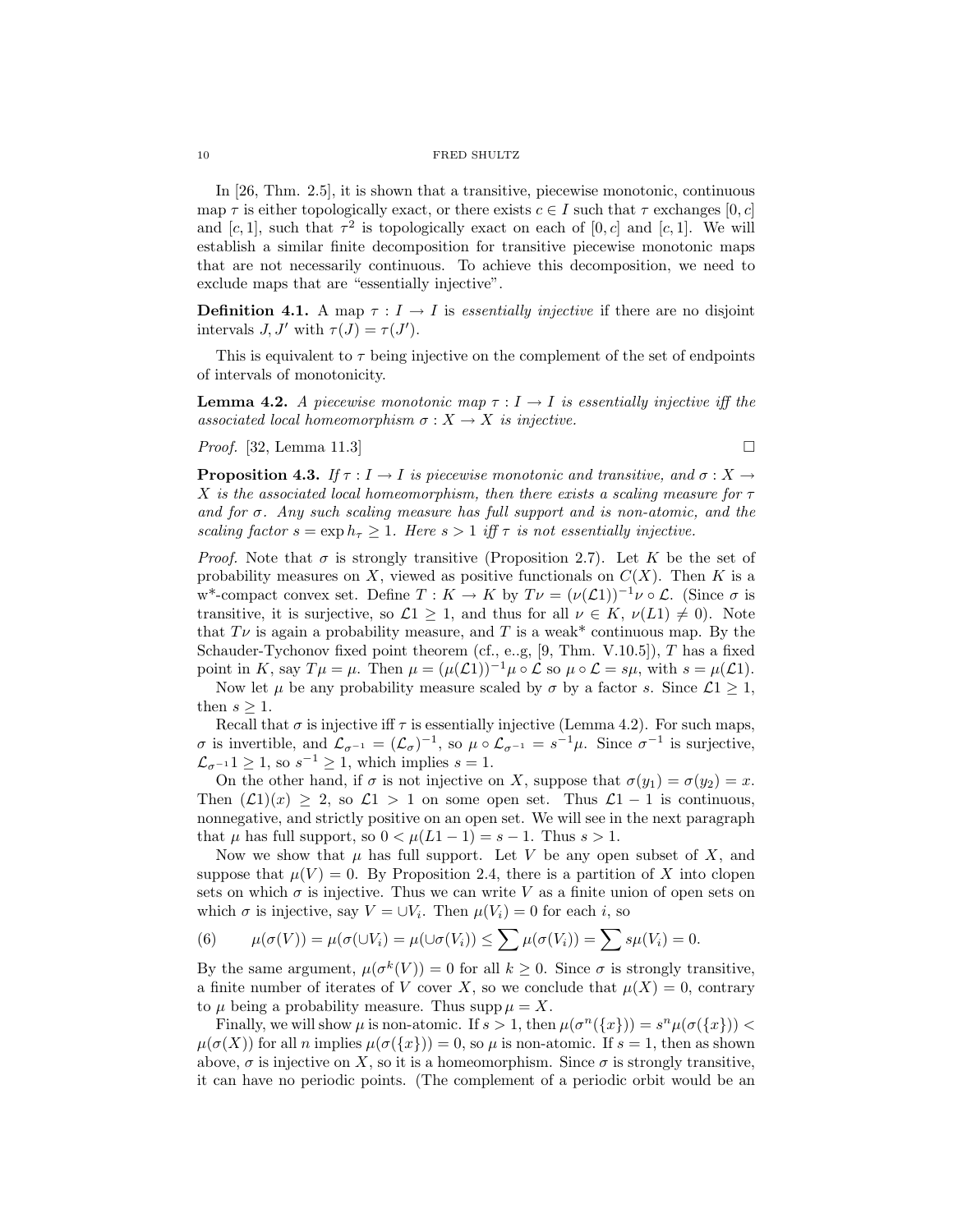invariant open set.) For any  $x \in X$ ,  $x, \sigma(x)$ ,... will be a sequence of distinct points with the same measure, so all must have measure zero. Thus  $\mu$  is non-atomic.  $\Box$ 

We will see in Corollary 4.6 that when  $\tau$  is transitive and not essentially injective, then the scaling measure is unique.

For any surjective piecewise monotonic map  $\tau : I \to I$ , with associated local homeomorphism  $\sigma: X \to X$ , the proof above shows that  $\tau$  and  $\sigma$  possess scaling measures, and shows that for homeomorphisms the scaling factor must be 1. Thus when  $\tau$  is surjective and essentially injective (or equivalently,  $\sigma$  is a homeomorphism), scaling measures are the same as invariant measures.

If  $\tau$  is strongly transitive, the following corollary is in [25], with an extra aperiodicity assumption if  $\tau$  is essentially injective.

**Corollary 4.4.** (Parry) Let  $\tau : I \to I$  be piecewise monotonic and transitive. Then  $\tau$  is conjugate to a piecewise linear function on I with slope  $\pm s$ , where  $s = \exp(h_\tau)$ . Here  $s = 1$  iff  $\tau$  is essentially injective.

*Proof.* By Proposition 4.3, there exists a non-atomic scaling measure for  $\tau$ , with full support, and with scaling factor  $s \geq 1$ . The existence of the desired conjugacy follows from Proposition 3.6.

**Theorem 4.5.** Let  $\tau : I \to I$  be piecewise monotonic and transitive, and not essentially injective, and let  $\sigma : X \to X$  be the associated local homeomorphism. There is a unique partition of X into clopen sets  $X_1, \ldots, X_N$  such that  $\sigma(X_i) =$  $X_{i+1 \mod N}$ , with  $\sigma^N | X_i$  topologically exact. Let  $\mu$  be a measure scaled by  $\sigma$ , with scaling factor s. For each i there exists  $\phi_i \in C(X)$  of bounded variation, with  $\text{supp }\phi_i = X_i$  and  $\phi_i > 0$  on  $X_i$ , such that for each  $f \in C(X)$  with bounded variation, with supp  $f \subset X_i$ ,

(7) 
$$
\lim_{k} (s^{-N} \mathcal{L}_{\sigma}^{N})^{k} f = \mu(f) \phi_{i} \text{ (uniform convergence)},
$$

and such that the functions  $\phi_i$  are cyclically permuted by  $(1/s)\mathcal{L}_{\sigma}$ , i.e.,

(8) 
$$
(1/s)\mathcal{L}_{\sigma}\phi_i = \phi_{i+1 \bmod N}.
$$

*Proof.* By Proposition 4.3,  $s > 1$ . We will make use of the results in the appendix. By Corollary A.9, there exists a positive integer  $N$  and disjoint clopen sets  $X_1, \ldots, X_q$  with  $\sigma^N$  exact on each  $X_i$ , and with  $\sigma(X_i) = X_{\omega(i)}$  for a permutation ω. Since σ is transitive, the orbit of each  $X_i$  must include every  $X_j$ , so ω must be a cycle, and the union of all  $X_i$  must be X. By Theorem A.6 (vi),  $q = N$ . If necessary, re-index so that  $\sigma(X_i) = X_{i+1 \mod N}$ . The existence of  $\phi_i \in C(X)$  satisfying (7) follows from Corollary A.7 and Proposition A.8, and (8) is a consequence of Theorem A.6 (vi).

To prove uniqueness of this decomposition of X, suppose  $H_1, \ldots, H_p$  is another partition of X into clopen sets which are permuted cyclically by  $\sigma$ , such that  $\sigma^p$ is exact on each  $H_i$ . Suppose that  $H_i \cap X_j \neq \emptyset$ . Then for k sufficiently large, by exactness of  $\sigma^p$  on each  $H_i$  and  $\sigma^N$  on each  $X_j$ ,  $\sigma^{kpN}(H_i \cap X_j) = H_i = X_j$ . Thus each  $H_i$  coincides with some  $X_j$ , and uniqueness follows.

In the case when  $\sigma$  is positively expansive, the decomposition in Theorem 4.5 (into mixing rather than exact pieces) follows from [1, Thm. 3.4.4]. However, the map  $\sigma$  cannot be positively expansive unless the forward orbit under  $\tau$  of the set C of endpoints of intervals of monotonicity is finite. Indeed, suppose  $x \in \hat{\tau}C \setminus C$  has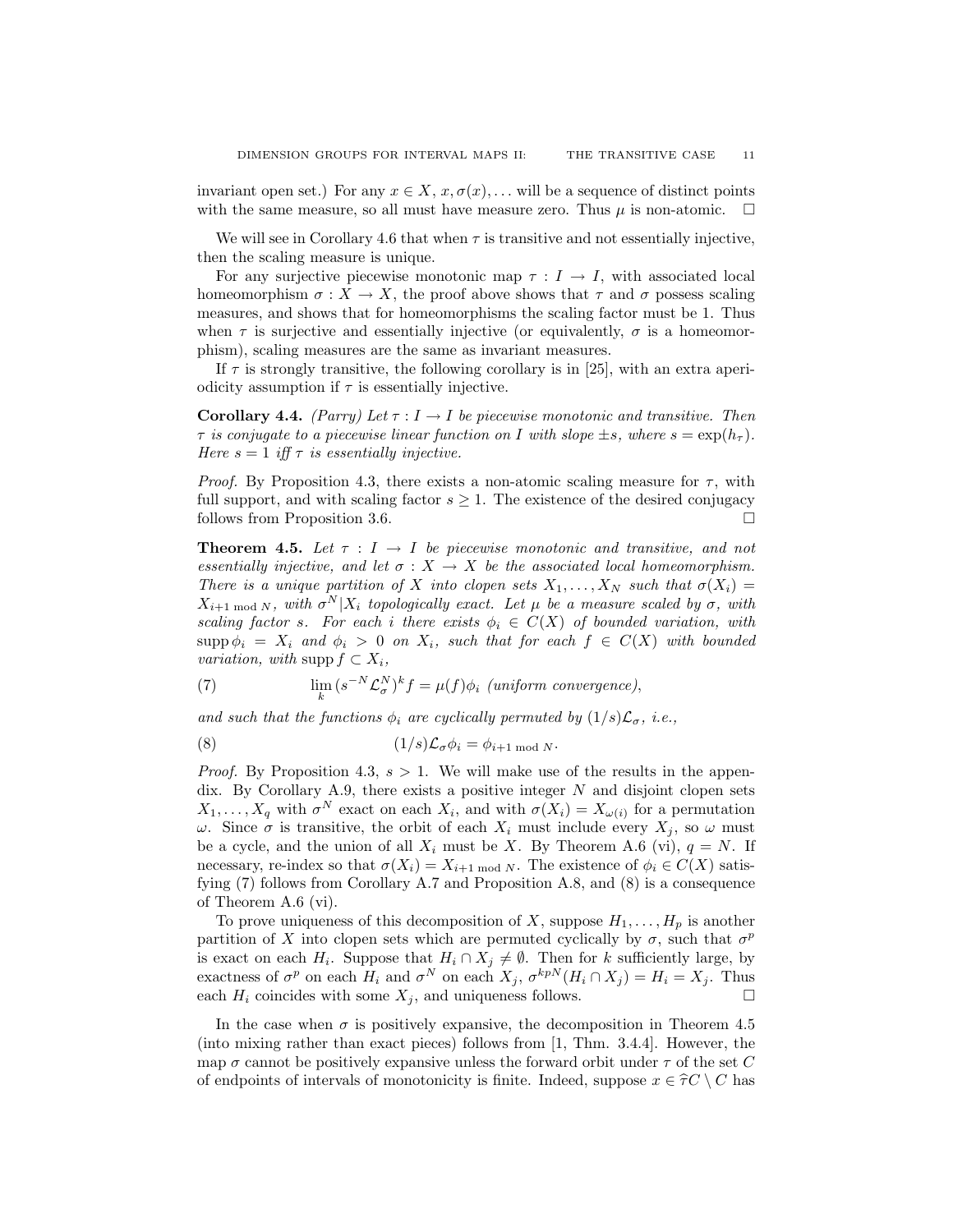an infinite orbit which never re-enters C. Then the points  $\tau^{n}(x)^{\pm}$  are all distinct for  $n \geq 0$ . Viewing X as a compact subset of R, the sum of the gaps  $|\tau^n(x)^+ - \tau^n(x)^-|$ is finite, so  $\lim_{n} |\sigma^n(x^+) - \sigma^n(x^-)| = \lim_{n} |\tau^n(x)^+ - \tau^n(x)^-| = 0$ , which shows that  $\sigma$  is not positively expansive.

**Corollary 4.6.** If a piecewise monotonic map  $\tau : I \to I$  is transitive, and is not essentially injective, then there is a unique scaling measure for  $\tau$ , and for the associated local homeomorphism  $\sigma: X \to X$ .

*Proof.* Let  $\mu$  and  $\nu$  be scaling measures for  $\sigma$ . By Proposition 4.3, both  $\mu$  and  $\nu$  are non-atomic and have full support, and have scaling factors  $> 1$ . Let  $X_1, X_2, \ldots, X_N$ be the unique decomposition given in Theorem 4.5. Fix an index i, and let  $\phi_i$ satisfy (8), where s is the scaling factor for  $\mu$ . By (8),  $\mathcal{L}_{\sigma}^{N} \phi_i = s^N \phi_i$ . Applying  $\nu$ ,  $\nu(\mathcal{L}_{\sigma}^{N}\phi_{i})=s^{N}\nu(\phi_{i}).$  Since  $\nu$  has full support, then  $\nu(\phi_{i})\neq 0$ . It follows that the scaling factor for  $\nu$  is the same as that for  $\mu$ . (This also follows from Proposition 3.3 and Corollary 3.8.)

Now from (7), for each index i,  $\nu(\phi_i) = \mu(\phi_i) = 1$ , and if  $f \in C(X)$  has bounded variation and has support in  $X_i$ , then  $\nu(f) = \mu(f)$ . Since each clopen subset of X is a finite union of order intervals (Proposition 2.3), the characteristic function of each  $X_i$  has bounded variation. If  $f \in C(X)$  has bounded variation, then  $f \chi_{X_i}$  is continuous, with bounded variation, and has support in  $X_i$ . It follows that  $\mu$  and  $\nu$  agree on all  $f \in C(X)$  of bounded variation. Such functions form a subalgebra of  $C(X)$  that is dense by the Stone-Weierstrass theorem, so  $\mu = \nu$ .

If  $\tau$  is essentially injective, the uniqueness result above can fail. For example, there are minimal interval exchange maps with more than one invariant measure, cf. [18] or [19].

The following result also follows from Hofbauer's spectral decomposition for the non-wandering set of piecewise monotonic maps, cf. [14, Thm. 2], with "topologically mixing" in place of "topologically exact".

**Corollary 4.7.** Let  $\tau : I \to I$  be piecewise monotonic, transitive, and not essentially injective. Then there exist sets  $K_1, K_2 \ldots K_N$  such that

- (i) Each  $K_i$  is a finite union of closed intervals.
- (ii)  $\cup_{i=1}^{N} K_i = [0, 1].$
- (iii) If  $i \neq j$ , the interiors of  $K_i$  and  $K_j$  are disjoint.
- (iv) For each i,  $\tau$  maps the interior of  $K_i$  onto the interior of  $K_{i+1 \mod N}$
- (v) For each i,  $\tau^N$  is topologically exact when restricted to  $K_i$ .

The sets  $K_1, \ldots, K_N$  are uniquely determined by these properties.

*Proof.* Let  $\sigma: X \to X$  be the associated local homeomorphism, and  $\pi: X \to I$ the collapse map. Let  $X_1, \ldots, X_N$  be as in Theorem 4.5. Define  $K_i = \pi(X_i)$  for  $1 \leq i \leq N$ . Then (i) follows from the fact that each clopen subset of X is a finite union of order intervals, and that  $\pi$  maps closed order intervals to closed intervals. Since  $\sigma^N$  is exact on  $X_1, \ldots, X_n$ , then the conjugacy of  $\sigma|_{X_0}$  with  $\tau|_{I_0}$  implies that  $\tau^N$  is exact on each  $K_i$ . (See [32, proof of Lemma 5.2] for proof of a similar result.)

Observe that the decompositions in Theorem 4.5 and Corollary 4.7 may not exist if  $\tau$  is essentially injective. For example, the map  $x \mapsto x+\alpha$  mod 1, where  $\alpha$  is irrational, is transitive, but is not topologically exact. There also is no decomposition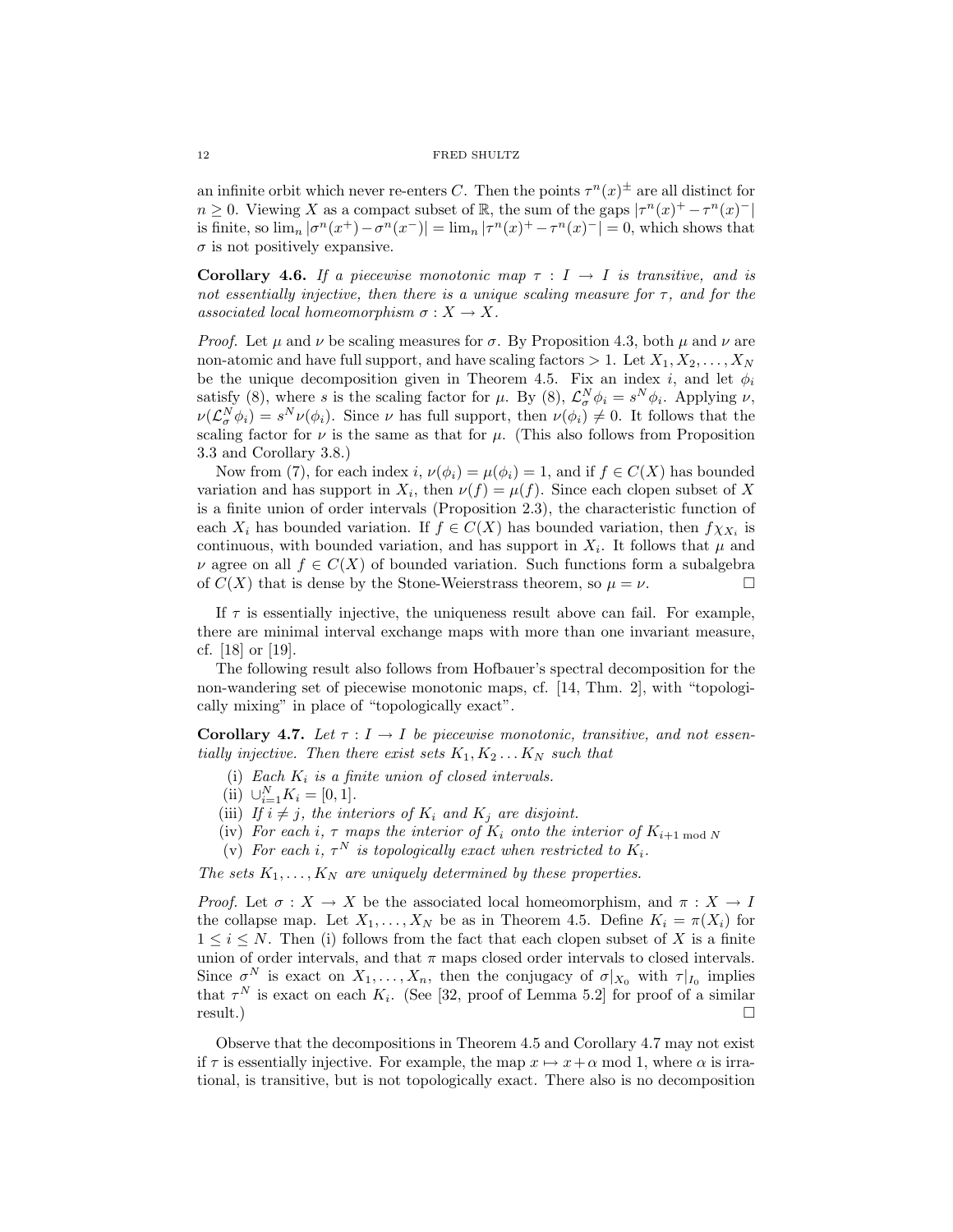of some iterate  $\tau^N$  into exact pieces, since  $\tau^N : x \mapsto x + n\alpha \mod 1$  is transitive, and thus does not leave invariant any proper closed subset of I.

**Definition 4.8.** Let X be a topological space, and  $\sigma : X \to X$  a continuous map. Then  $\sigma$  is *topologically mixing* if for every pair U, V of non-empty open sets, there exists N such that  $\sigma^{n}(U) \cap V \neq \emptyset$  for  $n \geq N$ . (If  $\tau : I \to I$  is piecewise monotonic but discontinuous at some endpoints, we view  $\tau$  as undefined at the set C of endpoints of intervals of monotonicity.)

As in Proposition 2.7 or [32, Lemma 5.2], one can show that a piecewise monotonic map  $\tau : I \to I$  will be topologically mixing iff the associated local homeomorphism  $\sigma: X \to X$  has this property.

Every topologically exact map is topologically mixing. The converse is false, e.g., if σ is the two-sided shift on the space  $\Sigma_2$  of bi-infinite sequences of two symbols, σ is topologically mixing, but is not topologically exact. (The complement of a fixed point is open and invariant.) On the other hand, for continuous piecewise monotonic maps, being topologically mixing and being topologically exact are equivalent, cf. [26, Thm. 2.5]. Furthermore, for piecewise monotonic maps that are not essentially injective, mixing and exactness coincide, as we now show.

**Proposition 4.9.** If  $\tau : I \to I$  is piecewise monotonic, topologically mixing, and not essentially injective, then  $\tau$  is topologically exact.

*Proof.* Let  $\sigma: X \to X$  be the associated local homeomorphism. As observed above, σ will be topologically mixing. Then σ is transitive, so we can partition X into clopen subsets on which some  $\sigma^N$  is exact (Theorem 4.5). But if there is more than one member to the partition, this contradicts  $\sigma$  being topologically mixing. So  $\sigma$  is exact, and therefore so is  $\tau$ .

### 5. Simple dimension groups with unique states

In this section we will see that scaling measures can be used to describe the order on  $DG(\tau)$  for transitive maps  $\tau$ . In particular, scaling measures induce states (defined below), and states in turn determine the order.

**Definition 5.1.** If G is a dimension group with distinguished order unit  $e$ , then a state on G is a positive homomorphism  $\omega$  from G into R such that  $\omega(e) = 1$ . The strict order on G induced by a state  $\omega$  is given by  $x \leq y$  if either  $\omega(x) < \omega(y)$  or  $x = y$ .

If  $\omega$  is a state on a dimension group G, and  $\Phi$  is a positive endomorphism of G, we say  $\omega$  is scaled by  $\Phi$  by the factor s if  $\omega(\Phi(x)) = s \omega(x)$  for all  $x \in G$ .

**Proposition 5.2.** Let  $\tau : I \to I$  be piecewise monotonic, and let  $\sigma : X \to X$  be the associated local homeomorphism. If  $\mu$  is a probability measure on X scaled by  $\sigma$  by a factor s, then the map  $[f] \to \mu(f)$  is a state on  $DG(\tau)$ . We also denote this state by  $\mu$ , and  $\mu$  is scaled by  $(\mathcal{L}_{\sigma})_*$  by the factor s. If X is totally disconnected, (e.g., if  $\tau$  is transitive), this gives a 1-1 correspondence of scaled measures and scaled states.

*Proof.* Clearly  $\mu$  is a positive homomorphism from  $C(X, \mathbb{Z})$  into R with value 1 on the function constantly 1. To show  $\mu$  is well defined on  $DG(\tau)$ , suppose  $f, g \in$  $C(X,\mathbb{Z})$  with  $[f] = [g]$ . Write  $\mathcal L$  in place of  $\mathcal L_{\sigma}$ . Then  $\mathcal L^n f = \mathcal L^n g$  for some  $n \geq 0$ , so

(9) 
$$
\mu(f) = s^{-n}\mu(\mathcal{L}^n f) = s^{-n}\mu(\mathcal{L}^n g) = \mu(g).
$$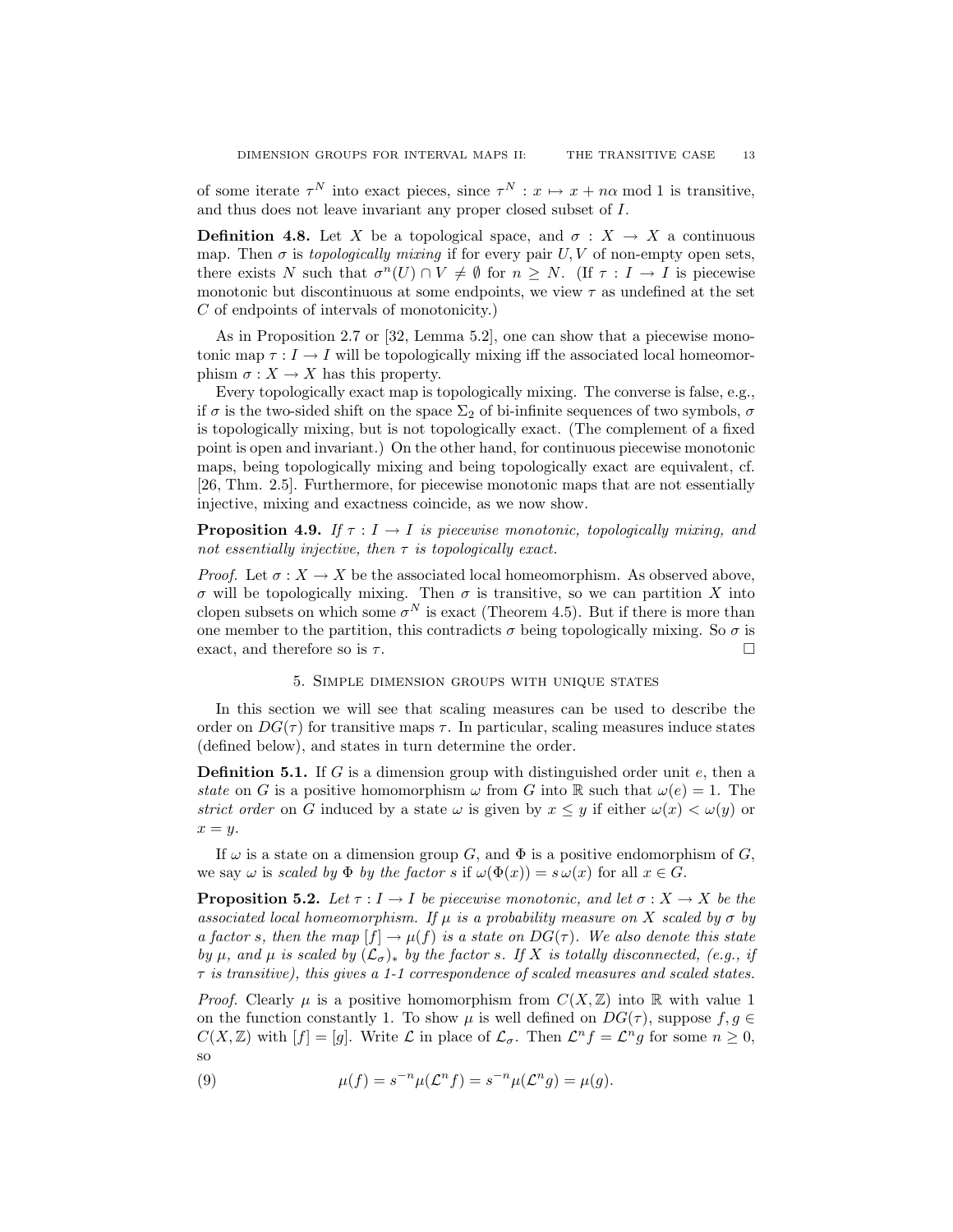Furthermore, if  $[f] \geq 0$ , then  $\mathcal{L}^n f \geq 0$  for some n, so  $\mu([f]) = s^{-n}\mu(\mathcal{L}^n f) \geq 0$ . Thus  $[f] \to \mu(f)$  is a well-defined state on  $DG(\tau)$ . Furthermore,  $\mu(\mathcal{L}_*[g]) = \mu(\mathcal{L}g)$  $s \mu(g) = s \mu([g]),$  so  $\mu$  is scaled by  $\mathcal{L}_*$  by the factor s.

The map that takes a scaled measure to a scaled state is evidently 1-1. Now assume that X is totally disconnected, and let  $\omega$  be a state on  $DG(\tau)$  scaled by  $\mathcal{L}_{*}$ by a factor s. We will show that  $\omega$  comes from a scaled measure.

Define  $\phi: C(X,\mathbb{Z}) \to \mathbb{R}$  by  $\phi(f) = \omega([f]).$  Then  $\phi$  is a positive homomorphism from  $C(X, \mathbb{Z})$  into R. View  $C(X, \mathbb{Z})$  as a subset of  $C(X)$ , and let  $C_{\mathbf{Q}}(X)$  denote the rational linear span of  $C(X, \mathbb{Z})$  in  $C(X)$ . Then  $\phi$  extends uniquely to a positive **Q**linear map from  $C_{\mathbf{Q}}(X)$  into  $\mathbb{R}$ . Since  $\phi(1) = 1$ , by positivity  $\phi$  will satisfy  $|\phi(f)| \le$  $||f||_{\infty}$  for  $f \in C_{\mathbf{Q}}(X)$ . Since X is totally disconnected, by the Stone-Weierstrass theorem, the (real) linear span of characteristic functions of clopen subsets of X will be dense in  $C(X)$ . Each such real linear combination of characteristic functions can be uniformly approximated by functions in  $C_{\mathbf{Q}}(X)$ . It follows that  $\phi$  extends uniquely to a positive linear functional on  $C(X)$ , also denoted by  $\phi$ .

Let  $\mu$  be the regular Borel measure such that  $\phi(f) = \mu(f)$  for all  $f \in C(X)$ . Since  $\omega$  is scaled by  $\mathcal{L}_*$  by the factor s, it follows that  $\phi: C(X) \to \mathbb{R}$  is scaled by  $\mathcal L$  by the factor s, and thus by Lemma 3.2,  $\mu$  is scaled by  $\sigma$  by the factor s. Clearly  $\omega$  is the scaled state associated with  $\mu$ , which finishes the proof of the 1-1 correspondence of scaled measures and scaled states. Finally, if  $\tau$  is transitive, then  $X$  is totally disconnected by [32, Prop. 5.8], which completes the proof of the proposition.  $\Box$ 

If  $\tau : I \to I$  is piecewise monotonic, with associated local homeomorphism  $\sigma: X \to X$ , and m is a non-atomic measure on I with full support, and  $\mu$  is the corresponding measure on X (cf. Proposition 3.3), then  $\mu(I(a, b)) = m([a, b])$  for all  $a, b \in I_1$ . Thus we will also refer to the state described in Proposition 5.2 as the state associated with m.

If G, H are dimension groups,  $\psi : G \to H$  is a dimension group isomorphism if  $\psi$  is both an order isomorphism and a group isomorphism.

**Theorem 5.3.** Let  $\tau : I \to I$  be piecewise monotonic and transitive, and not essentially injective, with associated local homeomorphism  $\sigma : X \to X$ . Let  $X_1, \ldots, X_N$ be the partition of X described in Theorem 4.5, and let  $\mu$  be the unique measure on X scaled by  $\sigma$ . Then  $[f] \mapsto \bigoplus_i [f \chi_{X_i}]$  is a unital dimension group isomorphism of  $DG(\tau)$  onto  $\bigoplus_i G_i$ , where  $G_i = \{[f] \in DG(\tau) \mid \text{supp } f \subset X_i\}$ , with distinguished order unit  $[\chi_{X_i}]$ . Each  $G_i$  is isomorphic to the dimension group associated with  $\sigma^N|X_i$  (cf. Definition 2.10), and is a simple dimension group, with a unique state  $\mu_i$  given by  $\mu_i([f]) = |\mu(X_i)|^{-1}\mu(f)$ , and with the strict order given by that state. Furthermore, the state on  $DG(\tau)$  induced by  $\mu$  is the unique state scaled by  $(\mathcal{L}_{\sigma})_*$ , and  $(\mathcal{L}_{\sigma})_*$  maps  $G_i$  onto  $G_{i+1 \mod N}$  for each i. The scaling factor is  $s = \exp h_{\tau}$ .

*Proof.* Write  $\mathcal L$  for  $\mathcal L_{\sigma}$ . Since  $X_1,\ldots,X_N$  is a partition of X into clopen  $\sigma^N$ invariant subsets,  $(\sigma^N)^{-1}(X_i) = X_i$  for each i. It follows that  $[f] \mapsto [f|X_i]$  is a group order isomorphism from  $G_i$  onto  $G_{\sigma^N | X_i}$ . Since  $\sigma$  is a piecewise homeomorphism, then  $\sigma^N$  is also a piecewise homeomorphism, so each  $G_i$  is simple by exactness of  $\sigma^N|X_i$ , cf. [32, Theorem 5.3]. From this the fact that  $[f] \mapsto \bigoplus_i [f|X_i]$ is a dimension group isomorphism is immediate.

Fix an index i, with  $1 \leq i \leq N$ . We will show that  $G_i$  has a unique state given by  $\mu|X_i$ , and has the strict order given by that state. By Theorem 4.5, there is a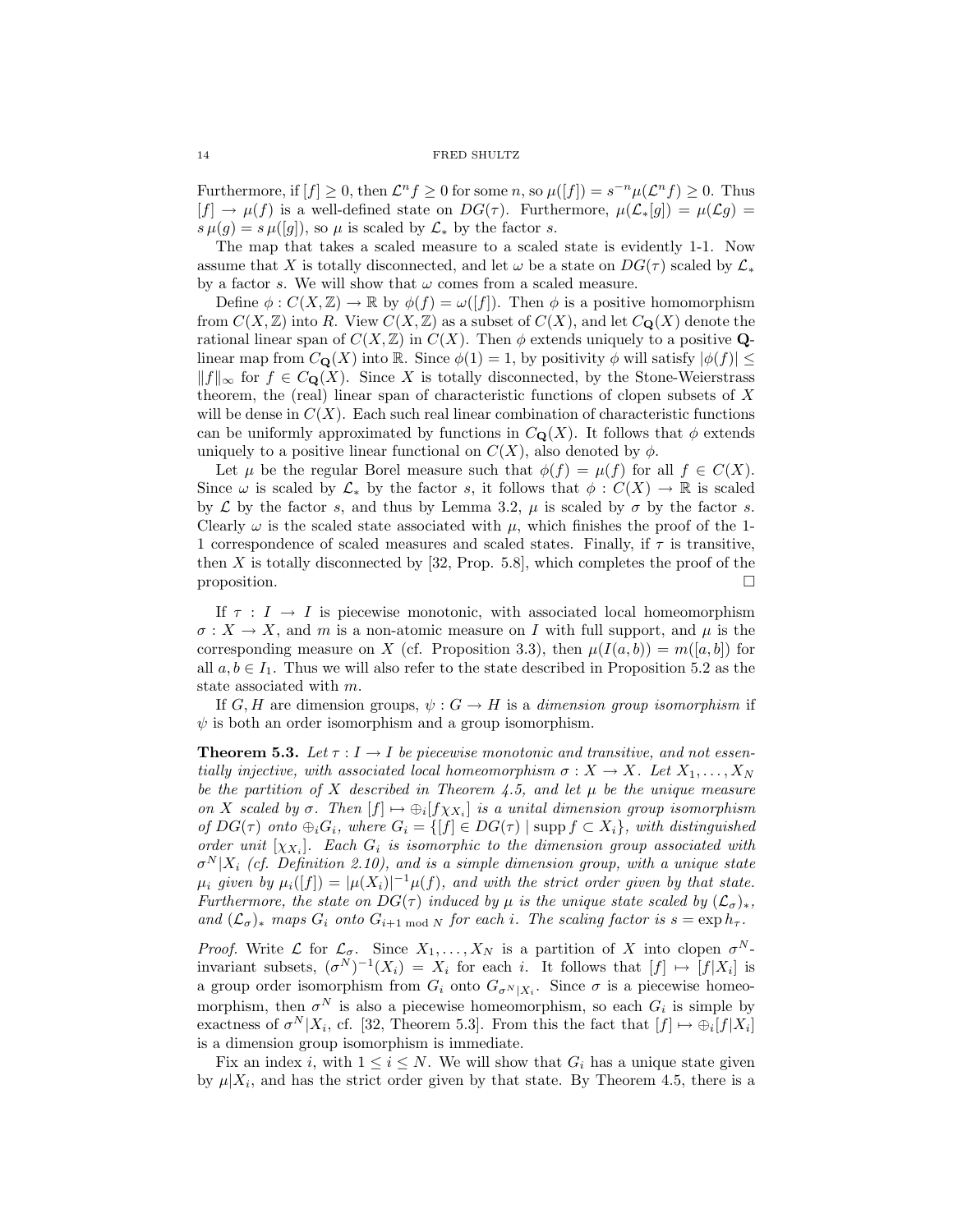continuous function  $\phi_i$ , strictly positive on  $X_i$ , such that for each  $f \in C(X) \cap BV$ with support in  $X_i$ ,

(10) 
$$
\lim_{k \to \infty} s^{-Nk} L^{Nk} f = \mu(f) \phi_i,
$$

with uniform convergence. Note that each function in  $C(X, \mathbb{Z})$  has bounded variation (since each clopen set in  $X$  is a finite union of order intervals, cf. Proposition 2.3). Now suppose  $f, g \in C(X, \mathbb{Z})$  have support in  $X_i$ , and  $\mu(f) < \mu(g)$ . Choose  $\epsilon > 0$  so that  $\epsilon \leq (\mu(g) - \mu(f))\phi_i(x)$  for all  $x \in X_i$ , so that  $\mu(f)\phi_i \leq \mu(g)\phi_i - \epsilon$ . Choose  $n$  so that

(11) 
$$
\|s^{-n}\mathcal{L}^n f - \mu(f)\phi_i\|_{\infty} < \frac{\epsilon}{2} \text{ and } \|s^{-n}\mathcal{L}^n g - \mu(g)\phi_i\|_{\infty} < \frac{\epsilon}{2}.
$$

Then

(12) 
$$
s^{-n} \mathcal{L}^n f \le \mu(f) \phi_i + \frac{\epsilon}{2} \le \mu(g) \phi_i - \frac{\epsilon}{2} \le s^{-n} \mathcal{L}^n g.
$$

Thus  $\mathcal{L}^n f \leq \mathcal{L}^n g$ , which implies  $[f] \leq [g]$ .

Conversely, suppose  $[f] \leq [g]$ . Choose *n* so that  $\mathcal{L}^n f \leq \mathcal{L}^n g$ . Then

(13) 
$$
\mu(f) = \mu(s^{-n} \mathcal{L}^n f) \le \mu(s^{-n} \mathcal{L}^n g) = \mu(g).
$$

If  $\mu(f) = \mu(g)$ , then  $\mu$  is zero on the nonnegative continuous function  $\mathcal{L}^n g - \mathcal{L}^n f$ . Since supp  $\mu = X$ , then  $\mathcal{L}^n f = \mathcal{L}^n g$ , so  $[f] = [g]$ . Thus either  $\mu(f) < \mu(g)$  or else  $[f] = [g]$ , which completes the proof that the order on  $G_i$  is the strict order induced by the state  $\mu_i$ .

To show there is a unique state on  $G_i$ , suppose  $\omega$  is a state on  $G_i$ , and fix  $f \in C(X, \mathbb{Z})$  with support in  $X_i$ . Let  $\epsilon > 0$  be given, and choose a positive integer n such that  $2/n < \epsilon$ . Now chose integers k and p such that  $|\mu_i(f) - (k/p)| < 1/n$ . This is equivalent to

(14) 
$$
nk - p < np\,\mu_i(f) < nk + p.
$$

Since the ordering on  $G_i$  is the strict ordering given by  $\mu_i$ , it follows that

(15) 
$$
(nk-p)[\chi_{X_i}] < np[f] < (nk+p)[\chi_{X_i}].
$$

Applying the state  $\omega$  gives

(16) 
$$
nk - p < np\,\omega([f]) < nk + p.
$$

Dividing by np gives

(17) 
$$
|\omega([f]) - (k/p)| \leq \frac{1}{n}.
$$

Thus

(18) 
$$
|\omega([f]) - \mu_i(f)| \le 2/n < \epsilon.
$$

Since  $\epsilon > 0$  was arbitrary, we conclude that  $\omega([f]) = \mu_i(f)$ , and thus  $\omega$  is the state induced by  $\mu_i$ , proving that  $G_i$  has a unique state.

Since  $\sigma(X_i) = X_{i+1 \mod N}$ , then

(19) 
$$
\mathrm{supp}\, f \subset X_i \implies \mathrm{supp}(\mathcal{L}f) \subset \sigma(\mathrm{supp}[f]) \subset X_{i+1 \mod N}.
$$

It follows that  $\mathcal{L}_*G_i \subset G_{i+1 \mod N}$ . Since  $\sigma$  is surjective, then  $\mathcal{L}_*$  is surjective on G ([32, Lemma 3.5]), so we must have  $\mathcal{L}_*G_i = G_{i+1 \mod N}$  for each i.

Finally, suppose that  $\mu$  is scaled by the factor s, and let  $\omega$  be any state on  $DG(\tau)$ that is scaled by a factor  $s_1$ . Fix an index i. By the uniqueness of states on  $G_i$ , there is a constant k such that  $\omega = k\mu$  on  $G_i$ . Then  $\omega \circ \mathcal{L}_*^N = k\mu \circ \mathcal{L}_*^N$  on  $G_i$ , so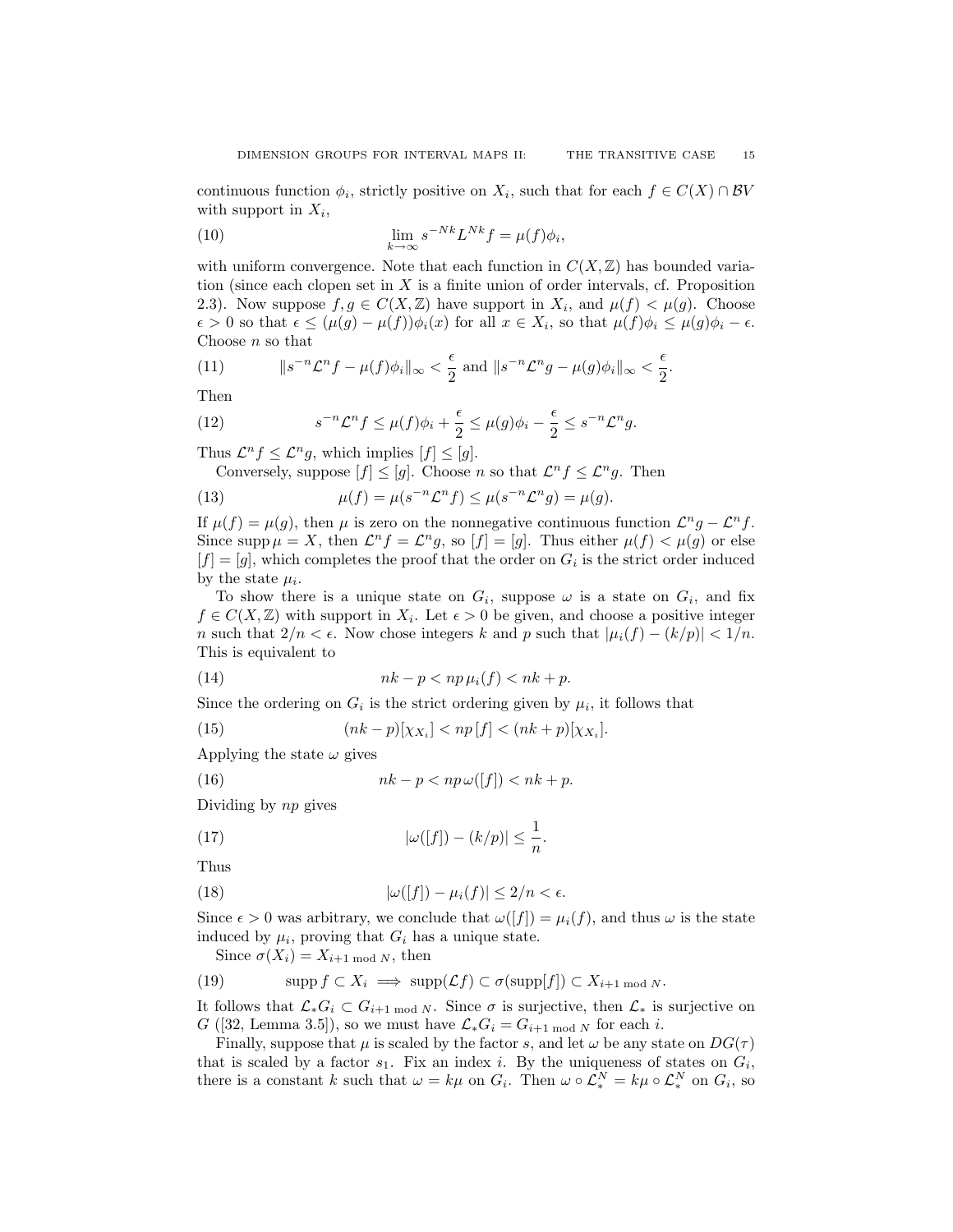$s_1^N \omega = k s^N \mu$  on  $G_i$ . If  $\omega | G_i$  were 0, then the fact that  $\omega$  is scaled by  $\mathcal{L}_*$  and that  $G_1, \ldots, G_N$  are cyclically permuted by  $\mathcal{L}_*$  would imply that  $\omega = 0$ . Therefore we conclude that  $s_1 = s$ . Now it follows that  $\omega \circ \mathcal{L}_*^j = k\mu \circ \mathcal{L}_*^j$  on  $G_i$  for  $j = 1, \ldots, N$ , so  $\omega = k\mu$  on all  $G_i$ . Then  $1 = \omega(1) = k\mu(1)$  implies that  $k = 1$ , so  $\omega = \mu$ .

The fact that the scaling factor is  $s = \exp h_{\tau}$  follows from Corollary 3.8.

Theorem 5.3 provides a description of all states on  $DG(\tau)$ . For each i, define a state  $\tilde{\mu}_i$  on  $DG(\tau)$  by  $\tilde{\mu}_i([f]) = \mu(X_i)^{-1}\mu(f\chi_{X_i})$ . Then  $\tilde{\mu}_i|G_i = \mu_i$ , and every state on  $DG(\tau)$  is a unique convex combination of  $\tilde{\mu}_1, \ldots, \tilde{\mu}_N$ , so the state space is a simplex with  $\tilde{\mu}_1, \ldots, \tilde{\mu}_N$  as extreme points.

**Corollary 5.4.** If maps  $\tau_i : I \to I$  are piecewise monotonic and transitive for  $i = 1, 2$ , and if the dimension triples for  $\tau_1$  and  $\tau_2$  are isomorphic, then  $\tau_1$  and  $\tau_2$ have the same topological entropy.

*Proof.* Assume that the dimension triples for  $\tau_1$  and  $\tau_2$  are isomorphic. Suppose first that neither map is essentially injective. Then each dimension group has a unique scaled state (Theorem 5.3). By the isomorphism of the dimension triples, the scaling factors must coincide. Since the scaling factors are given by the exponential of the topological entropy, the two entropies must coincide.

Suppose now that  $\tau_1$  is essentially injective, and that  $\sigma_1: X^1 \to X^1$  is the associated local homeomorphism. By Proposition 4.3,  $\tau_1$  admits a scaling measure, and all such scaling measures have scaling factor  $s = \exp h_{\tau_1} = 1$ , so  $h_{\tau_1} = 0$ . By Proposition 5.2, all scaled states on  $DG(\tau_1)$  have scaling factors 1. The same must hold for  $DG(\tau_2)$ . By Proposition 4.3 and Proposition 5.2, this implies that  $\tau_2$  is essentially injective, and so has zero topological entropy. In particular,  $h_{\tau_1} =$  $h_{\tau_2}$ . .

**Corollary 5.5.** If  $\tau : I \to I$  is piecewise monotonic and topologically exact, then  $DG(\tau)$  is simple and has a unique state, given by the unique scaling measure, and has the strict order given by that state.

*Proof.* If  $\tau$  is topologically exact, then so is the associated local homeomorphism  $\sigma : X \to X$  (Proposition 2.7). It follows that  $\sigma$  is not injective, and so  $\tau$  is not essentially injective (Lemma 4.2). Now the conclusion follows from Theorem **5.3.** □

Renault [27, Example 6.2] has proven a similar uniqueness result for states on dimension groups associated with positively expansive maps that are topologically exact. (See the remarks on positively expansive maps following Theorem 4.5.)

**Definition 5.6.** Let G be a dimension group with distinguished order unit  $e$ . An element  $x \in G$  is infinitesimal if for all  $n \geq 0, -e \leq n[f] \leq e$ . (This is independent of the choice of order unit.) The subgroup of infinitesimals is denoted  $G_{\text{inf}}$ .

Observe that if  $G$  is a dimension group with distinguished order unit  $e$ , and  $\Phi: G \to G$  is a positive endomorphism, then  $G_{\text{inf}}$  will be invariant under  $\Phi$ .

If  $G$  is an ordered abelian group, and  $H$  is a subgroup that is an order ideal (i.e.,  $g \in G$  and  $0 \le g \le h \in H$  imply  $g \in H$ ), then we define  $(G/H)^+$  to be the image under the quotient map of the positive cone of  $G$ . With the ordering given by  $(G/H)^+$ ,  $G/H$  becomes an ordered abelian group.

Below we view  $\mathbb{R}^N$  as an ordered group with the usual coordinatewise order; it is evidently a dimension group.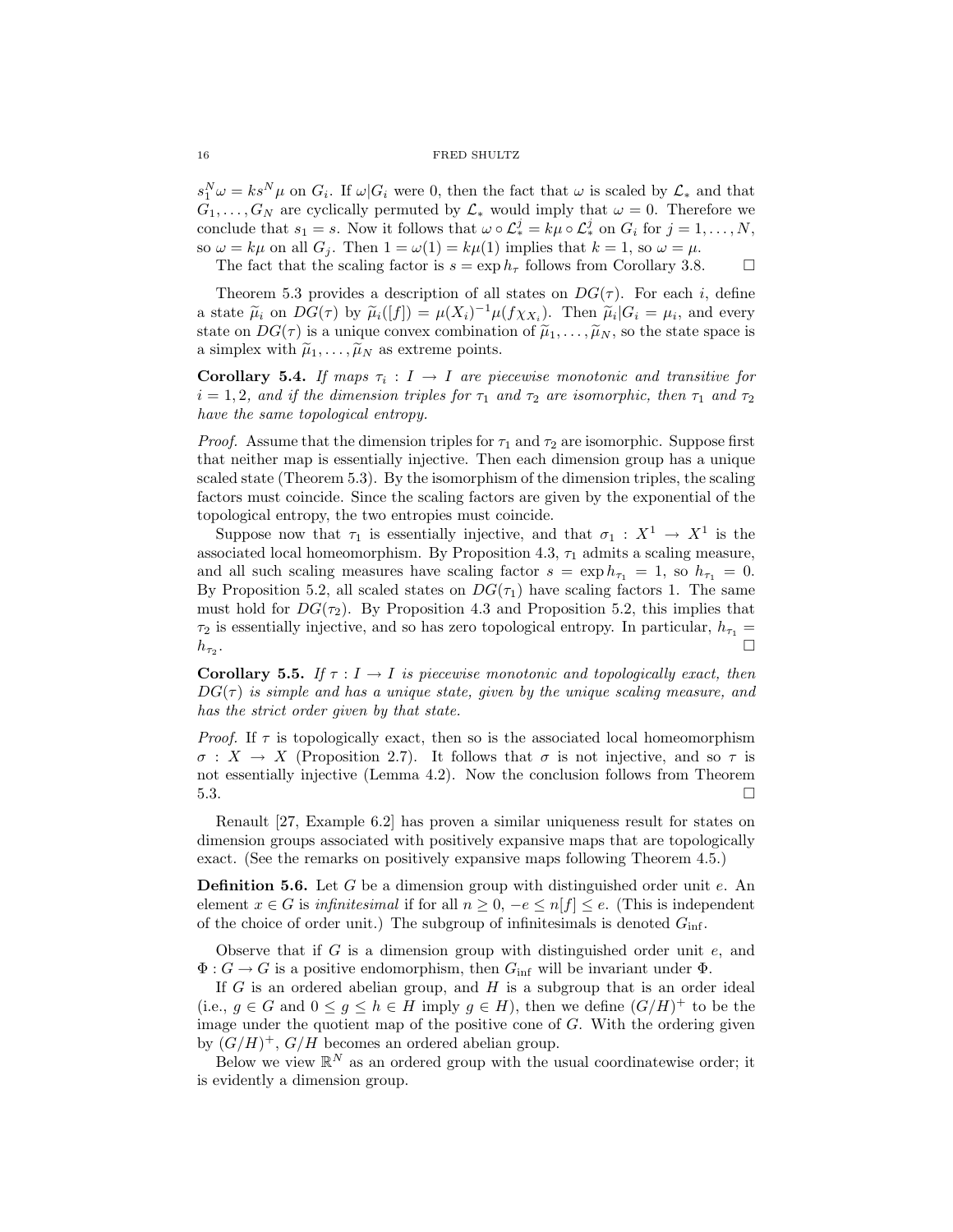**Proposition 5.7.** Let  $\tau : I \to I$  be piecewise monotonic and transitive and not essentially injective, let  $\sigma : X \to X$  be the associated local homeomorphism, and let  $DG(\tau) = \bigoplus_i G_i$  be the decomposition given in Theorem 5.3. Let  $\mu$  be the unique measure on X scaled by  $\sigma$ , with scaling factor s. Then we have an isomorphism of dimension groups given by

(20) 
$$
DG(\tau)/DG(\tau)_{\inf} \cong \bigoplus_i G_i/(G_i)_{\inf} \cong \bigoplus_i \mu(G_i),
$$

where each  $G_i/(G_i)_{\text{inf}}$  has the quotient ordering, and  $\oplus_i \mu(G_i)$  has the ordering inherited from  $\mathbb{R}^N$ . An isomorphism from  $DG(\tau)/DG(\tau)_{\inf}$  onto  $\bigoplus_i \mu(G_i)$  is given by  $\Psi([f]) = \bigoplus_i \mu(f\chi_{X_i})$ , and  $\Psi$  carries the order automorphism induced by  $\mathcal{L}_*$  on  $DG(\tau)/DG(\tau)_{\text{inf}}$  to the order automorphism of  $\bigoplus_i \mu(G_i)$  given by

(21)  $(\lambda_1, \lambda_2, \ldots, \lambda_N) \mapsto (s\lambda_N, s\lambda_1, \ldots, s\lambda_{N-1}).$ 

*Proof.* If  $X_1, \ldots, X_N$  is the partition of X given in Theorem 4.5, then  $[f] \in DG(\tau)$  is an infinitesimal in  $DG(\tau)$  iff each  $[f\chi_{X_i}]$  is infinitesimal in  $G_i$ , so  $G_{\text{inf}} = \bigoplus_i (G_i)_{\text{inf}}$ . Since  $G = \bigoplus_i G_i$ , the first isomorphism in (20) follows. For the second isomorphism, since  $G_i$  has the strict ordering from  $\mu|G_i$ , then  $[f] \mapsto \mu(f)$  is a positive homomorphism from  $G_i$  onto  $\mu(G_i)$  with kernel  $(G_i)_{\text{inf}}$ , and the quotient ordering is exactly the ordering on  $\mu(G_i)$  inherited from R.

To verify the final statement of the proposition, for  $f \in C(X, \mathbb{Z})$  and  $1 \leq i \leq N$ , let  $f_i = f \chi_{X_i}$ , and  $\lambda_i = \mu(f_i)$ . Then  $\Psi([f]) = (\lambda_1, \ldots, \lambda_N)$ . Since supp  $\mathcal{L} f_i \subset$  $X_{i+1 \mod N}$  for all i, then the kth coordinate of  $[\mathcal{L}f]$  in  $\bigoplus_i G_i$  is  $[\mathcal{L}f_{k-1 \mod N}]$ , so

(22) 
$$
(\Psi([\mathcal{L}f]))_k = \mu(\mathcal{L}f_{k-1 \bmod N}) = s\mu(f_{k-1 \bmod N}) = s\lambda_{k-1 \bmod N},
$$

which completes the proof of the proposition.  $\Box$ 

Krieger proved a result analogous to Proposition 5.7 with two-sided irreducible shifts of finite type in place of transitive piecewise monotonic maps 
$$
\tau
$$
, and with the invariant measure of maximal entropy in place of the scaling measure  $\mu$  ([20, Thm.

3.2]). He then used the range of this measure on the clopen subsets as an invariant to distinguish certain shifts of finite type. The desire to generalize this result to interval maps was one motivation for the current paper.

### 6. Dimension triples as invariants for piecewise monotonic maps

The dimension triple determines the topological entropy (Corollary 5.4). However, to determine  $\tau$  up to conjugacy, the dimension triple is still not quite enough, and we will now discuss some additional information that suffices.

**Definition 6.1.** Let  $\tau: I \to I$  be piecewise monotonic, continuous, and transitive, with associated partition  $0 = a_0 < a_1 < \ldots < a_n = 1$ . The *n*-tuple  $(I(a_0, a_1), I(a_1, a_2), \ldots, I(a_{n-1}, a_n))$  is called the *canonical sequence of generators* for the dimension module  $DG(\tau)$ . We will call  $(a_0, a_1)$  the first interval of monotonicity.

**Theorem 6.2.** Let  $\tau_1 : I \to I$  and  $\tau_2 : I \to I$  be continuous, transitive, piecewise monotonic maps. Then there is an increasing conjugacy from  $\tau_1$  to  $\tau_2$  iff

- (i) the maps  $\tau_1$  and  $\tau_2$  are both increasing, or both decreasing, on their first interval of monotonicity, and
- (ii) there is a unital isomorphism  $\Phi$  from the dimension triple for  $\tau_1$  onto the dimension triple for  $\tau_2$ , taking the canonical sequence of generators for  $DG(\tau_1)$  onto that for  $DG(\tau_2)$ .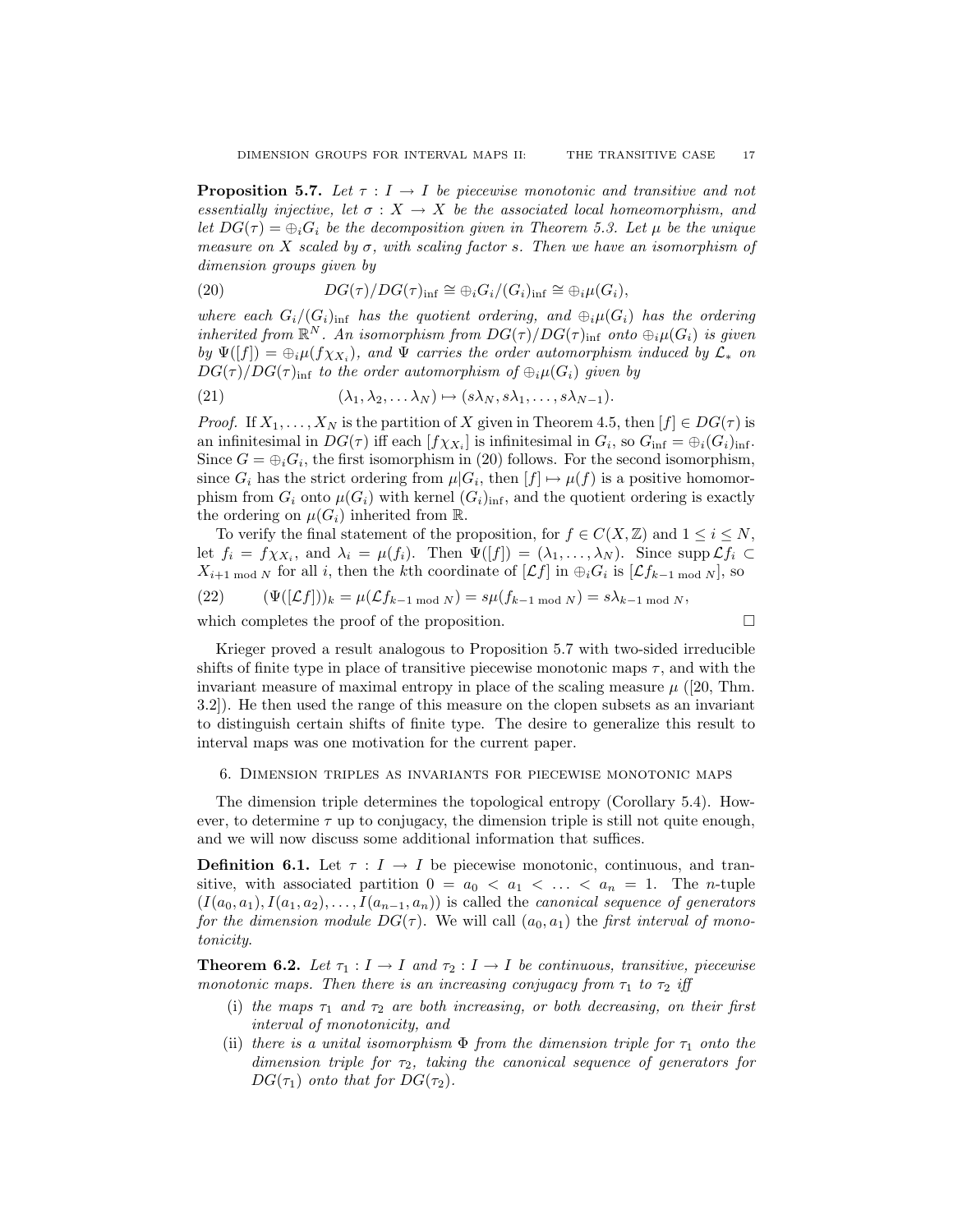*Proof.* Assume that (i) and (ii) hold. For  $i = 1, 2$ , let  $\sigma_i : X^i \to X^i$  be the local homeomorphism associated with  $\tau_i$ . Note that since each  $\tau_i : I \to I$  is continuous and transitive, it is surjective, and is not essentially injective. (If it were essentially injective, by continuity it would be injective, and thus would be a homeomorphism. However, no homeomorphism of  $I$  is transitive.) Thus by Corollary 4.6 and Proposition 3.3, for  $i = 1, 2$ , there is a unique measure  $\mu_i$  on [0, 1] scaled by  $\tau_i$  by a factor  $s_i$ , with associated scaled measure  $\tilde{\mu}_i$  on  $X^i$ . Define  $h_i : [0, 1] \rightarrow [0, 1]$  by  $h_i(x) = \mu_i([0, x])$ . Then  $h_i$  is an increasing conjugacy from  $h_i: [0,1] \to [0,1]$  by  $h_i(x) = \mu_i([0,x])$ . Then  $h_i$  is an increasing conjugacy from  $\tau_i$  onto the uniformly piecewise linear map  $T_i = h_i \circ \tau_i \circ h_i^{-1}$ , with slopes  $\pm s_i$  for  $i = 1, 2$ . (See the proof of Proposition 3.6). We will show that  $T_1 = T_2$ , and then  $h_2^{-1} \circ h_1$  will be the desired increasing conjugacy from  $\tau_1$  to  $\tau_2$ .

If  $a_0, a_1, \ldots, a_n$  and  $b_0, b_1, \ldots, b_n$  are the partitions associated with  $\tau_1$  and  $\tau_2$ respectively, then the lengths of the *i*-th interval of monotonicity for  $T_1$  and  $T_2$ will be  $\mu_1(a_{i-1}, a_i) = \tilde{\mu}_1(I(a_{i-1}, a_i))$  and  $\mu_2(I(b_{i-1}, b_i)) = \tilde{\mu}_2(I(b_{i-1}, b_i))$  respectively. By the uniqueness of the scaled states on  $DG(\tau_1)$  and  $DG(\tau_2)$ ,  $\Phi$  must take  $\tilde{\mu}_1$  to  $\tilde{\mu}_2$ , and we must have  $s_1 = s_2$ . Since  $\Phi$  takes the canonical sequence of generators of  $DG(\tau_1)$  to the corresponding sequence for  $DG(\tau_2)$ , then  $\widetilde{\mu}_1(I(a_{i-1}, a_i)) = \widetilde{\mu}_2(I(b_{i-1}, b_i))$  for all i. Thus  $T_1$  and  $T_2$  have intervals of monotonicity of the same length, increase and decrease on these intervals in the same order, and have the same slopes. Thus for all x, we have  $T_2(x) = T_1(x) + T_2(0) - T_1(0)$ . Since  $\max_{x \in I} T_1(X) = \max_{x \in I} T_2(x) = 1$ , we must have  $T_1(0) = T_2(0)$ . Thus  $T_1 = T_2$ , which completes the proof that  $\tau_1$  and  $\tau_2$  are conjugate.

Conversely, if there is an increasing conjugacy h from  $\tau_1$  to  $\tau_2$ , then (i) will hold, and the conjugacy will carry each interval  $(a_{i-1}, a_i)$  to the corresponding interval  $(b_{i-1}, b_i)$ . From the construction of the associated local homeomorphisms  $\sigma_i: X^i \to X^i$ , h will lift to a conjugacy h from  $(X^1, \sigma_1)$  onto  $(X^2, \sigma_2)$ , carrying  $I(a_{i-1}, a_i)$  to  $I(b_{i-1}, b_i)$ . Then  $[f] \mapsto [f \circ \tilde{h}^{-1}]$  will be the desired isomorphism of dimension group triples.

We will see in Example 9.3 that condition (i) in Theorem 6.2 is not redundant.

Define  $\phi: I \to I$  by  $\phi(x) = 1 - x$ . If  $\tau_1: I \to I$  is any piecewise monotonic map, and  $\tau_2 = \phi \circ \tau_1 \circ \phi^{-1}$ , then  $\phi$  will induce an isomorphism from  $DG(\tau_1)$  onto  $DG(\tau_2)$  that will carry the sequence of canonical generators of  $DG(\tau_1)$  onto the sequence of canonical generators of  $DG(\tau_2)$  in reverse order. Since every decreasing homeomorphism is the composition of an increasing homeomorphism with  $\phi$ , it isn't difficult to reformulate Theorem 6.2 to include arbitrary (increasing or decreasing) conjugacies; we leave that to the reader.

For particular families of interval maps, it can happen that the dimension triple determines the map among members of that family. For example, we will see later that transitive unimodal maps are determined up to conjugacy by their entropy, which, as we have seen, can be recovered from the dimension triple.

For a related discussion of dimension groups as an invariant for minimal homeomorphisms of a Cantor set, see [12], where it is shown, for example, that two such homeomorphisms are orbit equivalent iff certain associated dimension groups modulo infinitesimals are unitally order isomorphic.

In the remainder of this paper, we will use the results of previous sections to compute the dimension groups for several families of transitive maps. For later reference, some of these are illustrated in Figure 1.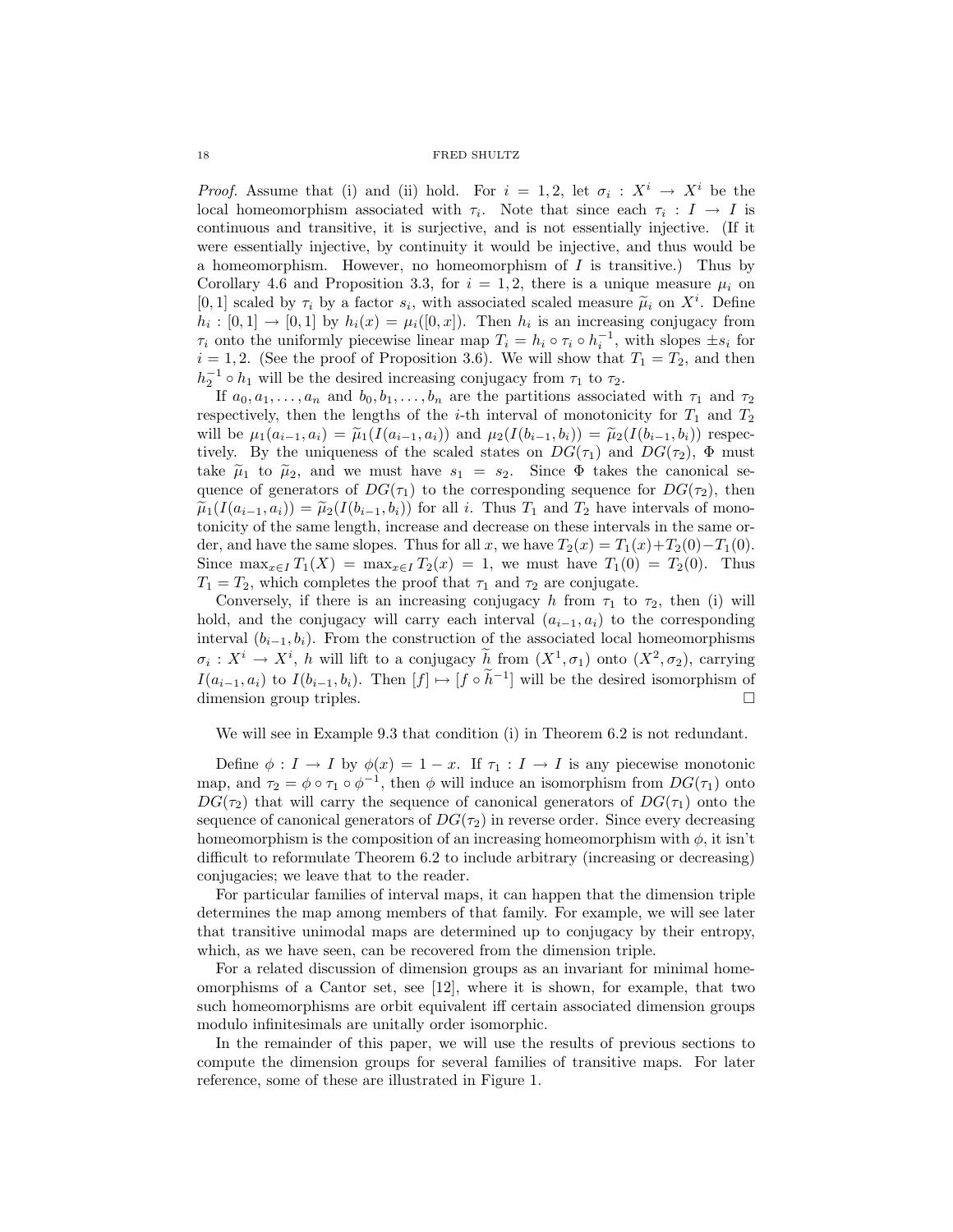

FIGURE 1. Examples of transitive piecewise monotonic maps

## 7. Markov maps

For use in later sections, we review the description of  $DG(\tau)$  for Markov maps  $\tau$ from section 8 of [32]. A piecewise monotonic map  $\tau : I \to I$  is Markov if there is a partition  $B = \{0 = b_0, b_1, \ldots, b_n = 1\}$  of I such that  $\tau$  is monotonic on each interval  $[b_{i-1}, b_i]$ , and such that the image of each such interval is a union of intervals of the form  $[b_{j-1}, b_j]$ . We also require that the orbits under  $\hat{\tau}$  of the critical points and endpoints eventually land in  $B$ . Observe that any Markov map is necessarily eventually surjective, since the successive images of the whole space decrease and each image is a union of some of the Markov partition intervals.

**Definition 7.1.** If A is an  $n \times n$  zero-one matrix,  $G_A$  denotes the stationary inductive limit  $\mathbb{Z}^n \longrightarrow \mathbb{Z}^n$  in the category of ordered abelian groups. We represent members of  $G_A$  as equivalence classes  $[v, n]$  where  $v \in \mathbb{Z}^n$  and  $n \in \mathbb{N}$ , with  $[v_1, n_1] =$  $[v_2, n_2]$  if  $v_1 A^{n_2+k} = v_2 A^{n_1+k}$  for some  $k \geq 0$ .  $G_A$  will be a dimension group. The action of A induces an automorphism of  $G_A$  denoted  $A_*$ , where  $A_*[v, n] = [vA, n]$ , so we view  $G_A$  as a  $\mathbb{Z}[t, t^{-1}]$  module, and refer to  $(G_A, G_A^+, A_*)$  as the dimension triple associated with A.

**Proposition 7.2.** ([32, Prop. 8.4]) Let  $\tau : I \rightarrow I$  be piecewise monotonic and Markov, with associated local homeomorphism  $\sigma : X \to X$ . Let  $E_1, E_2, \ldots, E_q$  be the associated Markov partition for  $\sigma$ , with incidence matrix A, and define  $\psi : \mathbb{Z}^{\hat{q}} \to$  $C(X,\mathbb{Z})$  by  $\psi(z_1,z_2,\ldots,z_q)=\sum_iz_iE_i$ . Then the map  $\Phi:G_A\to DG(\tau)$  defined by  $\Phi([v,n]) = \mathcal{L}_*^{-n}[\psi(v)]$  is an isomorphism from the dimension triple  $(G_A, G_A^+, A_*)$ onto the dimension triple  $(DG(\tau), DG(\tau)^+, \mathcal{L}_*).$ 

**Example 7.3.** Let  $\tau$  be the Markov map in Figure 1, and let  $\sigma : X \to X$  be the associated local homeomorphism. Then  $\tau$  is Markov, and the associated incidence matrix A is primitive. If  $(X_A, \sigma_A)$  is the associated shift of finite type, by [32, Cor. 8.9 and Ex. 8.10],  $(X, \sigma)$  is conjugate to  $(X_A, \sigma_A)$ , and the dimension triples  $(DG(\tau), DG(\tau)^+, \mathcal{L}_*)$  and  $(G_A, G_A^+, A_*)$  are isomorphic. The unique measure scaled by  $\tau$  is Lebesgue measure m, with scaling factor 2. If  $E_1 = I(0, 1/3), E_2 =$  $I(1/3, 2/3), E_3 = I(2/3, 1)$  are the three intervals of the Markov partition, then the image of the unique state is  $\sum_i \mathbb{Z}[s, s^{-1}]m(E_i) = (1/3)\mathbb{Z}[1/2]$ . By Proposition 5.7, we also have  $DG(\tau)/DG(\tau)_{\text{inf}} \cong (1/3)\mathbb{Z}[1/2]$ .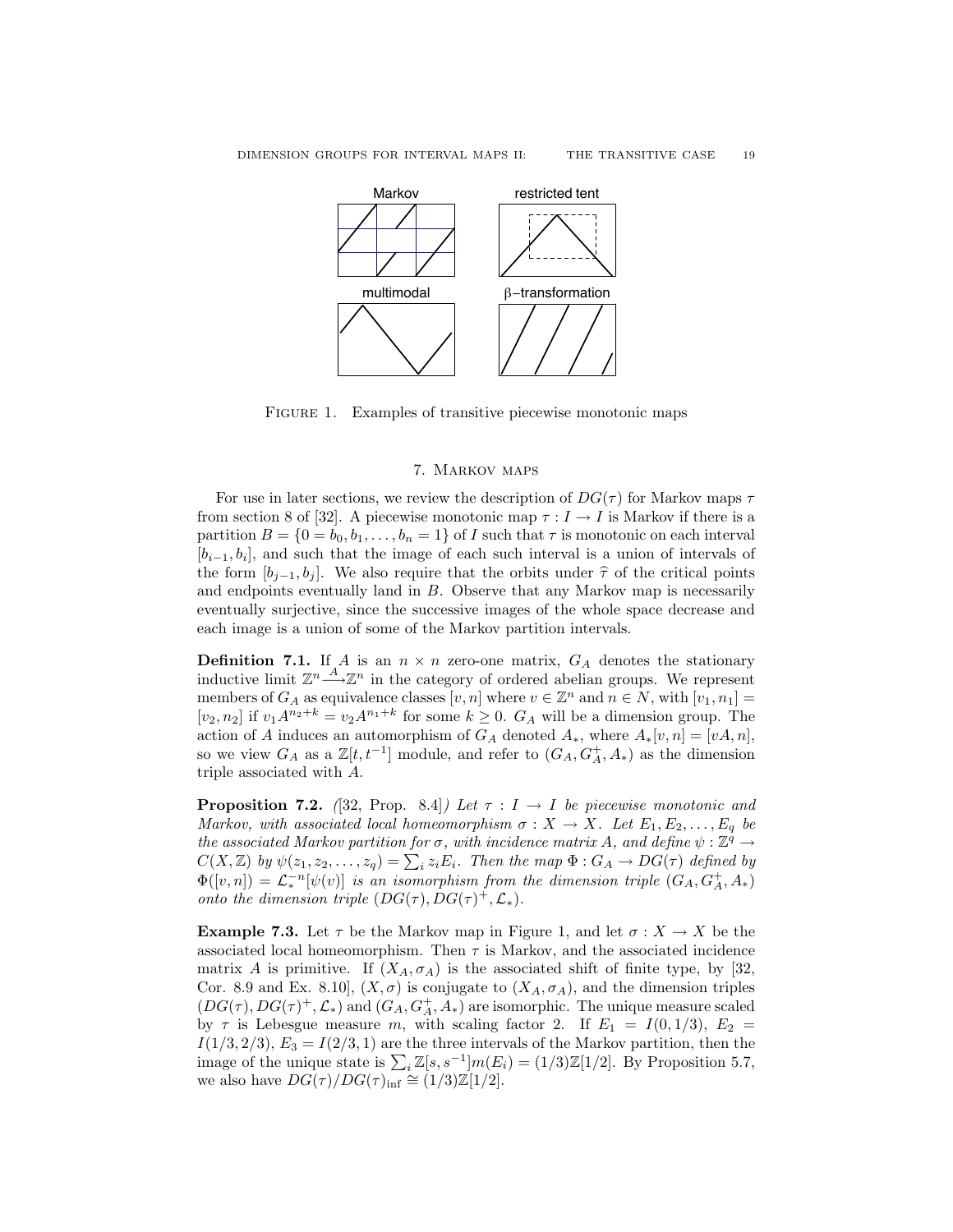When  $\tau$  is piecewise monotonic, topologically exact, and Markov, with incidence matrix  $A$ , it is interesting to know whether the unique state gives an isomorphism of  $DG(\tau) \cong G_A$  onto the range of the state, i.e., when there are no infinitesimals. By [6, Thm. 5.10 and Cor. 5.11], this happens iff the characteristic polynomial  $p(t)$ of the primitive matrix  $A$ , with the largest power of  $t$  divided out, is irreducible. In Example 7.3, the characteristic polynomial of the incidence matrix A is  $p(t) =$  $t^3-3t-2 = (t+1)(t^2-t-2)$ . Since p is not irreducible, then there are infinitesimals.

## 8. Unimodal maps

A unimodal map  $\tau : I \to I$  is a continuous piecewise monotonic map with just two intervals of monotonicity  $[0, c]$  and  $[c, 1]$ , such that  $\tau$  increases on  $[0, c]$  and decreases on  $[c, 1]$ . In this section we will describe all transitive unimodal maps, and compute their dimension triples.

Given  $s > 1$ , we define the *restricted tent map*  $T_s$  by

(23) 
$$
T_s(x) = \begin{cases} 1 + s(x - c) & \text{if } x \le c \\ 1 - s(x - c) & \text{if } x > c, \end{cases}
$$

where  $c = 1-1/s$ . This is the usual symmetric tent map  $\tau_0$  on [0, 1] with slopes  $\pm s$ , restricted to the interval  $[\tau_0^2(1/2), \tau_0(1/2)]$ , which is the interval of most interest for the dynamics. Then the map has been rescaled so that its domain is [0,1] (See Figure 1.) Note that  $T_s(c) = 1$  and  $T_s(1) = 0$ . The following is essentially in [16] and [22, p. 245].

**Lemma 8.1.** Let  $T = T_s$  be the restricted tent map, with slopes  $\pm s$ .

- (i) If  $\sqrt{2} < s \leq 2$ , then T is topologically mixing (and exact).
- (ii) If  $s = \sqrt{2}$ , and p is the fixed point of T, then T exchanges  $[0, p]$  and  $[p, 1]$ , and  $T^2$  is conjugate to the full tent map on each of these intervals. Thus T is transitive, but is not topologically exact.
- *I* is transitive, but is not topologically in  $If s < \sqrt{2}$ , then  $T$  is not transitive.

*Proof.* Let  $c = 1 - 1/s$ , so that c is the critical point of  $T = T_s$ , and let p be *troof.* Let  $c = 1 - 1/s$ , so that c is the critical point of  $T = T_s$ , and let p be the fixed point of T. If  $s < \sqrt{2}$ , then  $0 < c < T^2(0) < p < T(0) < T^3(0) < 1$ , so that  $[0, T^2(0)] \cup [T(0), 1]$  is a closed invariant subset, with non-empty interior, so that  $[0, I_-(0)] \cup [I_-(0), I]$  is a closed invariant subset, with non-empty intervol,<br>contradicting transitivity. If  $\sqrt{2} < s \leq 2$ , then for any interval J, either J and  $T(J)$  contain c (in which case  $T^2(J)$  contains 0 and 1, so  $T^2(J) = [0,1]$ ), or else applying  $T^2$  to J gives an interval whose length is at least  $s(s/2) = s^2/2 > 1$  times the length of J. Thus for some  $n, T^n(J) = [0, 1]$ . If  $s = \sqrt{2}$ , then  $T(0)$  is fixed by  $T$ , and the statements in the proposition for  $s = \sqrt{2}$  are straightforward to check.  $\Box$ 

Recall that  $\mathbb{Z}[t, t^{-1}]$  denotes the additive group of Laurent polynomials with integer coefficients. The group  $\mathbb{Z}[t, t^{-1}]$  has no given order. For each positive  $s \in \mathbb{R}$ , we write  $\hat{s} : \mathbb{Z}[t, t^{-1}] \to \mathbb{R}$  for the evaluation map, i.e.,  $\hat{s}(p) = p(s)$ . For each such s, we define a (partial) order on  $\mathbb{Z}[t, t^{-1}]$  by  $p \geq 0$  iff  $p = 0$  or  $p(s) > 0$ , and call this order the strict order given by evaluation at s.

For  $0 < s \in \mathbb{R}$ , we denote by  $\mathbb{Z}[s, s^{-1}]$  the subgroup of  $\mathbb{R}$  generated by  $\{s^n \mid n \in \mathbb{R}\}$  $\mathbb{Z}$ , or equivalently, the subring of R generated by s and s<sup>-1</sup>. We equip  $\mathbb{Z}[s, s^{-1}]$ with the order inherited from R.

We summarize results from [32, Thm. 9.1] for  $DG(\tau)$  when  $\tau$  is unimodal and surjective. Analysis of dimension groups for unimodal maps divides naturally into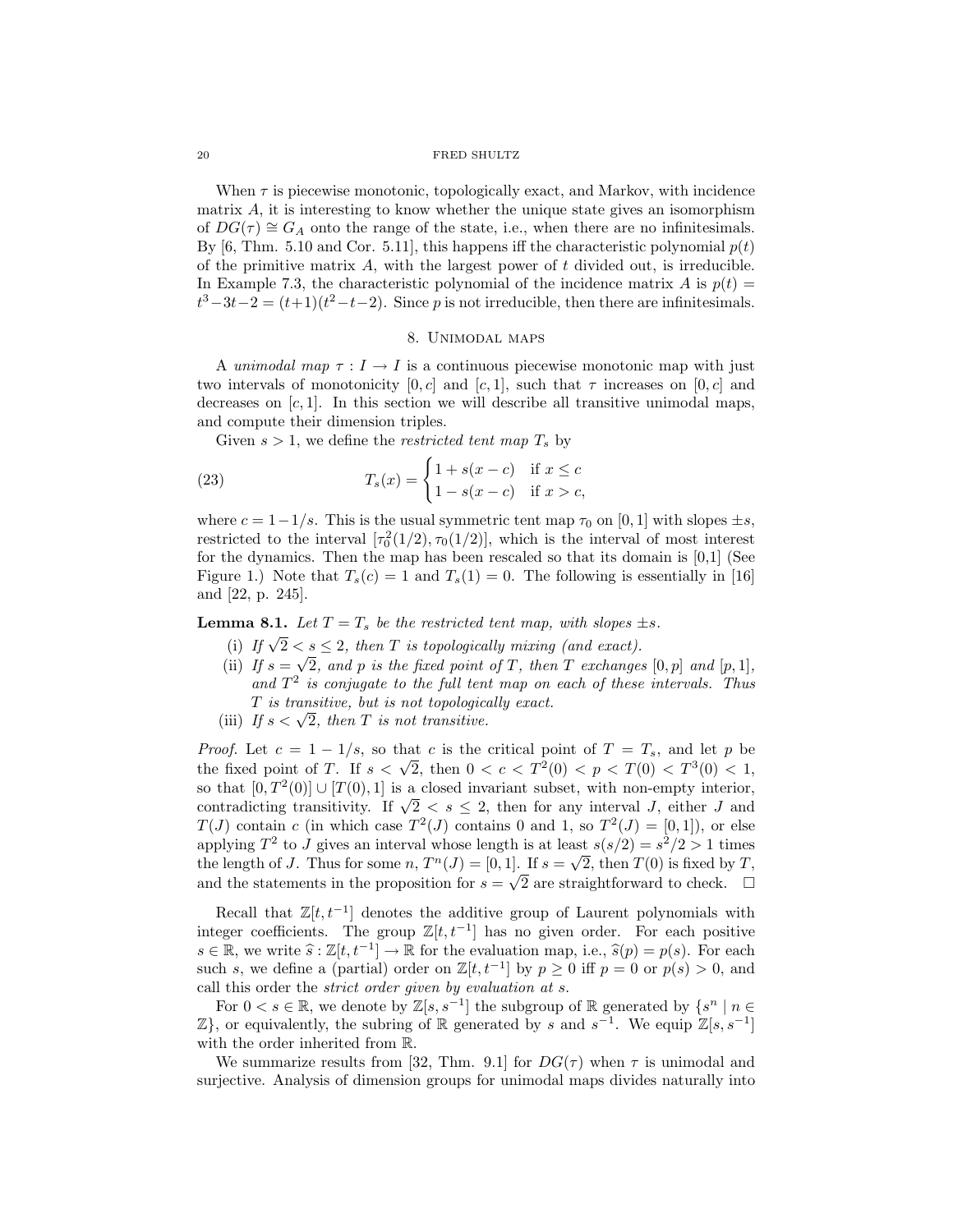the cases where the map is Markov or not. If the critical point  $c$  is eventually periodic, then  $\tau$  will be Markov, so  $(DG(\tau), DG(\tau)^+, \mathcal{L}_*)$  will be isomorphic to  $(G_A, G_A^+, A_*)$ . If instead the orbit of c is infinite, then  $p \mapsto p(\mathcal{L}_*)I(0, 1)$  is an isomorphism of  $\mathbb{Z}[t, t^{-1}]$  onto  $DG(\tau)$  as an abelian group, with the action of  $\mathcal{L}_{*}$  on  $DG(\tau)$  corresponding to multiplication by t on  $\mathbb{Z}[t, t^{-1}]$ . (Here I(0,1) is the class in  $DG(\tau)$  of the function identically 1 on X; see the remark before Theorem 2.12.)

If  $\tau$  is transitive, we now describe the order on  $DG(\tau)$  in the case where c is not eventually periodic.

**Proposition 8.2.** Let  $\tau : I \to I$  be unimodal and transitive, and let  $s = \exp h_{\tau}$ . **Proposition 8.2.** Let  $\tau : I \to I$  be unimodal and transitive, and let  $s = \exp n_{\tau}$ .<br>Then  $\sqrt{2} \le s \le 2$ , and  $\tau$  is conjugate to the restricted tent map  $T_s$ . If in addition the critical point c is not eventually periodic, then

- (i) The map  $p \mapsto p(\mathcal{L}_*)I(0,1)$  is a group isomorphism of  $\mathbb{Z}[t, t^{-1}]$  onto  $DG(\tau)$ . This isomorphism carries the evaluation map  $\widehat{s} : \mathbb{Z}[t, t^{-1}] \to \mathbb{R}$  to the unique scaled state on  $DC(\tau)$ scaled state on  $DG(\tau)$ .
- (ii) If  $s > \sqrt{2}$ , and we give  $\mathbb{Z}[t, t^{-1}]$  the strict order given by evaluation at s, then the group isomorphism in (i) is also an order isomorphism.
- then the group isomorphism in (i) is also an order isomorphism.<br>(iii) If  $s > \sqrt{2}$  then the unique state on  $DG(\tau)$  induces a group and order isomorphism from  $DG(\tau)/DG(\tau)_{\inf}$  onto  $\mathbb{Z}[s,s^{-1}] \subset \mathbb{R}$ , with the automorphism of  $DG(\tau)/DG(\tau)_{\text{inf}}$  induced by  $\mathcal{L}_{*}$  carried to multiplication by s.

*Proof.* By Corollary 4.4,  $\tau$  is conjugate to a piecewise linear map T with slopes  $\pm s$ , with  $s = \exp h_{\tau}$ . If  $T(1) > 0$ , then  $T(0) = 0$ , and for  $\epsilon > 0$  small enough, and  $J = (\epsilon/2, \epsilon), T^{n}(J) \cap J = \emptyset$  for all  $n \geq 1$ . This would imply that  $\tau$  is not transitive,  $s = (\epsilon/2, \epsilon), T^*(J) \cap J = \emptyset$  for an  $n \ge 1$ . This would imply that  $\tau$  is not to so we must have  $T(1) = 0$ . Then  $T = T_s$ , and  $\sqrt{2} \le s \le 2$  by Lemma 8.1.

Assume now that the orbit of  $c$  is not eventually periodic. As discussed in the remarks preceding this proposition, the map  $p \to p(\mathcal{L}_*)I(0, 1)$  is an isomorphism of  $\mathbb{Z}[t, t^{-1}]$  onto  $DG(\tau)$ . Since  $\tau$  is transitive, there is a unique scaled state  $\omega$  on  $DG(\tau)$  (Theorem 5.3). By the scaling property,  $\omega(p(\mathcal{L}_*)I(0,1)) = p(s) = \hat{s}(p)$ . Thus the isomorphism  $p \mapsto p(\mathcal{L}_*)I(0, 1)$  carries  $\hat{s}$  to  $\omega$ .

When  $\sqrt{2} < s \leq 2$ , then  $T_s$  is topologically exact (Lemma 8.1), and since  $\tau$ is conjugate to  $T_s$ , then  $\tau$  is topologically exact. Hence by Corollary 5.5 there is just one state on  $DG(\tau)$ , and  $DG(\tau)$  is a simple dimension group with the strict order from this state. Therefore by (i), if we give  $\mathbb{Z}[t, t^{-1}]$  the strict order given by evaluation at s, then  $p \mapsto p(\mathcal{L}_*)I(0, 1)$  becomes an order isomorphism as well as a group isomorphism.

By exactness of  $\tau$  and Proposition 5.7, the unique state  $\omega$  on  $DG(\tau)$  is a group and order isomorphism of  $DG(\tau)/DG(\tau)_{\text{inf}}$  onto  $\omega(DG(\tau)) \subset \mathbb{R}$ . Since this unique state must coincide with the unique scaled state, which has scaling factor s, for  $p \in \mathbb{Z}[t, t^{-1}]$  we have  $\omega(p(\mathcal{L}_*)I(0, 1)) = p(s)$ , so  $\omega(DG(\tau)) \supset \mathbb{Z}[s, s^{-1}]$ . Since  $p \to p(\mathcal{L}_*) I(0,1)$  maps  $\mathbb{Z}[t,t^{-1}]$  onto  $DG(\tau)$ , the image of  $\omega$  equals  $\mathbb{Z}[s,s^{-1}]$ . The fact that  $\omega$  carries the action of  $\mathcal{L}_{*}$  to multiplication by s is just a restatement of the fact that  $\omega$  is scaled by  $\mathcal{L}_*$  by the factor s.

In Proposition 8.2, if  $s =$ √ 2, the dimension group for  $T_s$  is the direct sum of two copies of the dimension group for  $T_2$ . (See Lemma 8.1 and Theorem 5.3). The dimension triples for  $T_2$  and  $T_{\sqrt{2}}$  are computed in [32, Examples 9.2, 9.3].

Corollary 8.3. Two unimodal transitive maps are conjugate iff their dimension triples are isomorphic.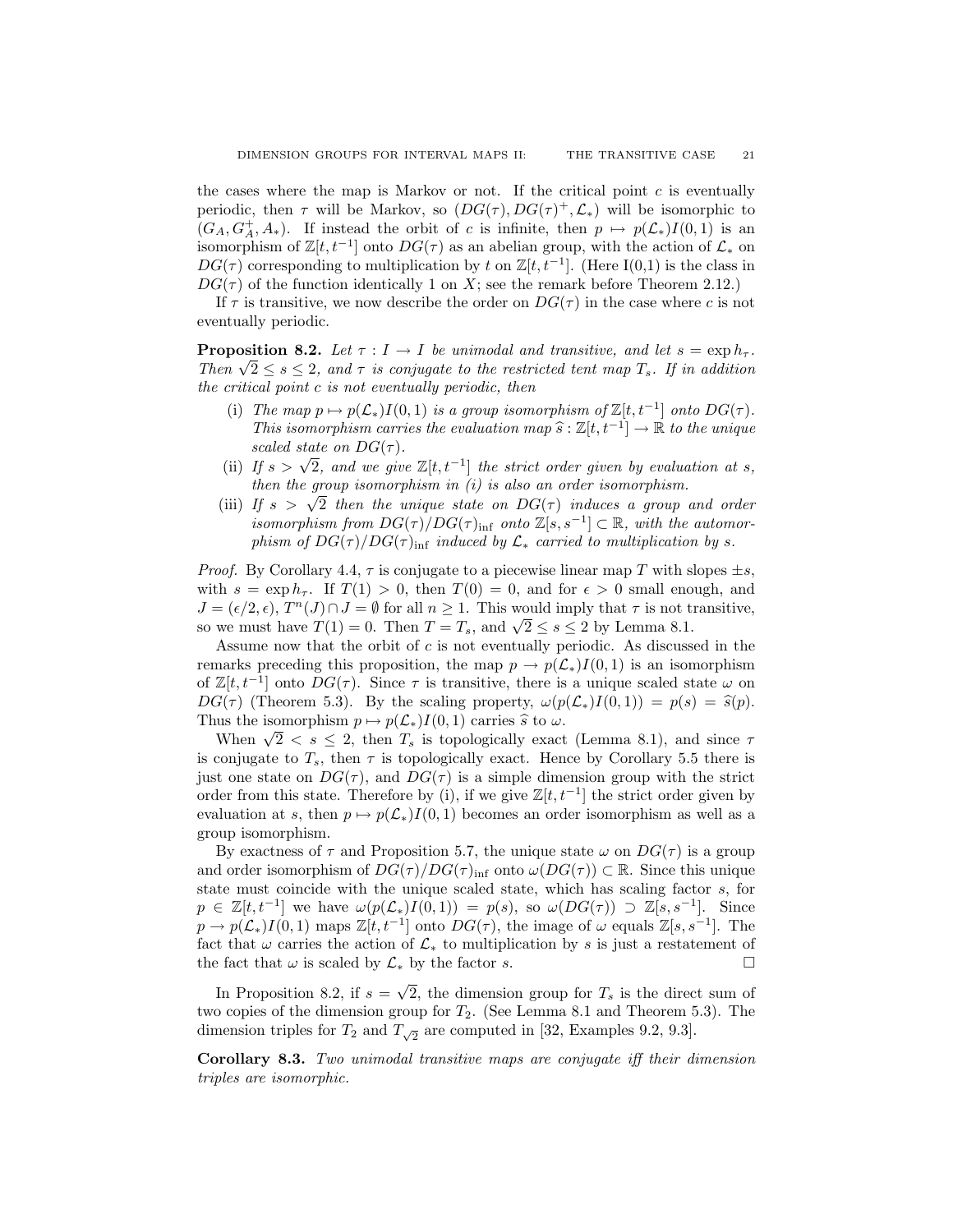Proof. By Corollary 5.4, two transitive piecewise monotonic maps with isomorphic dimension triples have the same topological entropy. By Proposition 8.2, transitive unimodal maps with the same topological entropy are conjugate.

**Example 8.4.** Let  $\tau$  be the restricted tent map  $T_s$ , with  $\sqrt{2} < s < 2$ . Since  $\tau$  is topologically exact, then  $DG(\tau)$  is simple (Corollary 5.5). If s is transcendental, then  $p(s)$  is non-zero for all  $p \in \mathbb{Z}[t, t^{-1}]$ , so the unique state is an order automorphism of  $DG(\tau) = \mathbb{Z}[t, t^{-1}]I(0, 1)$  onto  $\mathbb{Z}[s, s^{-1}] \subset \mathbb{R}$ .

**Example 8.5.** Let  $s = 3/2$ . Then the critical point of the restricted tent map  $T_s$ is not eventually periodic, cf. [32, Example 9.4]. By Proposition 8.2,  $DG(T_s) \cong$  $\mathbb{Z}[t, t^{-1}]$ , with the strict order given by the unique state, namely evaluation at s. The image of this state is  $\mathbb{Z}[s, s^{-1}]$ , but this state is not 1-1, e.g.  $p(t) = 2t - 3$  is sent to zero. Thus there are infinitesimals in this dimension group.

## 9. Multimodal maps

In [32, Prop. 10.6], sufficient conditions are given for a continuous  $n$ -modal map to have a dimension group isomorphic as an (unordered) module to  $(\mathbb{Z}([t,t^{-1}])^{n-1})$ . We will see that if we assume the maps are mixing and uniformly piecewise linear, we can give an explicit description of the (ordered) dimension group modulo the subgroup of infinitesimals. With some extra assumptions that guarantee that there are no infinitesimals, we can describe explicitly the dimension module itself. Since every continuous mixing piecewise monotonic map is conjugate to a uniformly piecewise linear map, these results are also applicable to such maps.

Recall that a continuous topologically mixing piecewise monotonic map is topologically exact, cf. [26, Thm. 2.5] or Proposition 4.9.

**Proposition 9.1.** Let  $\tau : I \to I$  be continuous, piecewise linear, and topologically mixing, with slopes  $\pm s$ , and with associated partition  $a_0 < a_1 < \cdots < a_n$ . Then  $DG(\tau)/DG(\tau)_{\inf}\cong \sum_{i=1}^n \mathbb{Z}[s,s^{-1}](a_i-a_{i-1})$  (with the order inherited from R, and with the action of  $\mathcal{L}_*$  given by multiplication by s).

Proof. By Corollary 5.5, there is a unique state, which is given by the unique scaling measure, namely, Lebesgue measure. By Corollary 2.13, the intervals  $I(a_{i-1}, a_i)$ for  $1 \leq i \leq n$  generate the dimension module  $DG(\tau)$ . By Proposition 5.7, the ordered group  $DG(\tau)/DG(\tau)_{\text{inf}}$  is isomorphic to the range of that state, namely,  $\sum_i \mathbb{Z}[s, s^{-1}](a_i - a_{i-1}).$ 

**Proposition 9.2.** Let  $\tau: I \to I$  be continuous, piecewise linear, and topologically mixing, with slopes  $\pm s$ , with associated partition  $a_0 < a_1 < \cdots < a_n$ . Assume

- (i) s is transcendental,
- (ii) the lengths of the intervals  $[a_0, a_1], \ldots, [a_{n-2}, a_{n-1}]$  are independent over  $\mathbb{Z}[s,s^{-1}],$
- (iii)  $\tau({0, 1}) \cap {0, 1} = \emptyset$ .

Then the unique state on  $DG(\tau)$  is an order isomorphism from  $DG(\tau)$  onto the subgroup  $\sum_{i=1}^{n-1} \mathbb{Z}[s, s^{-1}](a_i - a_{i-1})$  of  $\mathbb{R}$ , where the subgroup is given the order inherited from R. This isomorphism carries the action of  $\mathcal{L}_{*}$  to multiplication by s.

*Proof.* Since  $\tau$  is uniformly piecewise linear with slopes  $\pm s$ , then Lebesgue measure is scaled by  $\tau$  by the factor s, and thus induces a state  $\omega$  on  $DG(\tau)$  which is scaled by  $\mathcal{L}_*$  by the factor s (Proposition 3.3 and Proposition 5.2). As observed before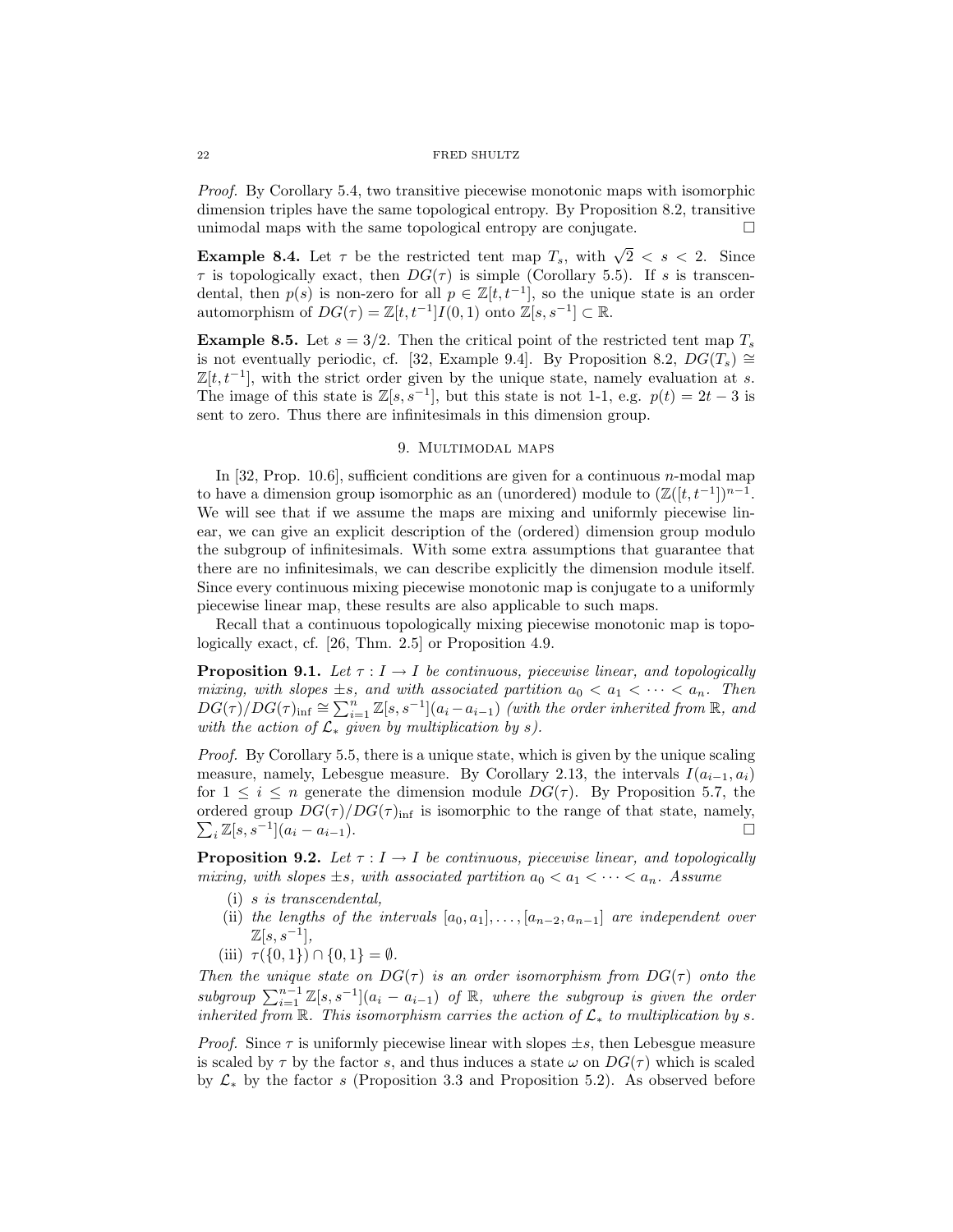Proposition 9.1,  $\tau$  will be topologically exact. Therefore there is a unique state  $\omega$ on  $DG(\tau)$ , which must coincide with the state given by Lebesgue measure, and the order on  $DG(\tau)$  is the strict order from that state, cf. Corollary 5.5.

We are going to show that  $\omega$  is a group and order isomorphism from  $DG(\tau)$ onto the subgroup  $\sum_{i=1}^{n-1} \mathbb{Z}[s, s^{-1}](a_i - a_{i-1})$  of R. We first show  $\omega$  maps  $DG(\tau)$ onto this subgroup. We begin by showing that  $DG(\tau)$  is generated as a  $\mathbb{Z}[t, t^{-1}]$ module by  $E_1, E_2, \ldots, E_{n-1}$ . Let  $E_i = I(a_{i-1}, a_i)$  for  $1 \le i \le n$ . By Corollary 2.13,  $E_1, E_2, \ldots, E_n$  generate the dimension module. (Recall that we identify intervals with the equivalence classes in  $DG(\tau)$  of their characteristic functions.) By the assumption (iii), if  $\tau(a_x) = 0$  and  $\tau(a_y) = 1$  with  $x < y$ , then  $\sum_{i=x}^{y-1} \pm \mathcal{L}_*(I(a_i, a_{i+1})) = I(0, 1)$ , with appropriate choices of the  $\pm$  signs. (See [32, proof of Prop. 10.6] for details.) Thus  $I(0,1)$  is in the submodule generated by  $E_1, \ldots, E_{n-1}$ . Since  $E_n = I(0,1) - \sum_{i=1}^{n-1} E_i$ , then  $E_n$  also is in the submodule generated by  $E_1, E_2, \ldots, E_{n-1}$ , so the latter elements generate  $DG(\tau)$ .

Thus every element of  $DG(\tau)$  has the form  $\sum_{i=1}^{n-1} p_i(\mathcal{L}_*) E_i$ , where  $p_1, \ldots, p_{n-1} \in$  $\mathbb{Z}[t, t^{-1}]$ . Since  $\omega$  is scaled by  $\mathcal{L}_{*}$  by the factor s, we have

$$
\omega(\sum_{i=1}^{n-1} p_i(\mathcal{L}_*) E_i) = \sum_{i=1}^{n-1} p_i(s)\omega(E_i) = \sum_{i=1}^{n-1} p_i(s)(a_i - a_{i-1}) \in \sum_{i=1}^{n-1} \mathbb{Z}[s, s^{-1}](a_i - a_{i-1}).
$$

It follows that  $\omega$  maps  $DG(\tau)$  onto  $\sum_{i=1}^{n-1} \mathbb{Z}[s, s^{-1}](a_i - a_{i-1}).$ 

Next we show the kernel of  $\omega$  is zero. Since s is transcendental, if  $0 \neq p \in$  $\mathbb{Z}[t, t^{-1}]$ , then  $p(s)$  is non-zero. If  $p_1, \ldots, p_{n-1} \in \mathbb{Z}[t, t^{-1}]$  and  $g = \sum_{i=1}^{n-1} p_i(\mathcal{L}_*) E_i$ , then  $\omega(g) = \sum_{i=1}^{n-1} p_i(s)(a_i - a_{i-1})$ , which by (ii) is non-zero unless all  $p_i(s)$  are zero. Since s is transcendental, this can happen only if all  $p_i$  are zero. Thus the kernel of  $\omega$  is zero.

We've shown  $\omega$  is a group isomorphism from  $DG(\tau)$  onto  $\sum_{i=1}^{n-1} \mathbb{Z}[s, s^{-1}](a_i$  $a_{i-1}$ ). Since  $DG(\tau)$  has the strict order from  $\omega$ , then  $\omega$  is also an order isomorphism. Finally, since  $\omega$  is scaled by  $\mathcal{L}_*$  by the factor s, by the definition of scaling (see above Proposition 5.2),  $\omega$  carries the action of  $\mathcal{L}_*$  to multiplication by s, which completes the proof.  $\Box$ 

If  $\tau : I \to I$  is continuous, mixing, and piecewise monotonic, then  $\tau$  is conjugate to a uniformly piecewise linear map whose slopes are  $\pm s$  with  $s = \exp h_{\tau}$ , cf. Corollary 4.4. If  $a_0, a_1, \ldots, a_n$  is the partition associated with  $\tau$ , and  $\mu$  is the unique measure on I scaled by  $\tau$ , then the conjugacy can be chosen to carry  $(a_{i-1}, a_i)$  onto an interval of length  $\mu([a_{i-1}, a_i])$ , cf. Proposition 3.6. Thus Propositions 9.1 and 9.2 are valid for such a map  $\tau$  if s is taken to be  $\exp(h_{\tau})$ , and  $(a_i - a_{i-1})$  is replaced by  $\mu([a_{i-1}, a_i]).$ 

**Example 9.3.** Let  $\tau : I \to I$  be the uniformly piecewise linear map in Figure 1 on page 19, with slopes  $\pm s$ , with s transcendental, and  $2 < s < 3$ . Since  $s > 2$ , under iteration, the length of any interval expands until the interval contains both critical points, and then the next iterate equals I. Thus  $\tau$  is topologically exact. Assume that the first critical point is at  $\alpha \notin \mathbb{Z}[s, s^{-1}]$ . Then by Proposition 9.2, the dimension module is order isomorphic to  $\alpha \mathbb{Z}[s, s^{-1}] + \mathbb{Z}[s, s^{-1}]$ . Now let  $\tau'$  be the piecewise monotonic map whose graph is that of  $\tau$  turned upside down, i.e.,  $\tau'(x) = 1 - \tau(x)$ . Then the same argument shows that  $\tau'$  is topologically exact, and that the dimension module for  $\tau'$  also is order isomorphic to  $\alpha \mathbb{Z}[s, s^{-1}] + \mathbb{Z}[s, s^{-1}]$ .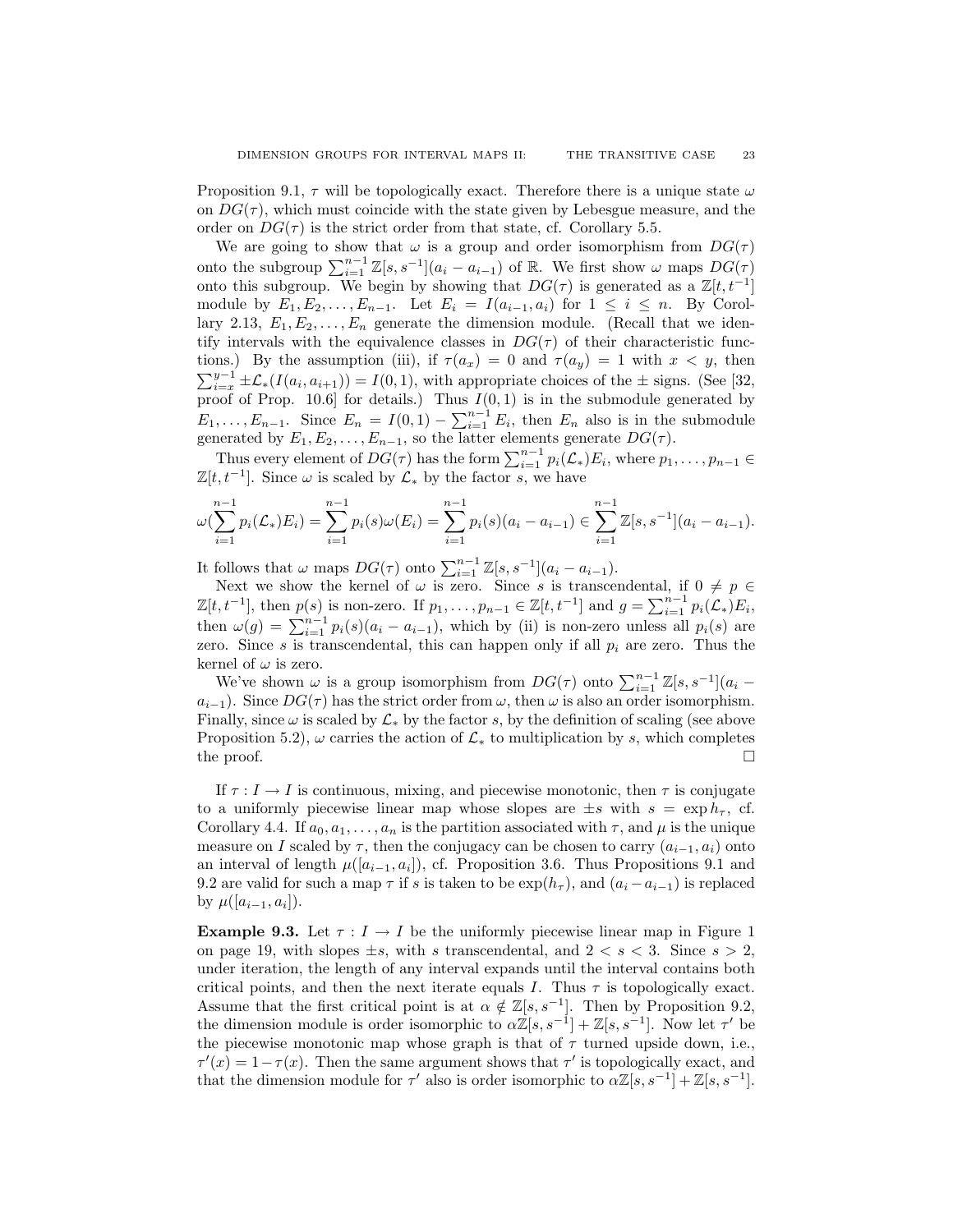Yet  $\tau$  and  $\tau'$  are not conjugate. (For example, they have different numbers of fixed points.) Thus condition (i) in Theorem 6.2 is not redundant.

### 10.  $\beta$ -TRANSFORMATIONS

If  $\beta > 1$ , the  $\beta$ -transformation on [0, 1) is the map  $\tau_{\beta}: x \mapsto \beta x \mod 1$ . (See Figure 1 on page 19.) We extend  $\tau_\beta$  to [0, 1] by defining  $\tau_\beta(1) = \lim_{x\to 1^-} \tau_\beta(x)$ . Then  $\tau_{\beta}$  is piecewise monotonic, and the associated partition is  $\{0, 1/\beta, 2/\beta, \ldots, n/\beta, 1\},$ where  $n = [\beta]$  is the greatest integer  $\leq \beta$ .

Katayama, Matsumoto, and Watatani have associated C<sup>\*</sup>-algebras  $F_\beta^\infty$  and  $O_\beta$ with the  $\beta$ -shift. The algebra  $F_{\beta}^{\infty}$  is a simple AF-algebra ([17, Prop. 3.5]), so  $K_0(F_\beta^\infty)$  is a simple dimension group. In this section, we will compute the dimension group for  $\tau_\beta$ , and will show that the dimension groups  $DG(\tau_\beta)$  and  $K_0(F_\beta^\infty)$ are isomorphic as abelian groups, and are also order isomorphic if 1 is eventually periodic.

**Lemma 10.1.** For  $\beta > 1$ , the  $\beta$ -transformation  $\tau$  is topologically exact, and thus  $DG(\tau)$  is a simple dimension group. There is a unique state, given by Lebesgue measure, and scaled by  $\mathcal{L}_*$  by the factor  $\beta$ . The order on  $DG(\tau)$  is the strict order given by this state.

Proof. If J is any interval whose interior does not contain one of the partition points  $k/\beta$  for  $1 \leq k \leq n$ , (where n is the greatest integer  $\leq \beta$ ), then applying τ multiplies the length of J by β. Thus for n large enough, the interior of  $\tau^n(J)$ includes one of these partition points, and then the interior of  $\hat{\tau}^{n+1}(J)$  includes zero. Succeeding images will contain 0 as an interior point, and the component of the images containing 0 will grow in length until it includes [0, 1]. Thus  $\tau$  is exact. Simplicity of  $DG(\tau)$  follows from [32, Cor. 5.4]. Since Lebesgue measure is scaled by τ by the factor β, then it induces a state, scaled by  $\mathcal{L}_*$  by the factor β, cf. Proposition 5.2. That there is a unique state, and that  $DG(\tau)$  has the strict order from this state, follow from exactness of  $\tau$  and Corollary 5.5.

If  $x \in I$ , and  $n = [\beta]$ , we give the intervals  $[0, 1/\beta)$ ,  $[1/\beta, 2/\beta)$ , ...,  $[(n 1)/\beta$ ,  $n/\beta$ ,  $[n/\beta, 1]$  the labels  $0, 1, ..., n$ . (If  $\beta = n$ , there are  $n + 1$  intervals, with the last one being the singleton  $\{1\}$ .) We define the *itinerary* of  $x \in I$  to be the sequence  $n_0 n_1 n_2 \ldots$ , where  $\tau^k x$  is in the interval with label  $n_k$ . (Warning: in general, this is not a Markov partition, so this is not an itinerary map in the sense used in [32].)

If  $\tau_\beta$  is Markov (cf. §7), then by definition, the orbit of each endpoint of each interval of monotonicity under  $\hat{\tau}_{\beta}$  must be finite, and so in particular 1 has a finite orbit, and hence is eventually periodic. Conversely, if 1 is eventually periodic, then the orbit of 1 together with the points 0,  $1/\beta$ , ...,  $n/\beta$  give a Markov partition. Thus the map  $\tau_\beta$  will be Markov iff 1 is eventually periodic. In that case, if A is the associated incidence matrix, the dimension triple for  $\tau_\beta$  is isomorphic to  $(G_A, G_A^+, A_*)$ , cf. Definition 7.1 and Proposition 7.2. In Proposition 10.3, we will express  $G_A$  as an inductive limit with respect to right multiplication on  $\mathbb{Z}^q$  by a matrix  $B_{\mathcal{L}}$  whose entries are expressed in terms of the itinerary of 1, and will describe the unique state.

**Lemma 10.2.** Let  $\tau$  be the  $\beta$ -transformation, and  $\sigma: X \to X$  the associated local homeomorphism. Assume 1 is eventually periodic, with  $1, \tau 1, \ldots, \tau^{p-1}1$  distinct,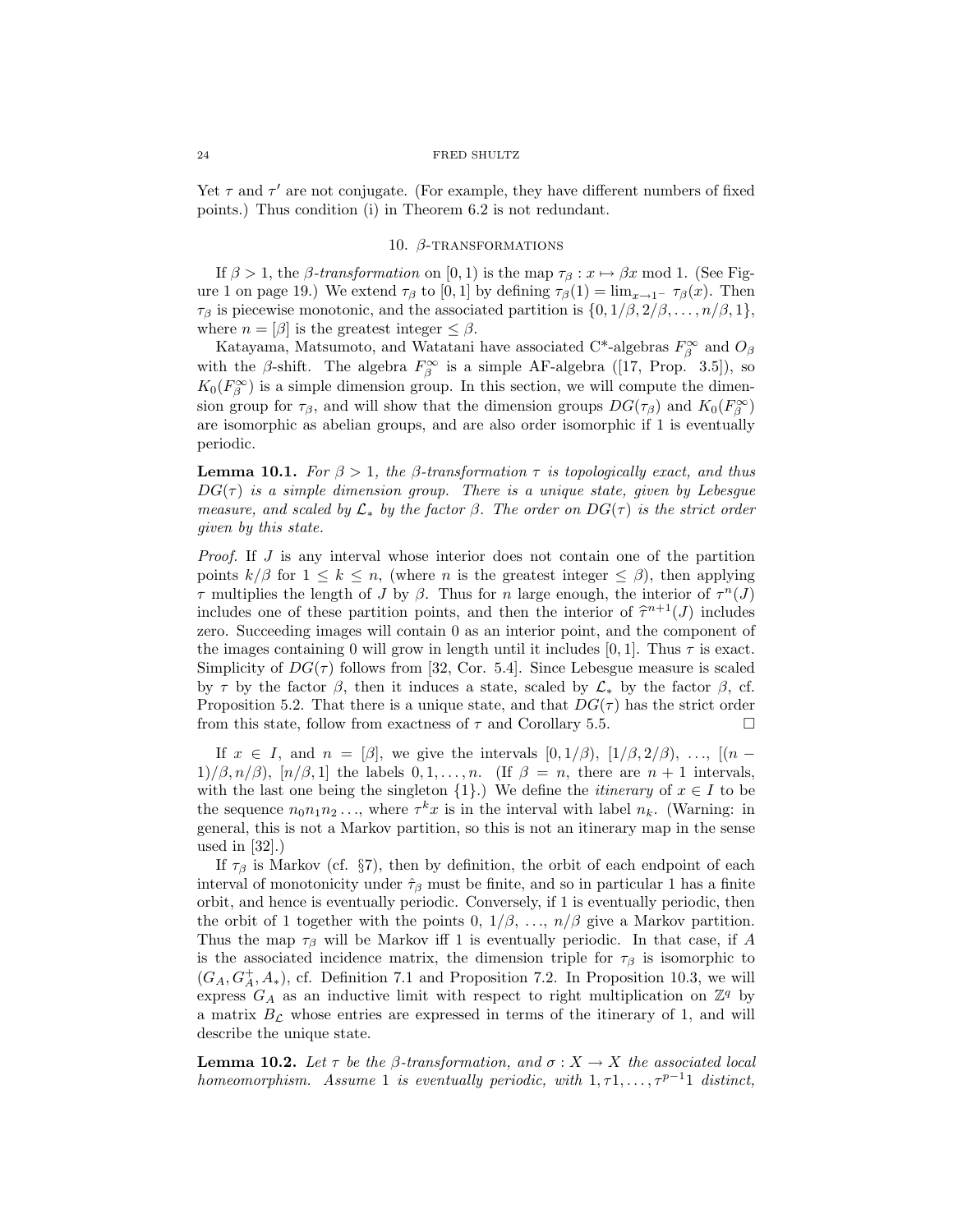and with  $\tau^{p}1 = \tau^{k}1$  for some  $k < p$ . Let the itinerary of 1 be  $n_0 n_1 n_2 \ldots n_k \ldots n_p \ldots$ and let  $M = \mathbb{Z}[t]I(0,1)$ . Let  $m(t)$  be the minimal polynomial for  $\mathcal L$  restricted to M.

- (i) If  $\tau 1 = 1$ , then  $m(t) = t n_0$ , and  $M \cong \mathbb{Z}$ .
- (ii) If  $\tau 1 \neq 1$  and  $\tau^p 1 \neq 0$ , then  $M \cong \mathbb{Z}^p$ , and

$$
m(t) = t^{p} - n_0 t^{p-1} - n_1 t^{p-2} - \dots - n_{p-1} - (t^{k} - n_0 t^{k-1} - \dots - n_{k-1}).
$$

(iii) If  $\tau^{p}1 = 0$ , then  $M \cong \mathbb{Z}^{p-1}$ , and

$$
m(t) = t^{p-1} - n_0 t^{p-2} - n_1 t^{p-3} - \dots - n_{p-2}.
$$

*Proof.* If  $\tau$ 1 = 1, then  $\beta$  is an integer  $n_0$ , and  $\mathcal{L}I(0, 1) = n_0I(0, 1)$ , so  $m(t) = t - n_0$ , and  $M \cong \mathbb{Z}$  follow. Hereafter we assume  $\tau 1 \neq 1$ .

Suppose that  $\tau^{p_1} \neq 0$ , so that  $\tau^{p-1} \neq 0$ . The points 0, 1,  $\tau 1$ ,  $\tau^2 1$ , ...,  $\tau^{p-1}1$ will be distinct. Let  $b_0 < b_1 < \cdots < b_p$  be these points arranged in increasing order, and define  $E_i = I(b_{i-1}, b_i)$  for  $1 \leq i \leq p$ . Then every element of M can be written uniquely as an integral combination of  $E_1, \ldots, E_p$ , and  $\sum_i z_i E_i \geq 0$  iff  $(z_1, \ldots, z_p) \geq 0$ , so  $M \cong \mathbb{Z}^p$ . If instead  $\tau^{p}1 = 0$ , then  $\tau^{p-1}1 = 0$ . Then there are p distinct points among 0, 1,  $\tau$ 1,  $\tau$ <sup>2</sup>1, ...,  $\tau$ <sup>p-2</sup>1, so a similar argument shows  $M \stackrel{\cdot}{\cong} \mathbb{Z}^{p-1}.$ 

Whether or not  $\tau^p 1 = 0$ ,  $\sigma$  maps each interval of monotonicity onto  $I(0,1)$ (except the rightmost interval), so for  $1 \leq j \leq p$ ,

(24) 
$$
\mathcal{L}I(0,\tau^{j-1}1) = n_{j-1}I(0,1) + I(0,\tau^{j}1).
$$

Thus

(25) 
$$
I(0, \tau^{j} 1) = \mathcal{L}I(0, \tau^{j-1} 1) - n_{j-1}I(0, 1).
$$

Hence, by induction,

(26) 
$$
I(0, \tau^{j}(1)) = (\mathcal{L}^{j} - n_0 \mathcal{L}^{j-1} - n_1 \mathcal{L}^{j-2} \cdots - n_{j-1}) I(0, 1).
$$

(ii) Now we will establish the formula in (ii) for  $m(t)$ . Suppose that  $\tau^p 1 \neq 0$ . Since  $\tau^{k}(1) = \tau^{p}(1)$ , from the versions of (26) with  $j = k$  and  $j = p$ , it follows that  $\mathcal L$  satisfies  $m(\mathcal L)I(0, 1) = 0$ , where m is the polynomial in (ii). It is clear from (26) that the linear span in  $C(X)$  of  $I(0,1), L I(0,1), \ldots, L^{p-1} I(0,1)$  is the same as that of  $I(0, 1), I(0, \tau 1), \ldots, I(0, \tau^{p-1} 1)$ .

Since the points 1,  $\tau 1, \ldots, \tau^{p-1}1$  are distinct, and none equal 0, then  $I(0,1)$ ,  $I(0, \tau)$ , ...,  $I(0, \tau^{p-1})$  are linearly independent in  $C(X)$ , so the same must be true of the functions  $I(0,1), L I(0,1), \ldots, L^{p-1} I(0,1)$ . It follows that  $\mathcal{L}|_M$  cannot satisfy a polynomial of degree less than  $p$ , so  $m$  as described in (ii) is the minimal polynomial for  $\mathcal{L}$ .

(iii) Assume  $\tau^{p-1}1 = 0$ . By (26),

$$
(\mathcal{L}^{p-1} - n_0 \mathcal{L}^{p-2} - n_1 \mathcal{L}^{p-3} \cdots - n_{p-2})I(0, 1) = 0.
$$

In this case,  $I(0, 1), I(0, \tau 1), \ldots, I(0, \tau^{p-2} 1)$  are linearly independent in  $C(X)$ , so there is no polynomial of degree less than  $p-1$  that annihilates  $\mathcal{L}|_M$ . Thus the minimal polynomial for  $\mathcal{L}|_M$  is as described in (iii).

The notation used below for inductive limits was introduced after Definition 7.1.

**Proposition 10.3.** Let  $\tau$  be the  $\beta$ -transformation, and assume that 1 is eventually periodic. Let  $M = \mathbb{Z}[t]I(0,1);$  cf. Lemma 10.2. Let the minimal polynomial m of  $\mathcal L$  on  $M$  be

(27) 
$$
m(\lambda) = \lambda^{q} - a_0 \lambda^{q-1} - a_1 \lambda^{q-2} - \dots - a_{q-1}.
$$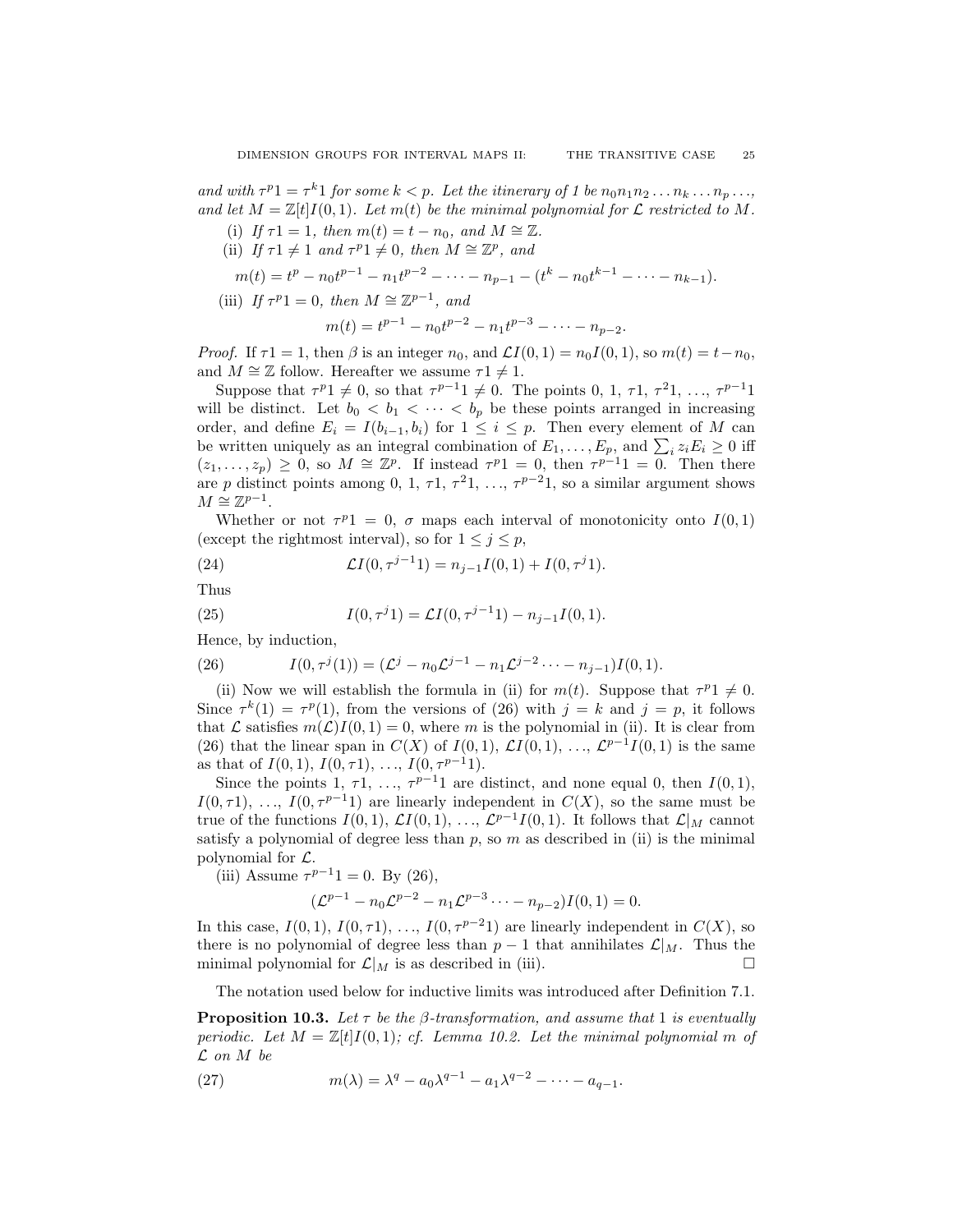Then  $DG(\tau)$  is isomorphic as a group to the stationary inductive limit given by right multiplication on  $\mathbb{Z}^q$  by the matrix

(28) 
$$
B_{\mathcal{L}} = \begin{pmatrix} 0 & 1 & 0 & \cdots & 0 \\ 0 & 0 & 1 & \cdots & 0 \\ \cdots & \cdots & \cdots & \cdots & \cdots \\ 0 & 0 & 0 & \cdots & 1 \\ a_0 & a_1 & a_2 & \cdots & a_{q-1} \end{pmatrix}.
$$

The unique state  $\omega$  on  $DG(\tau)$  is given by Lebesgue measure. On the inductive limit, ω satisfies

(29) 
$$
\omega([(z_0,\ldots,z_{q-1}),n)]) = \beta^{-n} \sum_i z_i \beta^i.
$$

The order on  $DG(\tau)$  is the strict order given by this state, and the range of this state is  $\mathbb{Z}[\beta, \beta^{-1}].$ 

*Proof.* Note that  $\mathcal{L}(M) \subset M$ . We will prove that

(i) for each  $f \in C(X, \mathbb{Z})$ , there exists  $n \geq 0$  such that  $\mathcal{L}^n f \in M$ .

(ii)  $\mathcal{L}_*$  is surjective.

It will follow that  $DG(\tau)$  is isomorphic to the stationary inductive limit  $M \stackrel{\mathcal{L}}{\longrightarrow} M$ , cf. [32, Lemma 8.3].

Let  $B = \{0, 1, \tau, 1, \tau^2, \ldots, \tau^{q-1}\}\$ . Note that  $\tau(B) \subset B$ . By (26), every element of M is an integral combination of elements  $I(0, b)$  with  $b \in B$ , and thus is contained in the subgroup generated by  $I(b_i, b_j)$  for  $b_i, b_j \in B$ . Let  $C = \{0, 1/\beta, \ldots, n/\beta, 1\}$ , where  $n = [\beta]$ . Note that  $\widehat{\tau}(C) \subset B$ . By definition of  $I_1$ , the orbit of every point in  $I_1$  eventually lands in the orbit of  $C$ , and therefore eventually lands in  $B$ . From this (i) follows. Since a Markov map is eventually surjective, then  $\mathcal{L}_{*}$  is surjective, cf. [32, Lemma 3.5], so (ii) holds.

By Lemma 10.2,  $I(0,1)$ ,  $\mathcal{L}I(0,1)$ , ...,  $\mathcal{L}^{q-1}I(0,1)$  are a basis for  $M \cong \mathbb{Z}^q$ , and with respect to this basis,  $\mathcal L$  has the matrix  $B_{\mathcal L}$  given above. Define  $\psi : \mathbb{Z}^q \to$  $C(X, \mathbb{Z})$  by  $\psi(z_0, z_1, \ldots, z_{q-1}) = \sum_i z_i \mathcal{L}^i I(0, 1)$ . Then  $\psi$  is an isomorphism from  $\mathbb{Z}^q$  onto  $M = \mathbb{Z}[t]I(0,1)$  (as abelian groups), and satisfies

$$
\psi(vB_{\mathcal{L}}) = \mathcal{L}\psi(v) \text{ for all } v \in \mathbb{Z}^q.
$$

It follows that  $\psi$  induces an isomorphism  $\Phi$  of the inductive limit  $(G_{B_{\mathcal{L}}},B_{\mathcal{L}})$  and the stationary inductive limit  $M \xrightarrow{\mathcal{L}} M$ . Thus  $(DG(\tau), \mathcal{L}_*) \cong (G_{B_{\mathcal{L}}}, B_{\mathcal{L}})$ . (However, since  $\psi$  is not positive, this is not an order isomorphism.)

Recall that  $DG(\tau)$  has a unique state, given by Lebesgue measure  $\mu$ , and has the strict order given by that state (Lemma 10.1). If we equip  $(G_{B_{\mathcal{L}}},B_{\mathcal{L}})$  with the order carried over by the isomorphism  $\Phi$  from  $DG(\tau)$ , then  $(G_{B_{\mathcal{L}}}, B_{\mathcal{L}})$  has the strict order given by the homomorphism  $\omega : G_{B_{\mathcal{L}}} \to \mathbb{R}$  defined by  $\omega = \mu \circ \Phi$ . Since Lebesgue measure is scaled by  $\tau$  by the factor  $\beta$ , then  $\mathcal{L}_*$  scales the associated state by the same factor. Thus for  $v = (z_0, z_1, \ldots, z_{q-1}) \in \mathbb{Z}^q$ ,

$$
\omega([v,n]) = \mu(\mathcal{L}_*^{-n}[\psi(v)]) = \beta^{-n} \sum_i z_i \mu(\mathcal{L}^i I(0,1)) = \beta^{-n} \sum_i z_i \beta^i.
$$

We need the following result from [32]. Recall that a module is *cyclic* if it is singly generated.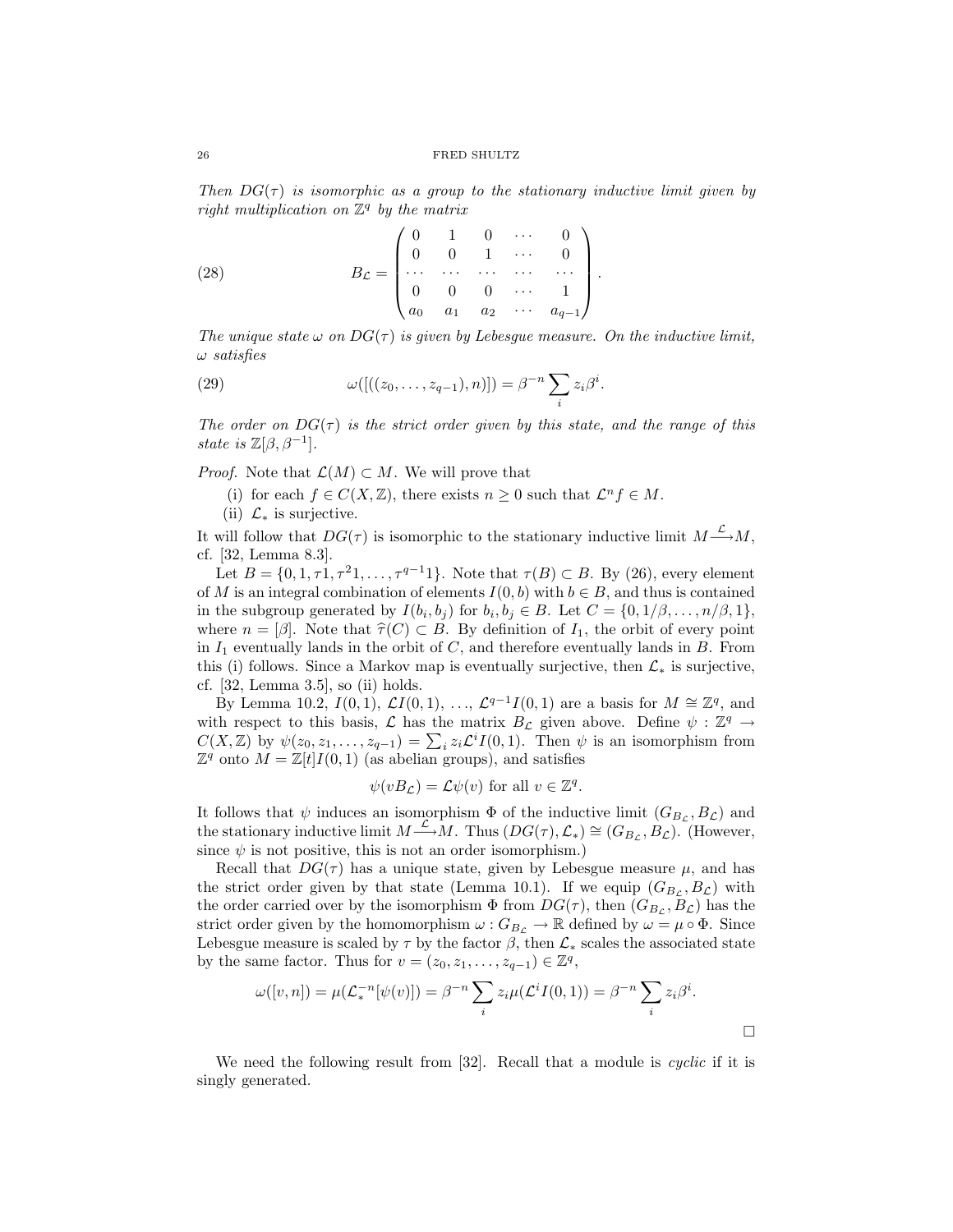**Proposition 10.4.** ([32, Prop. 7.3]) Let  $\tau : I \to I$  be piecewise monotonic, with associated partition C. Assume that  $DG(\tau)$  is cyclic, and that there exists  $a \in \{0,1\}$ with an infinite orbit, such that

(30) 
$$
\widehat{\tau}(C \setminus \{a\}) \subset C.
$$

Then  $DG(\tau) \cong \mathbb{Z}[t, t^{-1}]$  as abelian groups, with the action of  $\mathcal{L}_*$  given by multiplication by t.

**Proposition 10.5.** Let  $\tau$  be the  $\beta$ -transformation. If 1 is not eventually periodic, then  $DG(\tau)$  is isomorphic as a group to  $\mathbb{Z}[t, t^{-1}]$ , with the action of  $\mathcal{L}_*$  given by multiplication by t. The unique state is given by  $p \mapsto p(\beta)$ , and  $DG(\tau)$  has the strict order from this state.

*Proof.* Each of the intervals  $I(i/\beta, (i+1)/\beta)$  is mapped onto  $I(0, 1)$  by  $\mathcal{L}$ , and the jumps at partition points are all of size 1. From Theorem 2.12, it follows that  $I(0,1)$  generates the module  $DG(\tau)$ . If a is a partition point other than 1, then  $\hat{\tau}(a) \subset \{0, 1\}$ , and 1 is not eventually periodic, so  $DG(\tau) \cong \mathbb{Z}[t, t^{-1}]$  follows from<br>Proposition 10.4. I shown a measure scales  $\tau$  by the factor  $\beta$  so takes  $p(\mathcal{L})I(0, 1)$ Proposition 10.4. Lebesgue measure scales  $\tau$  by the factor  $\beta$ , so takes  $p(\mathcal{L})I(0,1)$ to  $p(\beta)$ . The remaining statements follow from Lemma 10.1).

Note in Proposition 10.5 that when 1 is not eventually periodic, the range of the unique state is  $\mathbb{Z}[\beta, \beta^{-1}]$ . There will be infinitesimals iff  $\beta$  is algebraic, cf. Proposition 5.7. If  $\beta$  is transcendental, then  $DG(\tau)$  is isomorphic as an ordered group to  $\mathbb{Z}[\beta, \beta^{-1}]$ , and the action of  $\mathcal{L}_*$  on the latter is given by multiplication by β.

We now show that the dimension group  $DG(F_\beta^\infty)$  defined in [17] is isomorphic to  $DG(\tau_{\beta})$ .

**Proposition 10.6.** If  $\beta > 1$  and  $\tau$  is the  $\beta$ -transformation, then the dimension groups  $DG(\tau)$  and  $K_0(F_\beta^\infty)$  are isomorphic as abelian groups, and are also order isomorphic if 1 is eventually periodic.

*Proof.* If  $x \in [0, 1]$ , then the  $\beta$ -expansion of x is  $x = \sum_{i=1}^{\infty} \frac{\eta_i}{\beta^i}$ , where for each k,  $\eta_k$ is the greatest integer in  $\beta^k(x-\sum_{i=1}^{k-1}\frac{\eta_i}{\beta^i})$ . The itinerary of 1 defined above Lemma 10.2 will be the sequence of coefficients  $\eta_1 \eta_2 \eta_3 \cdots$ . If 1 is eventually periodic, Lemma 10.1 and [17, Prop. 3.5 and Lemma 6.2] imply that  $DG(\tau_\beta)$  and  $K_0(F_\beta^\infty)$ are simple dimension groups with unique states. Then Proposition 10.3 and [17, Lemma 4.9] show these groups are given by the same inductive limit, and have the same state, and thus the same strict order. If 1 is not eventually periodic, the desired group isomorphism follows from Proposition 10.5 and [17, Lemma 4.9, and proof of Thm. 6.1].

**Remarks** It is an open question whether  $DG(\tau)$  and  $K_0(F_\beta^{\infty})$  are isomorphic as ordered abelian groups when 1 is not eventually periodic.

Let  $S : [0, 1) \to \{0, 1, \ldots, n-1\}^{\mathbb{N}}$  be the itinerary map for the  $\beta$ -transformation described above. Let  $X_{\beta}$  be the closure of the image of S in  $\{0, 1, \ldots, n-1\}^{\mathbb{N}},$ where  $n = [\beta]$ , and let  $\sigma_{\beta}$  be the shift on  $X_{\beta}$ . Then  $\sigma_{\beta}$  is called the  $\beta$ -shift. We note that  $S(I_0)$  will be dense in  $S([0, 1))$ , so  $X_\beta = S(I_0)$ .

Also denote by  $S$  the corresponding itinerary map on  $X$  with respect to the partition  $I(0,1\beta), I(1/\beta, 2/\beta), \ldots$  Then the image of S on  $X_0$  is the same as on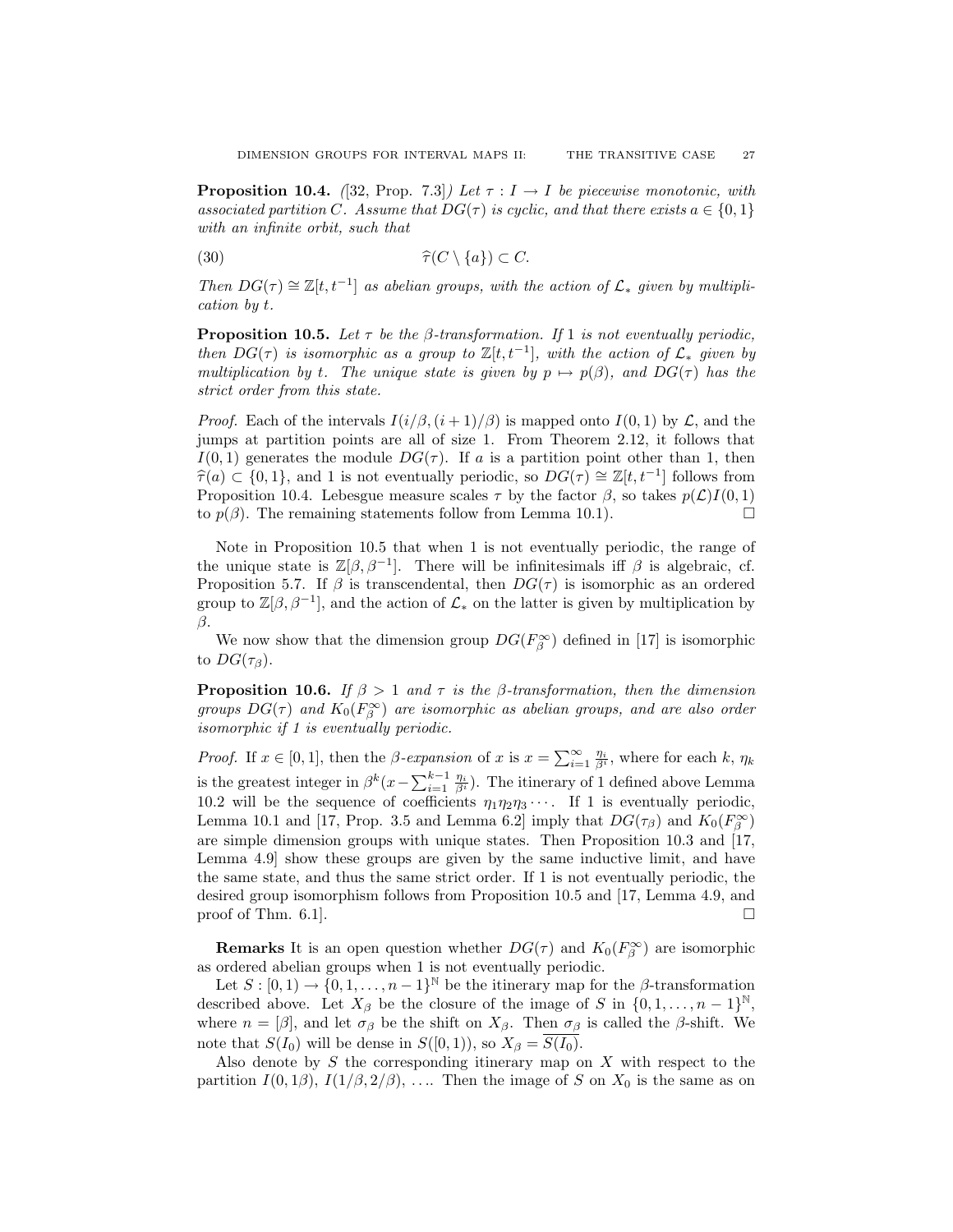$I_0$ , so  $S(X_0)$  is dense in  $X_\beta$ . Since  $X_0$  is dense in X and S is continuous on X, then  $S(X) = X_{\beta}$ , and S will be a semi-conjugacy from  $(X, \sigma)$  onto  $(X_{\beta}, \sigma_{\beta})$ .

If the orbit of 1 lands on 0, or  $\tau$ 1 = 1, then  $\tau$  is Markov, and the itinerary map will be 1-1 on X, and thus will be a conjugacy from  $(X, \sigma)$  onto  $(X_{\beta}, \sigma_{\beta})$ . Since  $\tau$ and  $\sigma$  are topologically exact, then  $(X, \sigma)$  is a shift of finite type [32, Prop. 8.5], and thus so is  $(X_{\beta}, \sigma_{\beta})$ .

If the orbit of 1 is finite but doesn't land on 0, and  $\tau \neq 1$ , again  $\tau$  is Markov, but now the itinerary map  $S$  with respect to the partition of  $X$  associated with  $\{0, 1/\beta, \ldots, n/\beta, 1\}$  will not be 1-1. For example, if  $x = \tau 1$ , then  $x^+$  and  $x^-$  will have the same itineraries. In this case the itinerary map is just a semi-conjugacy from the shift of finite type  $(X, \sigma)$  onto the sofic shift  $(X_{\beta}, \sigma_{\beta})$ .

## Appendix A. Convergence of powers of the Perron-Frobenius **OPERATOR**

In this appendix  $\tau : I \to I$  will be a piecewise monotonic map, with associated local homeomorphism  $\sigma : X \to X$ . We will investigate the convergence of the powers of the Perron-Frobenius operator associated with  $\sigma$ .

Standing Assumption Throughout this appendix, we will assume that there exists a non-atomic probability measure  $\mu$  on X, with full support, scaled by  $\sigma$  by a factor  $s > 1$  (cf. Definition 3.1).

The existence of such a scaling measure is equivalent to  $\tau$  being conjugate to a piecewise linear map with slopes  $\pm s$  with  $s > 1$ , cf. Propositions 3.3 and 3.6. By Proposition 4.3, such a measure will exist if  $\tau$  is transitive and not essentially injective. Below, "a.e." will mean with respect to the measure  $\mu$ .

We will begin with a summary of some results in a measure-theoretic context: convergence results are in the space  $BV$  (defined below) of functions of bounded variation in  $L^1$ , equalities of functions hold a.e., and partitions of X are a.e. These results are well known; mainly we will be following Rychlik [31]. An exposition of convergence results for the Perron-Frobenius operator can be found in [4].

For our application, it will be important to establish the corresponding results in a topological context, so that functions are continuous, convergence of sequences of functions is uniform, equalities of functions hold everywhere, and partitions of  $X$ are into clopen sets. For this purpose the key is working with the Perron-Frobenius operator associated with  $\sigma$ , rather than the one associated with  $\tau$ . Since  $\sigma$  is a local homeomorphism, then the transfer operator  $\mathcal{L}_{\sigma}$  (cf. Definition 2.9) maps  $C(X)$  into  $C(X)$ , which is what allows us to transfer results to the topological context. For related results for the special case of  $\beta$ -transformations, see [33].

Let  $P: L^1(X, \mu) \to L^1(X, \mu)$  be the map given by  $P = (1/s)\mathcal{L}_{\sigma}$ . Since  $\sigma$  scales  $\mu$  by the factor s, then for  $f \in \mathcal{L}^1(X,\mu)$ ,  $\mu(\mathcal{L}f) = s\mu(f)$  (Lemma 3.2). Thus for  $0 \leq f, \|Pf\|_1 = \|f\|_1$ , from which it follows that  $\|P\|_1 = 1$ . The map P is the Perron-Frobenius operator associated with  $\sigma$ , i.e., for all  $f \in L^1(X,\mu)$  and all Borel sets  $A \subset X$ , it satisfies

(31) 
$$
\int_{A} (Pf) d\mu = \int_{\sigma^{-1}(A)} f d\mu
$$

(cf. [31]).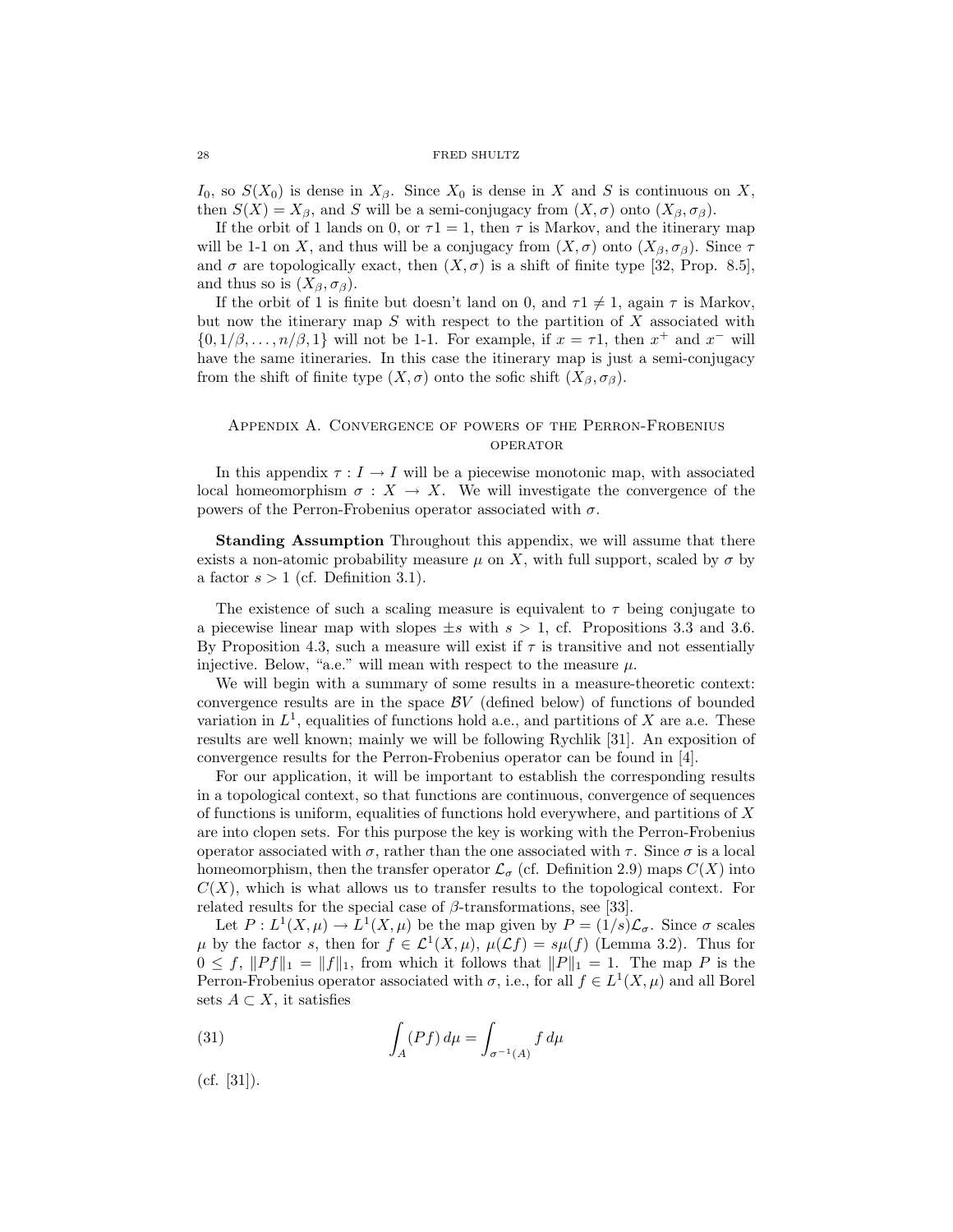For  $f: X \to \mathbb{C}$ , recall that the variation of f is

(32) 
$$
\operatorname{var} f = \sup \sum_{i=1}^{n} |f(a_i) - f(a_{i-1})|,
$$

where the supremum is over all finite sequences  $a_0 < a_1 < \cdots < a_n$  of points in X. We say f is of bounded variation if var  $f < \infty$ . Every function f of bounded variation on  $X$  is the difference of increasing functions. (In fact, if  $a$  is the leftmost point of X, then we can write  $f = g - h$  where  $g(x) = \text{var}_{[a,x] \cap X} f$  and  $h = g - f$ , cf.  $[28, §1.4]$ . It follows that f has left and right limits at each point, and that f is continuous except at a countable set of points.

**Definition A.1.** BV is the space of functions in  $L^1(X,\mu)$  equal a.e. to a function of bounded variation, with the norm

(33) 
$$
||f||_{BV} = \inf \{ \text{var } g \mid g = f \text{ a.e.} \} + ||f||_1
$$

where  $||f||_1$  denotes the norm from  $L^1(X, \mu)$ .

Note that  $BV$  is a Banach space, cf. [31]. Each function of bounded variation is bounded, so  $\mathcal{B}V \subset L^{\infty}(X,\mu)$ . If  $f \in \mathcal{B}V$  we write  $||f||_{\infty}$  for the norm of f as a function in  $L^{\infty}(X,\mu)$ .

## **Lemma A.2.** If  $f \in BV$ , then

$$
(34) \t\t\t\t||f||_{\infty} \leq ||f||_{\mathcal{BV}}.
$$

*Proof.* Let f have bounded variation. Since  $||f||_1 \ge \inf_{x \in X} |f(x)|$ , for each  $\epsilon > 0$ , there is some  $y \in X$  such that  $|f(y)| \leq ||f||_1 + \epsilon$ . Then for each  $x \in X$ ,

(35) 
$$
|f(x)| \le |f(x) - f(y)| + |f(y)| \le \text{var } f + \|f\|_1 + \epsilon,
$$

so  $||f||_{\infty} \leq \text{var } f + ||f||_1$ . As f varies in its equivalence class in  $L^1$ ,  $||f||_{\infty}$  doesn't change, and the infimum of the numbers var  $f + ||f||_1$  is  $||f||_{BV}$ . The inequality in the lemma follows.

**Proposition A.3.** (Rychlik [31, Thm. 1]) P maps  $\mathcal{B}V$  into  $\mathcal{B}V$ . If P is considered as an operator on BV, the set  $\lambda_1, \lambda_2, \ldots, \lambda_q$  of points in the spectrum of P with modulus 1 is finite and non-empty. These points are all roots of unity, and are simple poles of the resolvent. There is a number  $r < 1$  such that all other points in the spectrum are contained in the disk around 0 of radius r. If for each i,  $Q_i$  is the spectral projection corresponding to  $\lambda_i$ , then  $P = \sum_i \lambda_i Q_i + R$ , where each  $Q_i$  is a finite rank projection whose range is the eigenspace of P for eigenvalue  $\lambda_i$ , with  $Q_iQ_j = 0$  for  $i \neq j$ ,  $Q_iR = RQ_i = 0$  for each i, and with the spectral radius of R less than 1.

Let N be the least positive integer in Proposition A.3 such that  $\lambda_i^N = 1$  for all i, and let  $Q = \sum_i Q_i$ . Note that Q is a projection onto the space spanned by all eigenvectors corresponding to eigenvalues of modulus 1, or equivalently, onto the space of fixed points of  $P^N$ .

**Lemma A.4.** If  $f \in C(X) \cap BV$ , then f has bounded variation.

*Proof.* Choose g of bounded variation, such that  $f = g$  a.e. Let  $x_1 < x_2 < \ldots < x_k$ be any points in X. Since  $\mu$  has full support, in any open interval around a point  $x \in X$ , there exists a point t such that  $g(t) = f(t)$ . Given  $\epsilon > 0$ , choose points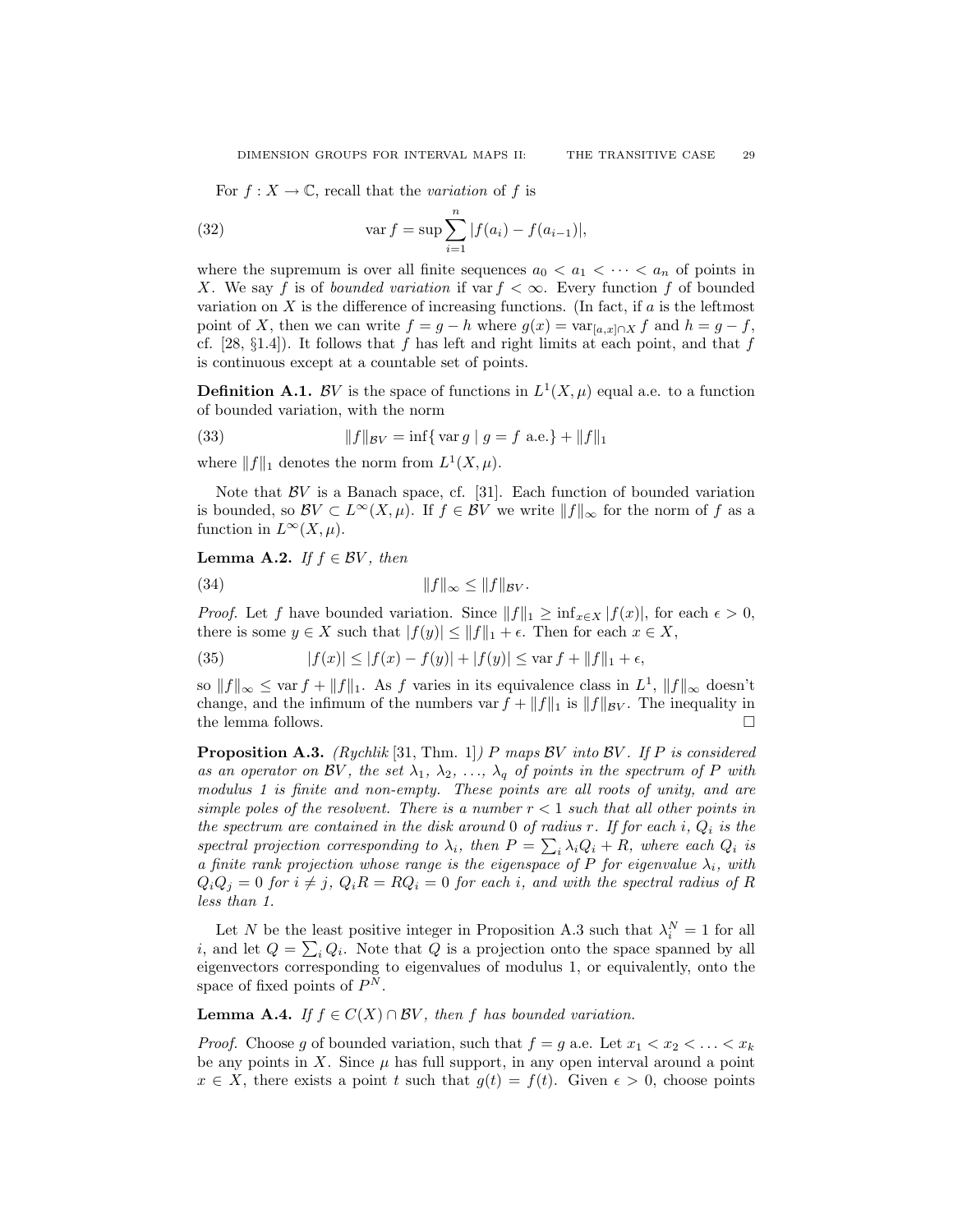$t_1 < t_2 < \ldots < t_k$  such that  $\sum_i |f(x_i) - f(t_i)| < \epsilon/2k$  and such that  $g(t_i) = f(t_i)$ for all  $i$ . Then

(36) 
$$
\sum_{i} |g(t_i) - g(t_{i+1})| = \sum_{i} |f(t_i) - f(t_{i+1})| \ge \sum_{i} |f(x_i) - f(x_{i+1})| - \epsilon.
$$

It follows that var  $g \geq \text{var } f$ , so f has bounded variation.

$$
\Box
$$

Corollary A.5. For all  $f \in BV$ ,

(37) 
$$
Qf = \lim_{k} P^{Nk} f,
$$

where convergence is in BV. If  $f \in C(X) \cap BV$ , then  $P^{Nk}f$  converges uniformly to a function in  $C(X) \cap \mathcal{BV}$ , and so  $Qf$  is equal a.e. to a function in  $C(X) \cap \mathcal{BV}$ .

Proof. The first statement is an immediate consequence of Proposition A.3. Recall that  $P = (1/s)\mathcal{L}_{\sigma}$  maps  $C(X)$  into  $C(X)$  (as noted after Lemma 3.2). If  $f \in C(X) \cap$ BV, since the BV norm dominates the  $L^{\infty}$  norm (Lemma A.2), then  $||P^{Nk}f Qf\|_{\infty}\to 0$ . Hence  $\{P^{Nk}f\}_{k=1}^{\infty}$  is a sequence of continuous functions, and is Cauchy with respect to the supremum norm. Let  $g$  be the uniform limit of this sequence. Then g is continuous, and  $q = Qf$  a.e. By Lemma A.4, g has bounded variation.  $\Box$ 

If A, B are subsets of X, we write  $A = B$  a.e. if the symmetric difference  $(A \setminus B) \cup (B \setminus A)$  has measure zero with respect to  $\mu$ . Note that all equalities of functions in Theorem A.6 are a.e. In Theorem A.6, Q denotes the map defined in Proposition A.3, and  $N$  is the integer defined in the remarks following that proposition.

**Theorem A.6.** (Rychlik [31, Thms. 3, 4]) Then there are nonnegative functions  $\phi_1, \ldots, \phi_q \in BV$  and  $\psi_1, \ldots, \psi_q \in L^{\infty}$  such that

- (i) Q has a unique extension to a bounded operator on  $L^1$ , and Q maps  $L^1$ into BV .
- (ii) For every  $f \in L^1$ ,

$$
Qf = \sum_{i=1}^{q} \mu(\psi_i f) \phi_i.
$$

- (iii)  $P^N \phi_i = \phi_i, \ \psi_i \circ \sigma^N = \psi_i \ for \ i = 1, \ldots, q.$
- (iv)  $\mu(\phi_i \psi_j) = \delta_{ij}$ ,  $\min(\psi_i, \psi_j) = 0 = \min(\phi_i, \phi_j)$  for  $i \neq j$ ,  $\mu(\phi_i) = 1$  for  $i=1,\ldots,q.$
- (v) There exist measurable sets  $C_1, \ldots, C_q \subset X$  such that  $\psi_i = \chi_{C_i}$  a.e. for  $i = 1, ..., q$ , and  $X = \bigcup_{i=1}^{q} C_i$  a.e.
- (vi) There exists a permutation  $\omega$  of the set  $\{1, \ldots, q\}$  such that

(38) 
$$
P\phi_i = \phi_{\omega(i)}, \qquad \psi_{\omega(i)} \circ \sigma = \psi_i \quad \text{for } i = 1, \dots, q,
$$

and such that 
$$
\omega^N
$$
 is the identity. If  $\omega$  is a cycle, then  $q = N$ .

Proof. This result is contained in [31, Thms. 3, 4], except for the last statement in (vi). Suppose  $\omega$  is a q-cycle. By (iv),  $\phi_1$ ,  $\phi_2$ , ...,  $\phi_q$  are distinct, so by (vi),  $\phi_1$ ,  $P\phi_1, \ldots, P^{q-1}\phi_1$  are distinct. By (38),  $P^N\phi_1 = \phi_1$ , which implies that  $N \ge q$ .

Since  $\omega$  is a q-cycle,  $P^q \phi_i = \phi_i$  for all i. By (ii), the range of Q is spanned by  $\phi_1$ ,  $\ldots, \phi_q$ , so  $P^qQ = Q$ . Let  $\lambda$  be an eigenvalue of modulus 1 for P, with eigenvector  $\psi$ . By construction, Q fixes each such eigenvector, so  $P^q Q \psi = Q \psi$  implies that  $P^q\psi = \lambda^q\psi = \psi$ . Hence  $\lambda^q = 1$  for each eigenvalue of P of modulus 1, so by the definition of  $N, q \ge N$ . Thus  $N = q$ .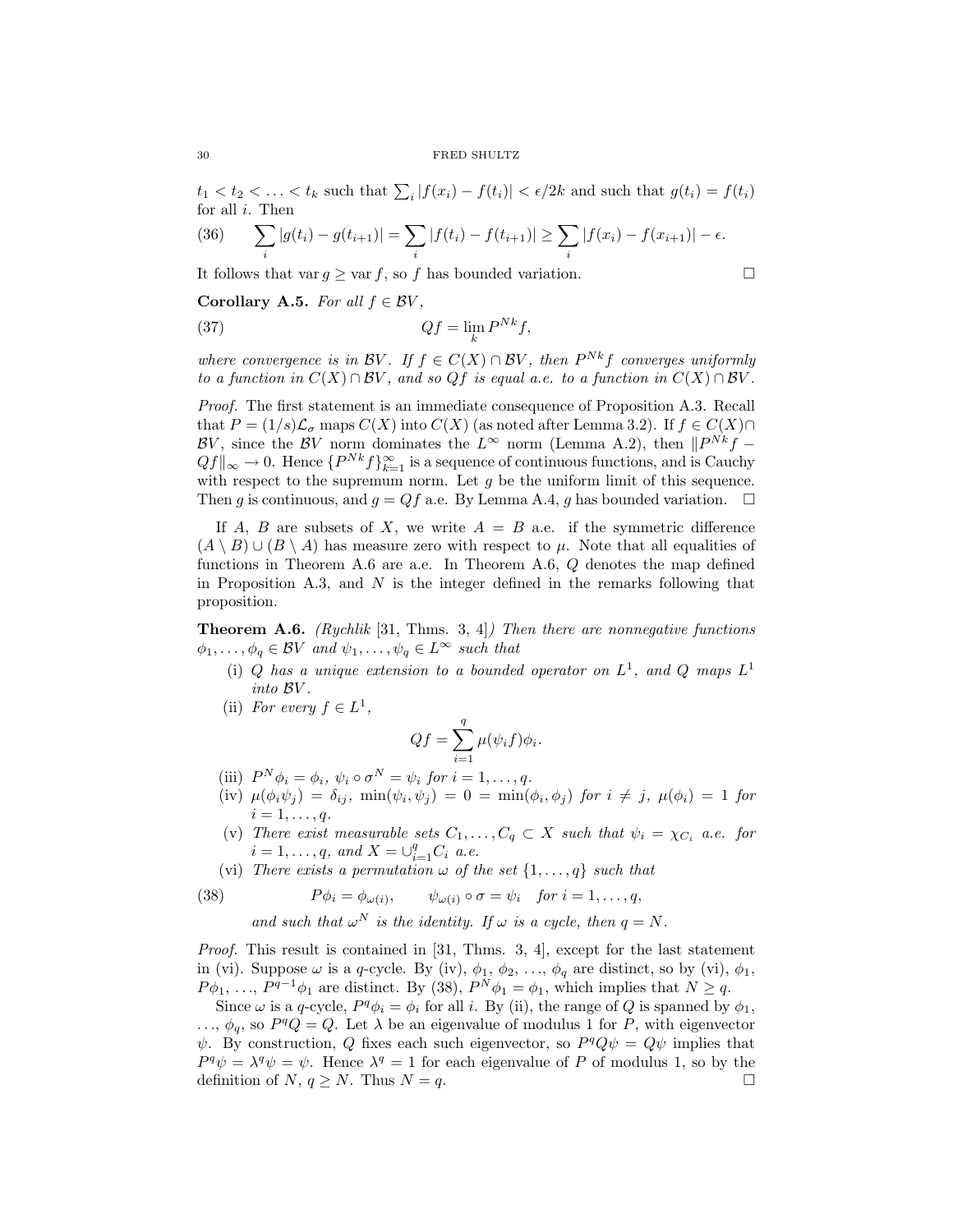By definition, the support of a function  $f \in C(X)$  is the closure of the set  ${x \mid f(x) \neq 0}$ . If  $f \in C(X, \mathbb{Z})$ , then  ${x \mid f(x) \neq 0}$  is already closed, so supp f consists of the points where f is not zero. From the definition of  $\mathcal{L}_{\sigma}$ ,

(39)  $0 \le f \in C(X) \implies \text{supp}(\mathcal{L}_{\sigma}f) = \sigma(\text{supp }f).$ 

We are now going to strengthen the conclusions of Theorem A.6 by showing that each  $\phi_i$  can be chosen to be continuous, with clopen support. Recall that  $\mu$  is a measure of full support on X, scaled by  $\sigma$  by the factor s.

Corollary A.7. Each  $\phi_i$  in Theorem A.6 can be chosen to be continuous and of bounded variation. For such a choice of  $\phi_i$ , if  $f \in C(X) \cap BV$  with supp  $f \subset \{x \mid$  $\phi_i(x) > 0$ , then  $P^{Nk}f$  converges uniformly to  $\mu(f)\phi_i$ .

*Proof.* By definition of  $BV$ , each  $\phi_i$  is equal a.e. to a function of bounded variation, so without loss of generality we may assume  $\phi_i$  has bounded variation on X. Then  $\phi_i$  is continuous except on a countable set of points (and thus a.e., since  $\mu$  is nonatomic). If  $\phi_i$  were zero at each point of continuity, then it would be zero a.e., which would contradict  $\mu(\psi_i \phi_i) = 1$ . Thus there is an open subset V of X such that  $\phi_i > 0$  on V.

Now let f be any non-negative continuous function of bounded variation, not identically zero, such that the support of f is contained in  $\{x \mid \phi_i(x) > 0\}$ . By Theorem A.6 (iv) and (v),  $\{x \mid \phi_i(x) > 0\} \subset C_i$  a.e., so the support of f is contained in  $C_i$  a.e. By Theorem A.6 (ii),  $Qf = \mu(f)\phi_i$ , and since  $\mu$  has full support,  $\mu(f) > 0$ .

By Proposition A.5,  $P^{Nk} f$  converges uniformly to  $\mu(f)\phi'_i$ , where  $\phi'_i$  in  $C(X)\cap\mathcal{BV}$ is equal a.e. to Qf. Thus  $\phi_i = \phi'_i$  a.e., so by replacing  $\phi_i$  by  $\phi'_i$ , we may choose  $\phi_i$ to be continuous.

We have proven that  $P^{Nk}f$  converges uniformly to  $\mu(f)\phi_i$  for  $0 \le f \in C(X) \cap BV$ with supp  $f \subset \{x \mid \phi_i(x) > 0\}$ . If f is not necessarily non-negative, the same convergence result follows by writing  $f = f^+ - f^-$ , with  $f^+ = \max(f, 0)$  and  $f^- = -\min(f, 0).$ 

Hereafter we assume each  $\phi_i$  in Theorem A.6 has been chosen to be continuous and of bounded variation. Note that with such a choice for each  $\phi_i$ , the equalities  $P^N \phi_i = \phi_i$  and  $P \phi_i = \phi_{\omega(i)}$  in Theorem A.6 (vi) are equalities of continuous functions, so will hold everywhere, not just a.e.

**Proposition A.8.** For each i,  $\{x \mid \phi_i(x) > 0\}$  is clopen (and thus equals the support of  $\phi_i$ ).

*Proof.* Let  $g: I_0 \to \mathbb{R}$  be defined by  $g(x) = \phi_i(\pi^{-1}(x))$ , where  $\pi: X \to I$  is the collapse map. Since  $\phi_i \in C(X) \cap BV$ , then  $\phi_i$  is of bounded variation (Lemma A.4), so g will be the difference of increasing functions on  $I_0$ . It follows that g can be extended to the difference of increasing functions on  $I$ , i.e., to a function of bounded variation on  $I$ , which we also label as  $q$ .

Let m be the measure on I scaled by  $\tau$  that corresponds to  $\mu$ , cf. Proposition 3.3. Recall that there is a conjugacy of  $(I, \tau)$  onto a piecewise linear map with slopes  $\pm s$ , which carries m to Lebesgue measure (Proposition 3.6). Therefore we may assume, without loss of generality, that  $\tau$  is piecewise linear with slopes  $\pm s$ , and that m is Lebesgue measure.

Now let  $V = \{x \mid \phi_i(x) > 0\}$ . By continuity of  $\phi_i$ , V is open. Let  $W = \pi(V \cap X_0)$ . Since  $\pi : X_0 \to I_0$  is a homeomorphism (Proposition 2.3), then W is an open subset of  $I_0$  on which g is positive.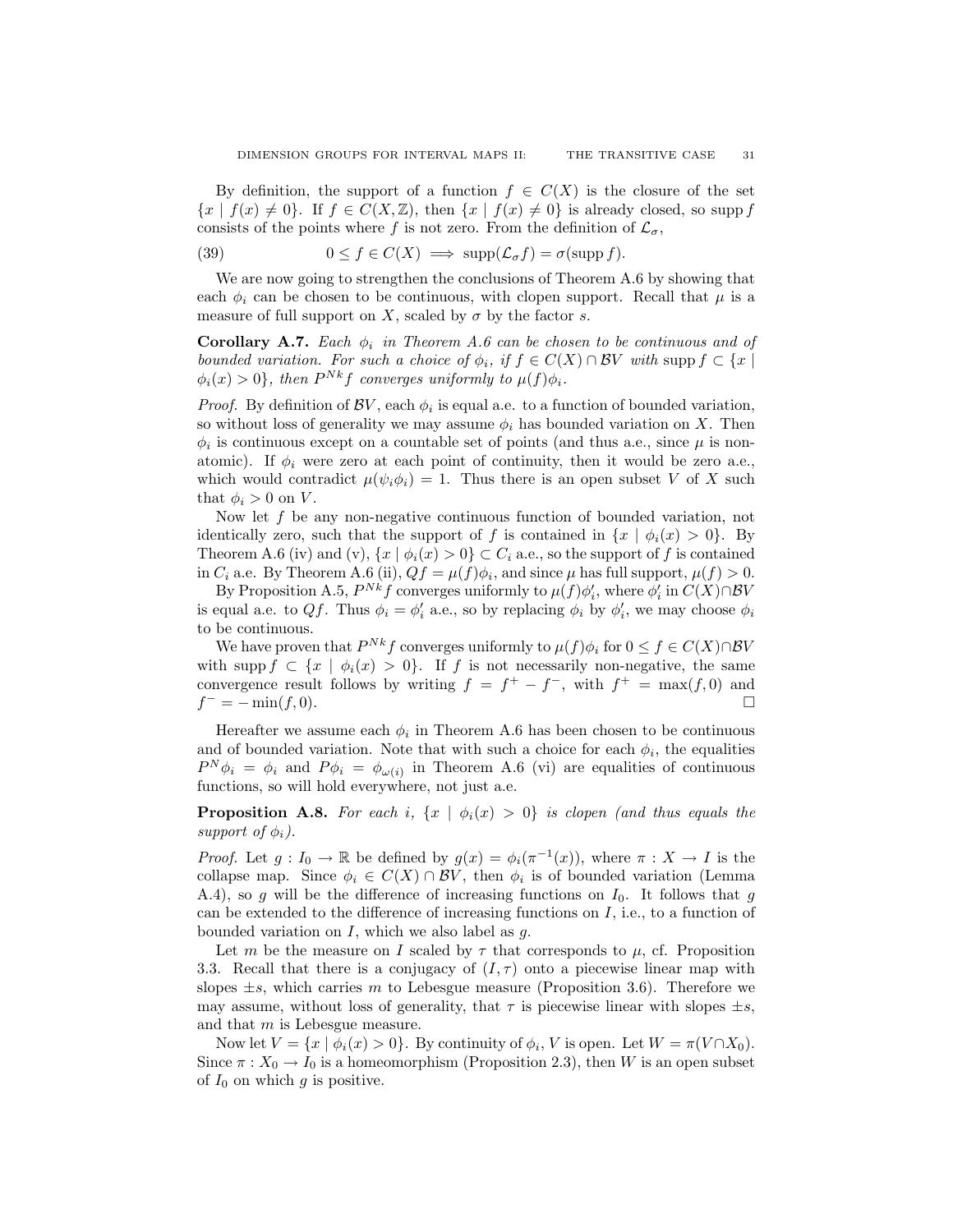Since  $\tau'(x) = 1/s$  a.e, then  $(1/s)L_{\tau}$  is the Perron-Frobenius operator  $P_{\tau}$ :  $L^1(I,m) \to L^1(I,m)$ , cf. [4, eqn. (4.3.4)]. Since  $((1/s)\mathcal{L}_{\sigma})^N \phi_i = P_{\sigma}^N \phi_i = \phi_i$ , then  $P_\tau^N g = ((1/s)\mathcal{L}_\tau)^N g = g$  on  $I_0$ , so  $(P_\tau)^N g = g$  a.e. Since  $(P_\tau)^N = P_{\tau^N}$ , then  $P_{\tau^N} g = g$  a.e.

Choose  $g_1: I \to I$  lower semi-continuous so that  $g = g_1$  a.e., cf. [4, Lemma 8.1.1. Then  $g_1$  is a fixed point of the Perron-Frobenius operator  $P_{\tau_N}$ . Since  $g_1$ is lower semi-continuous, by [4, Thm. 8.2.3] there is a constant  $\alpha > 0$  such that  $g_1(x) \geq \alpha$  for all x such that  $g_1(x) > 0$ . In particular,  $g_1(x) \geq \alpha$  a.e. on W. It follows that  $\phi_i(x) \geq \alpha$  a.e. on the set  $V \cap X_0$ , which is dense in V. By continuity of  $\phi_i$ , and density of  $X_0$ ,  $\phi_i \geq \alpha$  on V. Thus  $V = \{x \in X \mid \phi_i(x) \geq \alpha\}$ , so V is  $\Box$ clopen.  $\Box$ 

**Corollary A.9.** With the notation of Theorem A.6, let  $X_i = \text{supp } \phi_i$  for  $1 \leq i \leq q$ . For each i,  $\sigma(X_i) = X_{\omega(i)}$ , and  $\sigma^N$  leaves  $X_i$  invariant and is topologically exact on  $X_i$ . The sets  $X_1, \ldots, X_q$  are disjoint.

*Proof.* Since  $\min(\phi_i, \phi_j) = 0$  for  $i \neq j$ , then  $X_i \cap X_j = \emptyset$  for  $i \neq j$ . By (39), the support of  $\phi_{\omega(i)} = (1/s)\mathcal{L}_{\sigma}\phi_i$  is

(40) 
$$
\operatorname{supp}(\mathcal{L}_{\sigma}\phi_i) = \sigma(\operatorname{supp}\phi_i) = \sigma(X_i),
$$

so  $\sigma(X_i) = X_{\omega(i)}$ . Since  $\omega^N$  is the identity permutation, then  $\sigma^N X_i = X_i$  for all i.

Fix *i* and let V be any open subset of  $X_i$ . Now choose  $\epsilon > 0$  so that  $\phi_i > \epsilon$  on  $X_i$ . Choose a nonnegative continuous function  $f$  of bounded variation, not identically zero, such that f is zero outside V. By Corollary A.7,  $s^{-Nk} \mathcal{L}^{Nk} f$  converges to  $\alpha \phi_i$ , where  $\alpha = \mu(f) \neq 0$ .

Choose  $k > 0$  such that  $||s^{-Nk}\mathcal{L}^{Nk}f - \alpha \phi_i||_{\infty} < \alpha \epsilon/2$ . It follows that  $\mathcal{L}^{Nk}f > 0$ on all of  $X_i$ . Since  $\mathcal{L}^{Nk}f$  is zero outside  $\sigma^{Nk}V$ , then  $\sigma^{Nk}(V) = X_i$ . This completes the proof that  $\sigma^N$  is exact on  $X_i$ .

Remarks (i) Recall that our standing assumption in this appendix requires the existence of a measure scaled by  $\tau$  by a factor  $s > 1$ . If  $s = 1$ , then the results above can fail. (See the example after Corollary 4.7.)

(ii) Simple examples show that the union of the sets  $X_i$  need not be all of X. However, this will be the case if  $\tau$  is transitive, cf. Theorem 4.5.

### **REFERENCES**

- [1] N. Aoki and K. Hiraide, Topological theory of dynamical systems. Recent advances. North-Holland Mathematical Library, 52. North-Holland Publishing Co., Amsterdam, 1994.
- [2] J. Banks, Regular periodic decompositions for topologically transitive maps, Erg. Th. Dyn. Sys 17 (1997) 505-529.
- [3] L. Block, W. Coppel, Dynamics in one dimension, Lecture Notes in Mathematics, 1513. Springer-Verlag, Berlin, 1992.
- [4] A. Boya-Goyarski and P. Gora, Laws of chaos: invariant measures and dynamical systems in one dimension. Birkhäuser, Boston, 1977.
- [5] M. Boyle, D. Fiebig, and U. Fiebig, A dimension group for local homeomorphisms and endomorphisms of one-sided shifts of finite type. J. Reine Angew. Math. **487** (1997), 27–59.
- [6] M. Boyle, B. Marcus, P. Trow, Resolving maps and the dimension group for shifts of finite type. Mem. Amer. Math. Soc. 70 (1987), no. 377, 146pp.
- [7] J. Buzzi, Piecewise isometries have zero topological entropy. Ergodic Theory Dynam. Systems 21 (2001), no. 5, 1371–1377.
- [8] M. Denker, and M. Urbański, On the existence of conformal measures. Trans. Amer. Math. Soc. 328 (1991), no. 2, 563-587.
- [9] N. Dunford and J. Schwartz, Linear Operators, Part I. Wiley, New York, 1966.